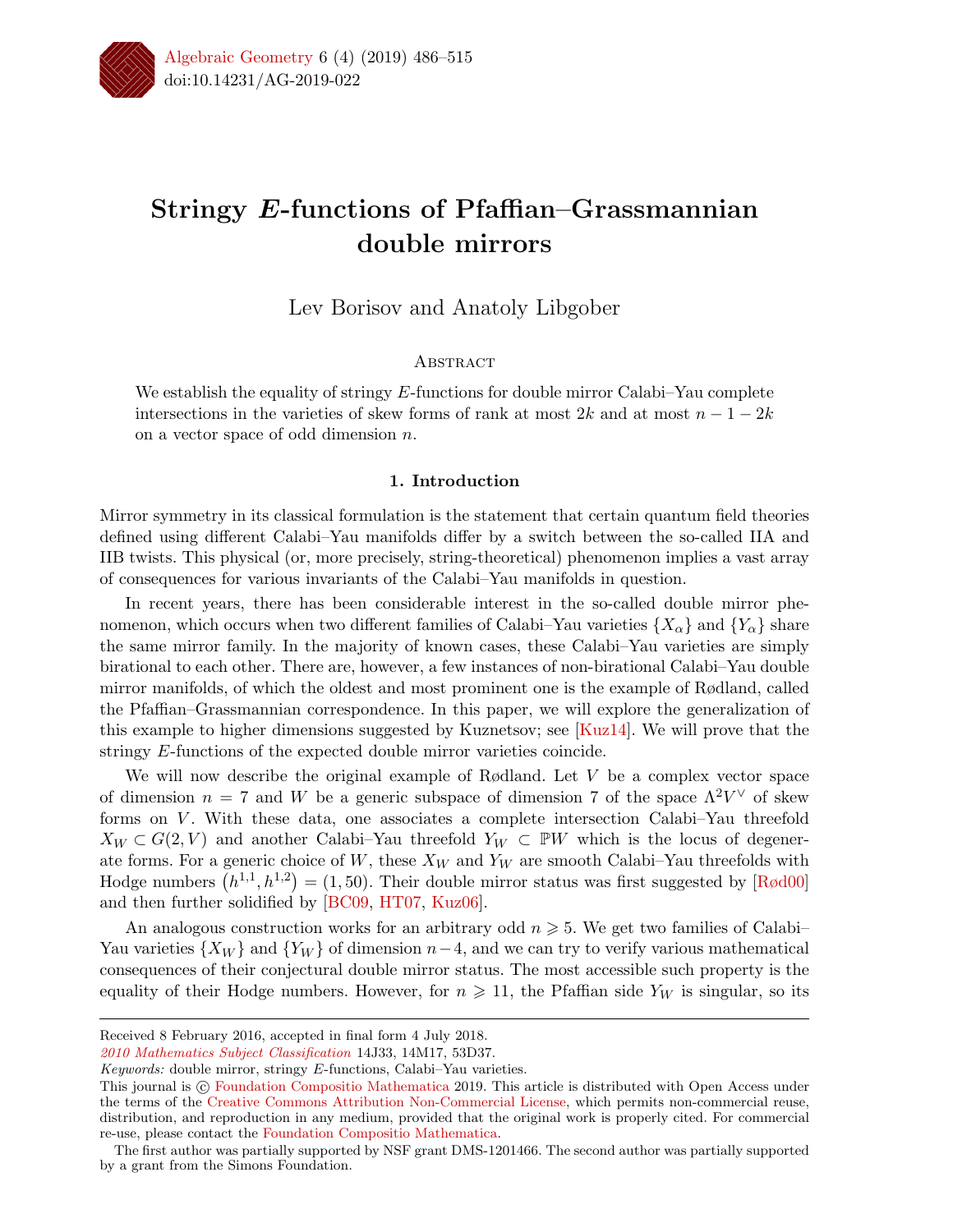Hodge numbers need to be generalized to the stringy Hodge numbers defined in [Bat98]. The first important result of our paper is the following.

THEOREM (Theorem 2.4). *For any odd*  $n \geq 5$ , we have the equality of Hodge numbers of  $(n-4)$ *dimensional varieties*  $h^{p,q}(X_W) = h^{p,q}_{st}(Y_W)$ .

While the result of Theorem 2.4 is not particularly surprising, it requires an elaborate calculation which involves the log resolution of the Pfaffian variety given in terms of the so-called spaces of complete skew forms [Ber97, Tha99]. In the process, we end up calculating stringy Hodge numbers of Pfaffian varieties by an inductive argument.

There is a way to further generalize the Pfaffian–Grassmannian correspondence which we will now describe. The Pfaffian–Grassmannian correspondence can be viewed as a particular case of a more general correspondence between Calabi–Yau complete intersections *X<sup>W</sup>* and *Y<sup>W</sup>* in dual Pfaffian varieties  $Pf(2k, V^{\vee})$  and  $Pf(n-1-2k, V)$  for a vector space *V* of odd dimension *n*. Here  $Pf(2k, V^{\vee})$  is the *k*th secant variety of  $G(2, V) \subseteq \mathbb{P}\Lambda^2 V$ . We define these varieties  $X_W$  and  $Y_W$ in Section 7 and eventually prove the following, rather more technical, result.

THEOREM (Theorem 7.7). The varieties  $X_W$  and  $Y_W$  have well-defined stringy Hodge numbers. *Moreover, there holds*  $h_{\text{st}}^{p,q}(X_W) = h_{\text{st}}^{p,q}(Y_W)$ *.* 

We chose to discuss the easier case of the Pfaffian–Grassmannian correspondence in more detail, so that the reader can focus on it first and only then continue to the general case. In Section 2, we define the varieties  $X_W$  and  $Y_W$ , prove their basic properties, and formulate the main result Theorem 2.4. We also recall the definition of stringy *E*-functions and discuss the case of Zariski-locally trivial resolutions. In Section 3, we calculate a log resolution of the Pfaan variety in terms of the spaces of complete skew forms. It includes a delicate calculation of the discrepancies of the exceptional divisors. Section 4 contains an inductive calculation of the stringy *E*-functions of Pfaffians in odd-dimensional spaces. We get a remarkably simple formula for it in Theorem 4.6. Section 5 finishes the argument by considering projections of the Cayley hypersurface of *X<sup>W</sup>* . Section 6 describes the analogous construction in the case of even *n*. For even *n*, the varieties  $X_W$  and  $Y_W$  have different dimensions and can thus only be double mirrors in some generalized sense. Moreover, it appears that the definition of stringy *E*-function needs to be adjusted for such generalized double mirrors, since the usual stringy *E*-function does not work.

We then proceed with the definitions and arguments for the general case. In Section 7, we define the varieties  $X_W$  and  $Y_W$ , prove their basic properties, and formulate the second main result, Theorem 7.7. Section 8 proceeds to prove Theorem 7.7 modulo some technical results relegated to the appendix. Finally, in Section 9 we make a few concluding remarks with the focus on open questions related to our construction.

# 2. Pfaffian and Grassmannian double mirror Calabi-Yau varieties

Let *V* be an *n*-dimensional complex vector space for an odd  $n \ge 5$ . Let  $W \subset \Lambda^2 V^\vee$  be a generic *n*-dimensional space of skew forms on *V* . With these data, we associate two Calabi–Yau varieties *X<sup>W</sup>* and *Y<sup>W</sup>* as follows:

- $X_W$  is a subvariety of the Grassmannian  $G(2, V)$  of dimension 2 subspaces  $T_2 \subset V$ . It is defined as the locus of  $T_2 \in G(2, V)$  with  $w|_{T_2} = 0$  for all  $w \in W$ .
- $Y_W$  is a subvariety of the Pfaffian variety  $Pf(V) \subset \mathbb{P}\Lambda^2 V$  of skew forms on *V* whose rank is less than  $n-1$ . It is defined as the intersection of  $Pf(V)$  with  $PW \subset \mathbb{P}\Lambda^2 V$ .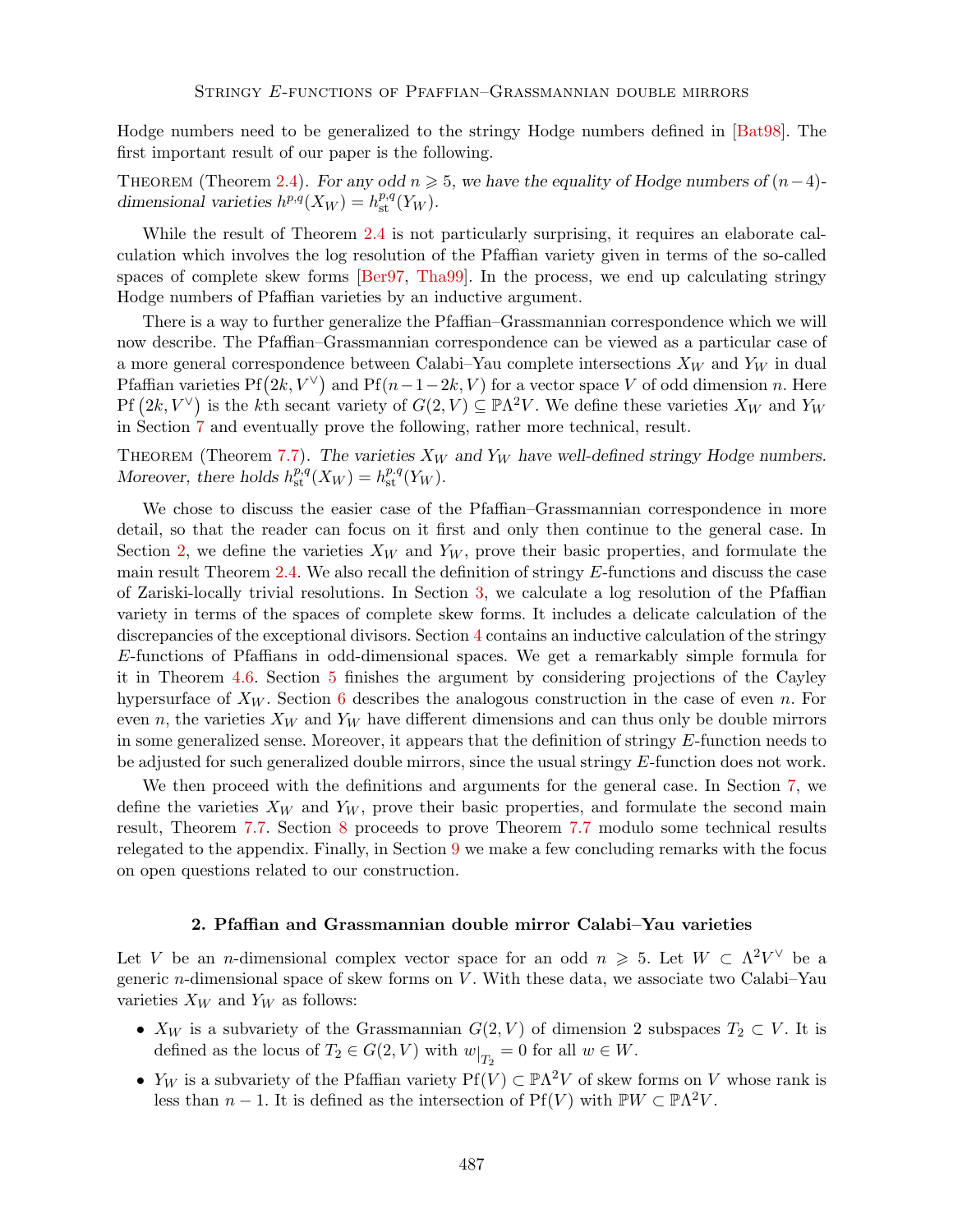Proposition 2.1. *For a generic choice of W, the variety X<sup>W</sup> is a smooth variety of dimension*  $n-4$  *with trivial canonical class, and the variety*  $Y_W$  *is a variety of dimension*  $n-4$  *with at worst Gorenstein singularities and trivial canonical class.*

*Proof.* To prove the first statement, observe that  $X_W$  is the intersection of *n* generic hyperplanes in  $\mathbb{P}\Lambda^2 V$  with the Grassmannian  $G(2, V)$  in its Plücker embedding. This intersection is smooth by the Bertini theorem and has trivial canonical class by the adjunction formula and the formula for the canonical class of  $G(2, V)$ .

To prove the second statement, we recall the results of  $[BE77]$ . The variety  $Pf(V)$  is of codimension 3 in  $\mathbb{P}\Lambda^2 V^\vee$ . The resolution of the pushforward of the structure sheaf  $i_*\mathcal{O}_{\mathrm{Pf}(V)}$  in  $\mathbb{P}\Lambda^2V^{\vee}$  is given by the powers of the universal skew form as

$$
0 \to \mathcal{O}(-n) \longrightarrow \mathcal{O}\left(-\frac{1}{2}(n+1)\right)^{\oplus n} \longrightarrow \mathcal{O}\left(-\frac{1}{2}(n-1)\right)^{\oplus n} \longrightarrow \mathcal{O} \longrightarrow i_*\mathcal{O}_{\text{Pf}(V)} \to 0. \tag{2.1}
$$

Thus, the variety is Gorenstein, and by [Har77], we have

$$
i_*K_{\text{Pf}(V)} = \text{Ext}^3\left(i_*\mathcal{O}_{\text{Pf}(V)}, \mathcal{O}\left(-\frac{1}{2}n(n-1)\right)\right).
$$

The dual of the first map in (2.1) is, up to a twist, the third map, so we see that  $i_* K_{\text{Pf}(V)} =$  $i_* \mathcal{O}_{\text{Pf}(V)}(-\frac{1}{2}n(n-3))$  and

$$
K_{\text{Pf}(V)} = i^* \mathcal{O}\left(-\frac{1}{2}n(n-3)\right). \tag{2.2}
$$

Since  $\mathbb{P}W$  is a generic subspace of codimension  $\frac{1}{2}n(n-3)$  in  $\mathbb{P}\Lambda^2V^{\vee}$ , the Bertini theorem and adjunction for Gorenstein varieties finish the proof.

*Remark* 2.2. Dimension counts show that  $Y_W$  is smooth for  $n \leq 9$  and is singular thereafter.

*Remark* 2.3. It is easy to show that  $X_W$  and  $Y_W$  are Calabi–Yau varieties in the strict sense, namely, that  $H^i(X_W, \mathcal{O}) = H^i(Y_W, \mathcal{O}) = 0$  for all  $i = 1, \ldots, n-5$ . This follows from the Lefschetz hyperplane theorem for  $X_W$  and the exact sequence  $(2.1)$  for  $Y_W$ .

Our interest in the varieties  $X_W$  and  $Y_W$  stems from the observation of Rødland [Rød00] that for  $n = 7$ , the corresponding families of Calabi–Yau threefolds have the same mirror family. From the physicists' point of view, this corresponds to the statement that the string theories with targets  $X_W$  and  $Y_W$  can be obtained from one another by analytic continuation in the Kähler parameter space. We will not pretend to have a full understanding of the physical meaning of this claim but will instead refer interested readers to [HT07] for more details. We refer to pairs of such varieties as *double mirror* to each other, as indicated in the title of this section.

Double mirror Calabi–Yau manifolds are expected to be intimately related to each other. In particular, their Hodge numbers are expected to be the same. In addition, one expects that the bounded derived categories of coherent sheaves on *X<sup>W</sup>* and *Y<sup>W</sup>* are equivalent. This, indeed, has been verified independently in [BC09] and [Kuz06] in the  $n = 7$  case, thus providing a rare example of non-birational derived equivalent manifolds. For a sample of related problems in dimension 2; see [KS16, Huy18, ADM16].

It is reasonable to conjecture that the  $(n-4)$ -dimensional varieties  $X_W$  and  $Y_W$  are double mirror to each other for arbitrary *n*. The mathematical consequences of this statement undoubtedly need to be adjusted due to the presence of singularities in  $Y_W$ . The string theory corrections due to the singularities are not fully understood; however, there is a robust definition of *stringy* Hodge numbers of singular varieties, due to Batyrev [Bat98]. With this in mind, it becomes natural to conjecture and then prove the following result, which is the main focus of this paper. The proof of the theorem is postponed until Section 5.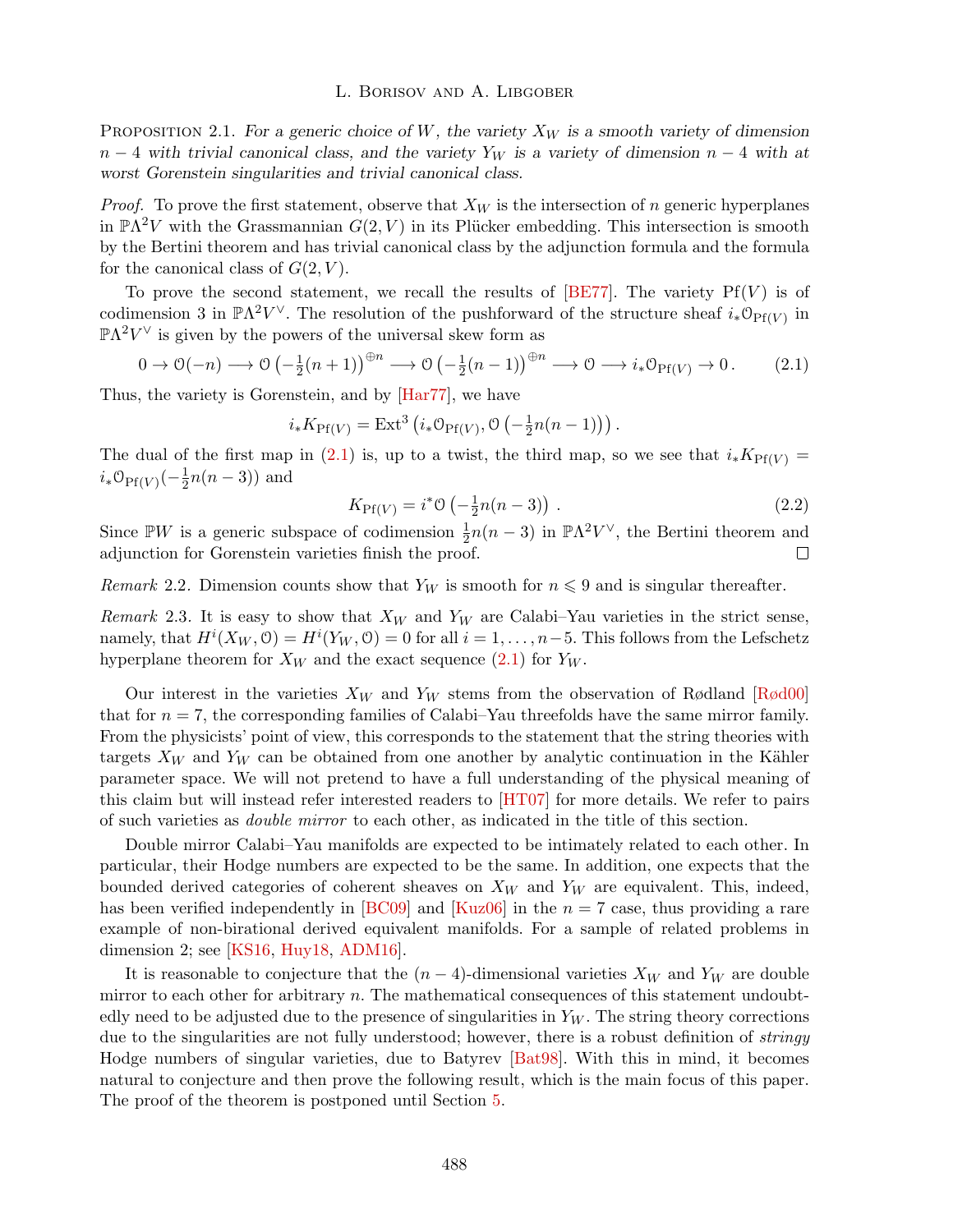THEOREM 2.4. *For any odd*  $n \geq 5$ *, we have the equality of Hodge numbers of*  $(n-4)$ -dimensional *varieties*  $h^{p,q}(X_W) = h^{p,q}_{st}(Y_W)$ *.* 

*Remark* 2.5*.* Stringy Hodge numbers coincide with usual Hodge numbers in the smooth case, so  $h_{\text{st}}^{p,q}(X_W) = h^{p,q}(X_W)$ . However, the variety  $Y_W$  is singular for  $n \geq 11$ , and the statement would fail without this correction.

In the rest of this section, we recall the definition of stringy Hodge numbers of singular varieties with log-terminal singularities following [Bat98] and describe the case of Zariski-locally trivial log resolutions, which will be an important technical tool in our study of stringy Hodge numbers of *Y<sup>W</sup>* .

Let *Y* be a singular variety with log-terminal singularities. Let  $\pi \colon \widehat{Y} \to Y$  be a log resolution of *Y*, that is, a proper birational morphism from a smooth variety  $\hat{Y}$  such that the exceptional divisor  $\bigcup_{i=1}^{k} D_i$  has simple normal crossings. It is assumed that *Y* is Q-Gorenstein, which allows us to compare the canonical classes

$$
K_{\widehat{Y}} \equiv \pi^* K_Y + \sum_{i=1}^k \alpha_i D_i
$$

to define the discrepancies  $\alpha_i$ . The discrepancies satisfy  $\alpha_i > -1$  by the log-terminality assumption (see [CKM88]). Recall that for any variety *W* (not necessarily projective), we can define the Hodge–Deligne polynomial  $E(W; u, v)$  which measures the alternating sum of dimensions of the  $(p, q)$  components of the mixed Hodge structure on the cohomology of *W* with compact support  $[\mathbf{D} \mathbf{K} 87]$ . For a possibly empty subset  $J$  of  $\{1, \ldots, k\}$ , we denote by  $D_J^{\circ}$  the locally closed subset of  $\widehat{Y}$  which consists of the points  $z \in \widehat{Y}$  that lie in  $D_j$  if and only if  $j \in J$ .

Definition 2.6 ([Bat98]). The *stringy E-function* of *Y* is defined by

$$
E_{\rm st}(Y;u,v) := \sum_{J \subseteq \{1,\ldots,k\}} E(D_J^{\circ};u,v) \prod_{j \in J} \frac{uv - 1}{(uv)^{\alpha_j+1} - 1}.
$$

Thus defined,  $E_{st}(Y; u, v)$  does not depend on the choice of the log resolution of Y, which justifies the notation. It is in general only a rational function in fractional powers of *u* and *v*. However, in the case when  $E_{\text{st}}(Y; u, v)$  is polynomial in *u* and *v*, we use

$$
E_{\rm st}(Y; u, v) = \sum_{p \ge 0, q \ge 0} (-1)^{p+q} h_{\rm st}^{p,q}(Y) u^p v^q
$$

to define the stringy Hodge numbers  $h^{p,q}_{\text{st}}(Y)$ .

*Remark* 2.7*.* It is not clear under what conditions the stringy Hodge numbers exist. Even in the 3 dimensional Gorenstein case, one can have *E*-functions with nontrivial denominators; see [DR01]. So the existence of stringy Hodge numbers of *Y<sup>W</sup>* is not known a priori. Rather, it is a consequence of our calculation of its stringy *E*-function.

In a number of cases, the log resolution of singularities  $\hat{Y} \to Y$  has an additional property of having the open strata  $D_J^{\circ}$  form Zariski-locally trivial fibrations over the corresponding strata in *Y<sup>W</sup>* . This is the case when *Y* has isolated singularities, but it also occurs more generally. Notably, this happens in the case of generic hypersurfaces and complete intersections in toric varieties, as well as in the case considered in this paper. We discuss this phenomenon below.

DEFINITION 2.8. We call a log resolution  $\pi: Y \to Y$  as above *Zariski-locally trivial* if each  $D_J^{\circ}$  is a Zariski-locally trivial fibration over its image  $\pi(D_J^{\circ})$  in *Y*.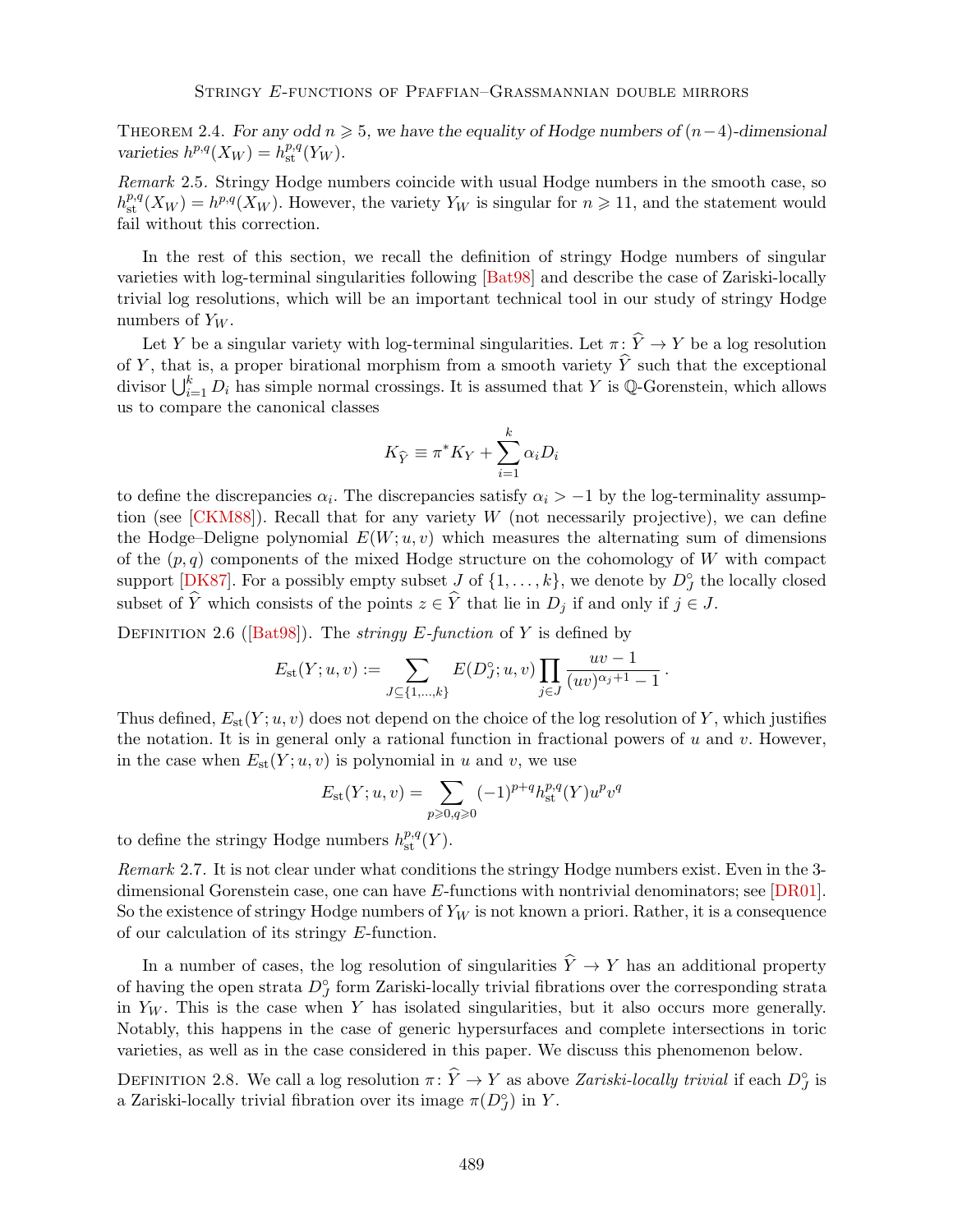DEFINITION 2.9. Suppose that a singular variety Y admits a Zariski-locally trivial log resolution  $\pi: \widehat{Y} \to Y$ . For a point  $y \in Y$ , define the local contribution of *y* to  $E_{\text{st}}(Y; u, v)$  to be

$$
S(y; u, v) := \sum_{J \subseteq \{1, \dots, k\}} E\big(D_J^{\circ} \cap \pi^{-1}(y); u, v\big) \prod_{j \in J} \frac{uv - 1}{(uv)^{\alpha_j + 1} - 1}.
$$

*Remark* 2.10. Thus defined,  $S(y; u, v)$  is a constructible function on Y with values in the field of rational functions in fractional powers of *u* and *v*. Indeed, if  $y_1$  and  $y_2$  are such that the set of *J* with  $\pi(D_J^{\circ})$  containing  $y_1$  is the same as the set of *J* with  $\pi(D_J^{\circ})$  containing  $y_2$ , then  $S(y_1; u, v) = S(y_2; u, v)$ . Moreover, this function is independent of the choice of a Zariski-locally trivial resolution. This follows from the usual argument that involves the weak factorization theorem [AKMW02]. Last but not least, there holds

$$
E_{\rm st}(Y; u, v) = \sum_{i} E(Y_i; u, v) S(y \in Y_i; u, v), \qquad (2.3)
$$

where  $Y = \bigsqcup_i Y_i$  is the stratification of *Y* into the sets on which *S* is constant. This follows immediately from the multiplicativity of Hodge–Deligne *E*-functions for Zariski-locally trivial fibrations; see [DK87].

#### 3. Log resolutions and discrepancies of Pfaffian varieties

In this section, we use the classical spaces of complete skew forms to construct log resolutions of Pfaan varieties. We describe these spaces in detail. In particular, we calculate the discrepancies of the exceptional divisors, which are needed for the subsequent calculations of stringy *E*-functions. It is a rather delicate calculation based on the interplay between the spaces of complete skew forms on even- and odd-dimensional spaces.

Let V be a complex vector space of dimension  $n \geq 3$ . For now we do not assume that *n* is odd. Consider the space  $\mathbb{P}\Lambda^2V^{\vee}$  of nontrivial skew forms on *V* up to scaling. The loci of forms of corank  $k \geq 0$  are locally closed smooth subvarieties of  $\mathbb{P}\Lambda^2 V^\vee$  of codimension  $\frac{1}{2}k(k-1)$ . Note that the rank  $n - k$  is always even. In particular, when *n* is even,  $\mathbb{P}\Lambda^2 V^\vee$  has an open stratum for  $k = 0$ , a codimension 1 stratum for  $k = 2$  given by the vanishing of the Pfaffian of the form, as well as lower-dimensional strata if *n* is large enough. When *n* is odd, there is an open stratum for  $k = 1$ , a codimension 3 stratum for  $k = 3$ , and possibly lower-dimensional strata.

For *n* large enough, the closures of the strata in the above stratification of  $\mathbb{P}\Lambda^2V^\vee$  are singular. The space of complete skew forms provides a log resolution of this stratification. It is described in the following proposition.

PROPOSITION 3.1. *Consider the successive blowups of the loci of forms of rank* 2 *in*  $\mathbb{P}\Lambda^2 V^{\vee}$ *, then of the proper preimage of the locus of forms of rank* 4*, and so on. At each stage, the center of the blowup is smooth, so all of the blowups are smooth. The resulting space of* complete skew forms is a smooth variety  $\widehat{\mathbb{P}\Lambda^2 V}$  which parametrizes the (possibly trivial) flags

$$
0 \subseteq F^0 \subset \cdots \subset F^l = V
$$

with  $F^0$  of dimension 0 if *n* is even and 1 if *n* is odd, together with nondegenerate forms  $\mathbb{C}w_i \in \mathbb{P}\Lambda^2(F^{i+1}/F^i)$ . The map to  $\widehat{\mathbb{P}\Lambda^2V} \to \mathbb{P}\Lambda^2V$  is given by interpreting a skew form *on*  $F^l/F^{l-1}$  *as a skew form on*  $F^l = V$ *.* 

*Proof.* See [Ber97, Tha99].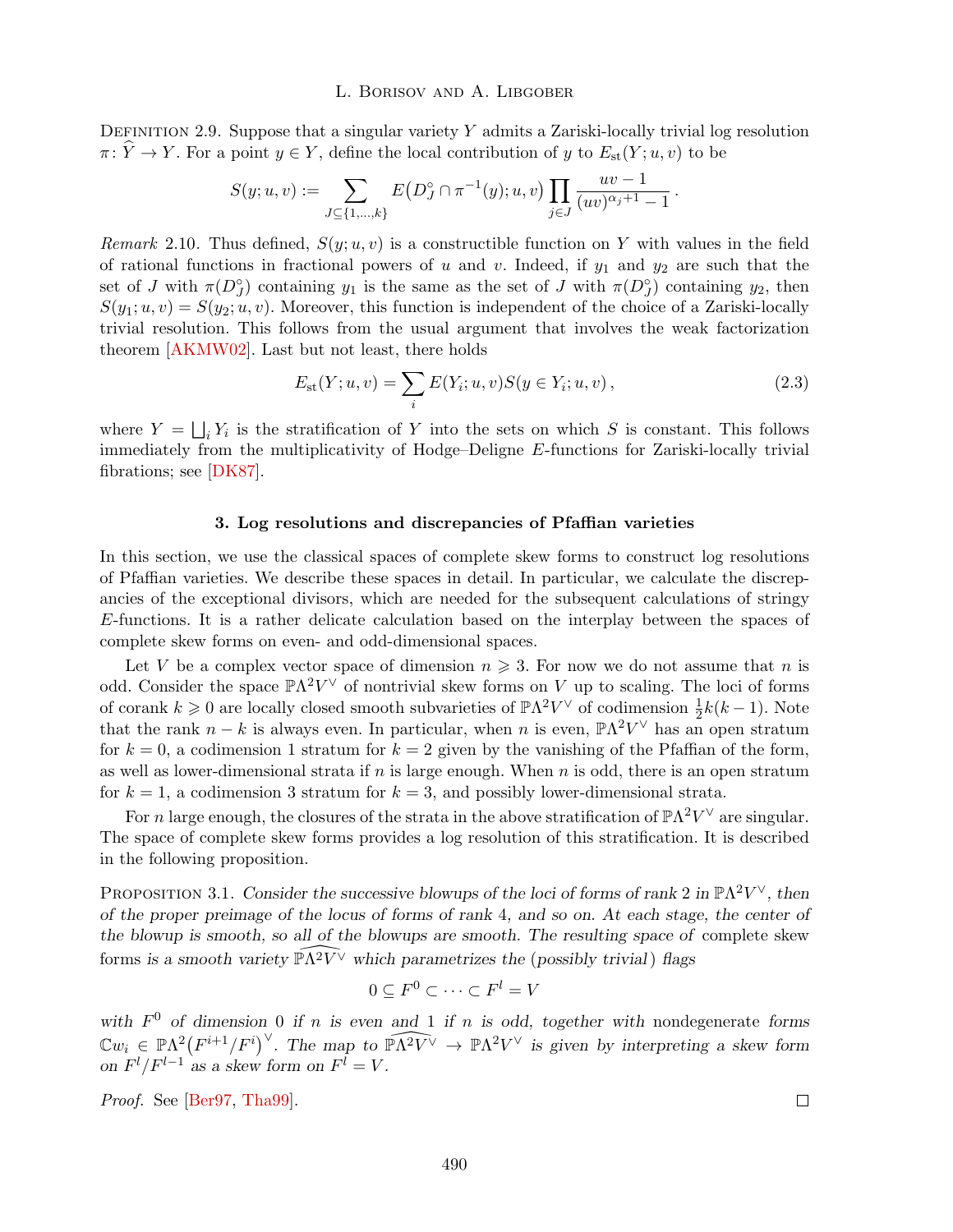*Remark* 3.2*.* It is worth pointing out that in the statement of Proposition 3.1, the length of the flag *l* varies from point to point. For a closed point in  $\widehat{\mathbb{P}\Lambda^2 V}$  in general position, we have  $l = 1$ , and the image in  $\mathbb{P}\Lambda^2 V^\vee$  is a form of rank  $n-3$ .

PROPOSITION 3.3. Let  $0 < k < n$  be an integer such that  $n - k$  is even. The exceptional divisors *of*  $\widehat{\mathbb{P}\Lambda^2 V} \to \mathbb{P}\Lambda^2 V$  are described by requiring that a subspace of dimension  $n - k$  is present *in the flag*  $F^{\bullet}$ *. They form a simple normal crossing divisor on*  $\widehat{\mathbb{P}\Lambda^2 V}$ *. The generic point of the divisor that corresponds to the subspace of dimension k maps to the generic point of the locus of forms of corank k. The discrepancy of the corresponding divisor is*  $\frac{1}{2}k(k-1) - 1$ .

*Proof.* From the iterated blowup construction, we see that the exceptional divisor is a simple normal crossing divisor (see [Ber97]). The description of it at the set-theoretic level is clear as well. The discrepancies are calculated based on the codimension of the (smooth) locus of the corresponding blowup.  $\Box$ 

A slight variation of this construction for odd *n* produces a log resolution of the Pfaffian variety of degenerate forms on *V* .

Proposition 3.4. *For odd n, consider the sequence of iterated blowups of* (*proper preimages*) *of loci of forms of rank* 2, 4, and so on, up to  $n-5$  in  $\mathbb{P}\Lambda^2 V^{\vee}$ . Then consider the proper preimage of loci of forms of rank 2, 4, and so on, up to  $n-5$  in  $\mathbb{P}\Lambda^2 V^\vee$ . Then consider the proper preimage  $\widehat{Pf(V)}$  of the locus  $Pf(V)$  of forms of corank at least 3 on *V*. Then  $\widehat{Pf(V)} \to Pf(V)$  is a log *resolution of*  $Pf(V)$ *. Points of*  $\overline{Pf(V)}$  *are given by collections of flags* 

$$
0 \subset F^0 \subset \cdots \subset F^l = V
$$

with  $F^0$  of dimension 3 together with nondegenerate forms  $\mathbb{C}w_i \in \mathbb{P}\Lambda^2(F^{i+1}/F^i)^\vee$ . The ex*ceptional divisors*  $D_j$  *of the map*  $\widehat{Pf(v)} \to Pf(V)$  *are indexed by*  $j = 3, \ldots, \frac{1}{2}(n-1)$  *and are characterized by the existence of a subspace of dimension*  $2j - 1$  *in the above flag.* 

*Proof.* The smoothness is part of the statement of Proposition 3.1. The set-theoretic description of the space is also clear.  $\Box$ 

*Remark* 3.5. We can also identify the space  $\overline{Pf}(V)$  with the *relative* space of complete skew forms (see [Ber97]) on the rank  $n-3$  universal quotient bundle  $Q_3$  over the Grassmannian  $G(3, V)$ . Indeed, the map to  $\mathbb{P}\Lambda^2 Q_3^{\vee}$  is given by sending the form with the above data to  $F^0$  and the skew form on  $F^l/F^0 = V/F^0$ .

The canonical class of  $Pf(V)$  has been calculated in  $(2.2)$ . We will now calculate the discrepancies of the map  $\pi: Pf(V) \to Pf(V)$ .

THEOREM 3.6. We have the following relation in the Picard group of  $\widehat{Pf}(V)$ :

$$
K_{\widehat{\mathrm{Pf}(V)}} = \pi^* K_{\mathrm{Pf}(V)} + \sum_{j=3}^{\frac{1}{2}(n-1)} (2j^2 - 5j + 1) D_j.
$$

*In particular,* Pf(*V* ) *has terminal Gorenstein singularities.*

*Proof.* Consider the variety  $Z = \widehat{Pf(V)} \times_{G(3,V)} \mathrm{Fl}(2,3,V)$  which parametrizes elements of  $\widehat{Pf(V)}$ together with a choice of a dimension 2 subspace inside the tautological space for the corresponding point in  $G(3, V)$ . This Z is simply the space of complete skew forms on the universal quotient bundle  $Q_{3,F1}$  over the partial flag variety  $F1(2,3,V)$ . Points of *Z* are given by flags

$$
0 \subset F^{-1} \subset F^0 \subset \cdots \subset F^l = V
$$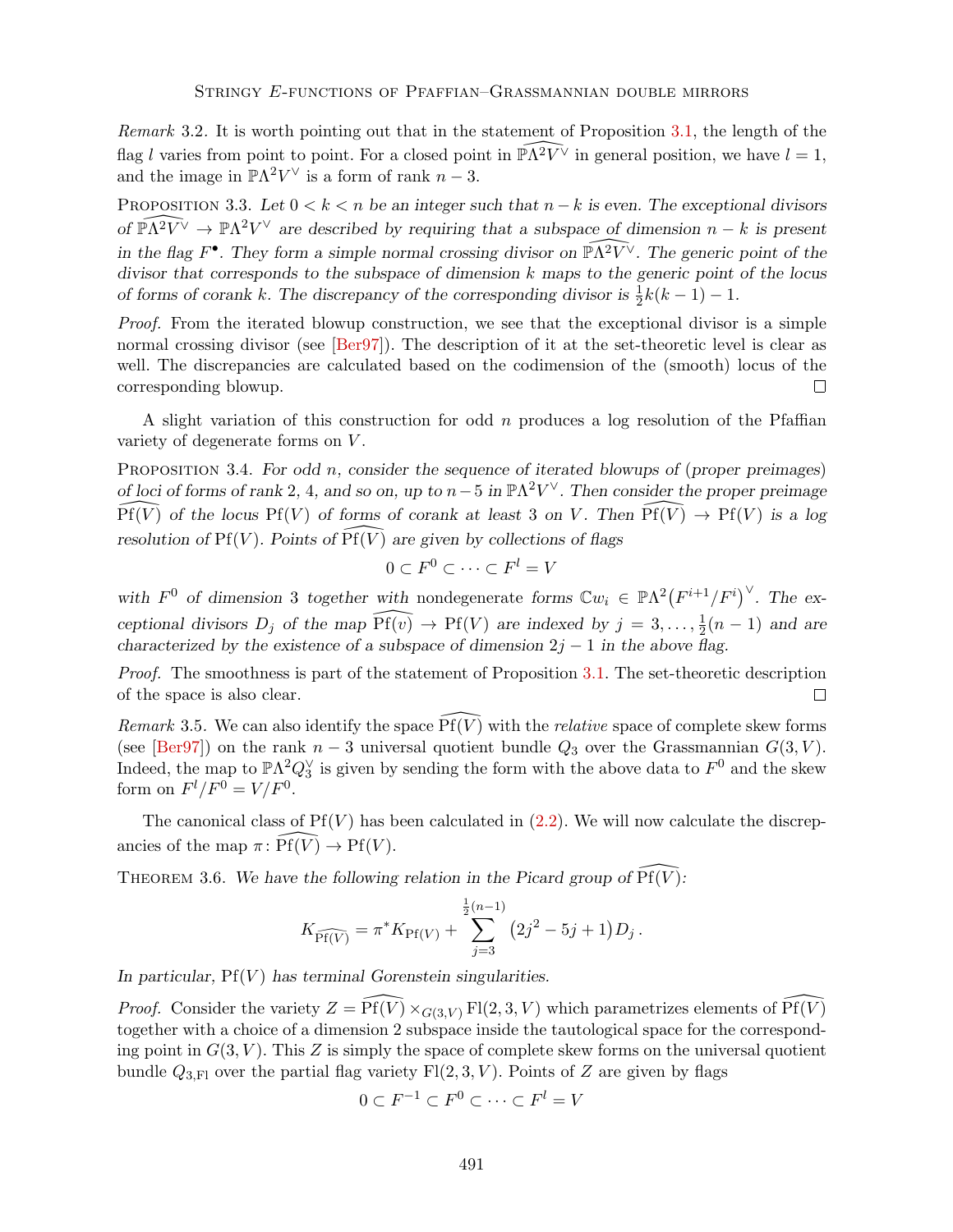with dim  $F^{-1} = 2$  and dim  $F^{0} = 3$  together with the nondegenerate forms  $\mathbb{C}w_i$  that belong to  $\mathbb{P}\Lambda^2\big(F^{i+1}/F^i\big)^\vee$  for  $i \geqslant 0$ . Of course, *Z* is a  $\mathbb{P}^2$ -bundle over  $\widehat{\mathrm{Pf}(V)}$ .

Note that *Z* maps to  $G(2, V)$ . In fact, it is clear that this map passes through the space  $\mathbb{P}\Lambda^2 Q_2^{\vee}$ of skew forms on the universal quotient bundle over the Grassmannian *G*(2*, V* ). Moreover, we can view *Z* as the relative space of complete skew forms on  $Q_2$  over  $G(2, V)$ . We have the following commutative diagram:

$$
\begin{array}{ccccccc}\n\widetilde{\mathrm{Pf}}(\widetilde{V}) & \leftarrow & Z & & \\
& \downarrow & & \downarrow & & \searrow & \\
\mathrm{Pf}(V) & \leftarrow & \mathbb{P}\Lambda^2 Q_3^{\vee} & \leftarrow & \mathbb{P}\Lambda^2 Q_{3,\mathrm{FI}}^{\vee} & \rightarrow & \mathbb{P}\Lambda^2 Q_2^{\vee} & \\
& \downarrow & & \downarrow & & \downarrow & \\
G(3, V) & \leftarrow & \mathrm{Fl}(2, 3, V) & \longrightarrow & G(2, V).\n\end{array}
$$

There are also natural morphisms  $\mathbb{P}\Lambda^2 Q_2^{\vee} \to \text{Pf}(V)$  and  $\text{Pf}(V) \to \mathbb{P}\Lambda^2 V^{\vee}$  which are not depicted in the above diagram but which commute with all of the above morphisms.

*Remark* 3.7. The natural morphism  $\mathbb{P}\Lambda^2 Q_{3,F1}^{\vee} \to \mathbb{P}\Lambda^2 Q_2^{\vee}$  is birational. Indeed, a (maximum) rank  $n-3$  form on a fiber of  $Q_2$  has a 1-dimensional kernel, which defines the 3-dimensional subspace in the flag. However, even though both varieties are smooth, the exceptional locus *E* of (relative) forms of positive corank is not a smooth divisor. The blowup locus in  $\mathbb{P}\Lambda^2 Q_2^{\vee}$  consists of (relative) skew forms of corank at least 3 and is generically smooth and of codimension 3.

There are divisors  $E_j$  on  $Z$  defined as the loci of the complete skew forms that have a filtration subspace of dimension  $2j - 1$ . The index *j* ranges from  $j = 3$  to  $j = \frac{1}{2}(n - 1)$ . We observe that the  $E_j$  are the exceptional divisors of the birational morphisms to  $\mathbb{P}\bar{\Lambda}^2 Q_{3,\text{FI}}^{\vee}$  and  $\mathbb{P}\Lambda^2 Q_2^{\vee}$ . They are also the preimages of the exceptional divisors  $D_j$  of  $\widehat{Pf}(V) \to Pf(V)$ .

The discrepancies of the map  $\pi_1: Z \to \mathbb{P}\Lambda^2 Q_{3,\text{FI}}^{\vee}$  can be calculated by Proposition 3.3, and we get

$$
K_Z = \pi_1^* K_{\mathbb{P}\Lambda^2 Q_{3,\mathbb{F}^1}^{\vee}} + \sum_{j=3}^{\frac{1}{2}(n-1)} ((j-2)(2j-5)-1)E_j
$$
  
\n
$$
= \pi_3^* K_{\mathbb{F}^1(2,3,V)} - \pi_3^* c_1 (\Lambda^2 Q_{3,\mathbb{F}^1}^{\vee}) - \operatorname{rank}(\Lambda^2 Q_{3,\mathbb{F}^1}^{\vee}) \xi + \sum_{j=3}^{\frac{1}{2}(n-1)} (2j^2 - 9j + 9)E_j
$$
  
\n
$$
= \pi_3^* K_{\mathbb{F}^1(2,3,V)} - \pi_3^* c_1 (\Lambda^2 Q_{3,\mathbb{F}^1}^{\vee}) - \frac{1}{2}(n-3)(n-4)\xi + \sum_{j=3}^{\frac{1}{2}(n-1)} (2j^2 - 9j + 9)E_j
$$
  
\n
$$
= \pi_3^* K_{\mathbb{F}^1(2,3,V)} + (n-4)\pi_3^* c_1 (Q_{3,\mathbb{F}^1}) - \frac{1}{2}(n-3)(n-4)\xi + \sum_{j=3}^{\frac{1}{2}(n-1)} (2j^2 - 9j + 9)E_j
$$
 (3.1)

for  $\pi_3: Z \to Fl(2, 3, V)$ . Here  $\xi$  is the pullback to *Z* of the first Chern class of the universal quotient bundle on  $\mathbb{P}\Lambda^2 Q_{3,\text{FI}}^{\vee}$ , which is also the same as the pullback of the hyperplane class via  $Z \to \mathbb{P}\Lambda^2(V)$ . Note that the discrepancy of *E*<sub>3</sub> is 0. Indeed,  $\pi_1(E_3)$  is already a divisor, namely the exceptional divisor of Remark 3.7.

Similarly, the morphism  $\pi_2 \colon Z \to \mathbb{P}\Lambda^2 Q_2^{\vee}$  is a relative construction of the space of complete forms, obtained by blowing up proper preimages of loci of forms of corank  $2j - 3$  in the odd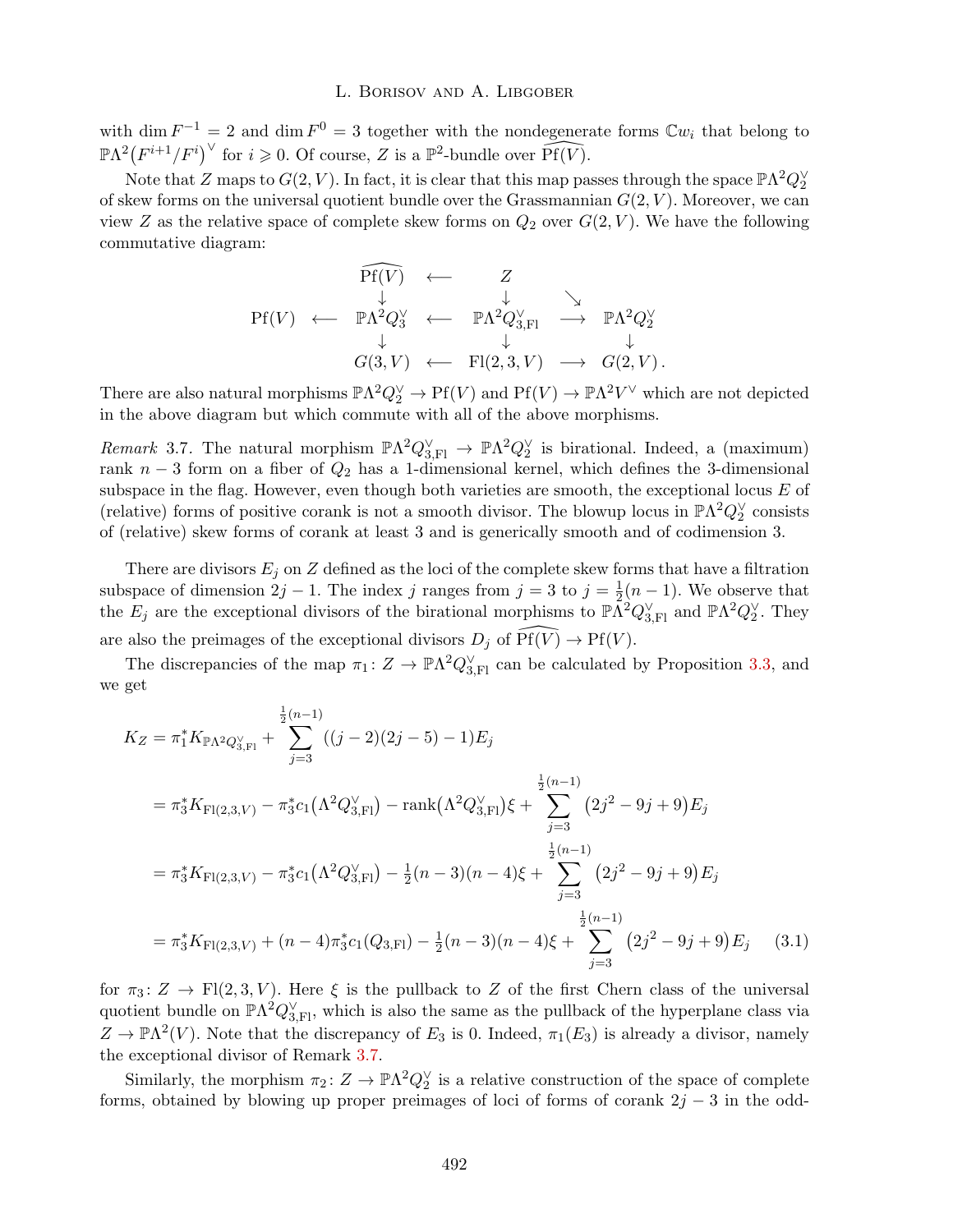dimensional spaces, which gives

$$
K_Z = \pi_2^* K_{\mathbb{P}\Lambda^2 Q_2^{\vee}} + \sum_{j=3}^{\frac{1}{2}(n-1)} ((2j-3)(j-2) - 1) E_j
$$
  
\n
$$
= \pi_4^* K_{G(2,V)} - \pi_4^* c_1 (\Lambda^2 Q_2^{\vee}) - \operatorname{rank}(\Lambda^2 Q_2^{\vee}) \xi + \sum_{j=3}^{\frac{1}{2}(n-1)} (2j^2 - 7j + 5) E_j
$$
  
\n
$$
= \pi_4^* K_{G(2,V)} - \pi_4^* c_1 (\Lambda^2 Q_2^{\vee}) - \frac{1}{2}(n-2)(n-3)\xi + \sum_{j=3}^{\frac{1}{2}(n-1)} (2j^2 - 7j + 5) E_j
$$
  
\n
$$
= -3\pi_4^* c_1 (Q_2) - \frac{1}{2}(n-2)(n-3)\xi + \sum_{j=3}^{\frac{1}{2}(n-1)} (2j^2 - 7j + 5) E_j
$$
 (3.2)

for  $\pi_4$ :  $Z \rightarrow G(2, V)$ .

We take a linear combination of the above equations  $(3.1)$  and  $(3.2)$  with coefficients  $-1$  and 2 to get

$$
K_Z = -\pi_3^* K_{\mathrm{Fl}(2,3,V)} - (n-4)\pi_3^* c_1(Q_{3,\mathrm{Fl}}) - 6\pi_4^* c_1(Q_2) - \frac{1}{2}n(n-3)\xi + \sum_{j=3}^{\frac{1}{2}(n-1)} (2j^2 - 5j + 1)E_j.
$$
 (3.3)

On the other hand, for  $\pi \colon \widehat{\mathrm{Pf}(V)} \to \mathrm{Pf}(V)$ , we have

$$
K_{\widehat{\text{Pf}(V)}} = \pi^* K_{\text{Pf}(V)} + \sum_j \alpha_j D_j = -\frac{1}{2} n(n-3)\pi^* \xi + \sum_j \alpha_j D_j
$$

by (2.2) and thus for  $\mu: Z \to \widehat{Pf(V)}$  and  $\pi_5: Z \to G(3, V)$ , we have

$$
K_Z = \mu^* K_{\widehat{\text{Pf}(V)}} + \pi_3^* K_{\text{Fl}(2,3,V)} - \pi_5^* K_{G(3,V)} = -\frac{1}{2} n(n-3)\xi + \sum_j \alpha_j E_j + \pi_3^* K_{\text{Fl}(2,3,V)} - \pi_5^* K_{G(3,V)}.
$$
(3.4)

When we compare the formulas  $(3.3)$  and  $(3.4)$  for  $K_Z$ , we get

$$
0 = -2\pi_3^* K_{\mathrm{Fl}(2,3,V)} - (n-4)\pi_3^* c_1(Q_{3,\mathrm{Fl}}) - 6\pi_4^* c_1(Q_2) + \pi_5^* K_{G(3,V)} + \sum_{j=3}^{\frac{1}{2}(n-1)} (2j^2 - 5j + 1 - \alpha_j) E_j.
$$

Thus, to finish the proof of Theorem 3.6, it remains to verify that

$$
0 = -2\pi_3^* K_{\mathrm{Fl}(2,3,V)} - (n-4)\pi_3^* c_1(Q_{3,\mathrm{Fl}}) - 6\pi_4^* c_1(Q_2) + \pi_5^* K_{G(3,V)}
$$

in the Picard group of *Z*. All of the ingredients of this formula are pullbacks from the partial flag variety  $F1(2,3,V)$ , and the statement follows from

$$
0 = -2K_{\mathrm{Fl}(2,3,V)} - (2n-4)c_1(Q_{3,\mathrm{Fl}}) - 6c_1(Q_{2,\mathrm{Fl}})
$$
\n(3.5)

in the Picard group of  $F1(2,3,V)$ , which we verify below.

The tangent bundle to  $F(2,3,V)$  fits into a short exact sequence with the bundles  $Hom(T_{3,F1}, Q_{3,F1})$  and  $Hom(T_{2,F1}, T_{3,F1}/T_{2,F1})$ , where *T* denotes the appropriate tautological sub-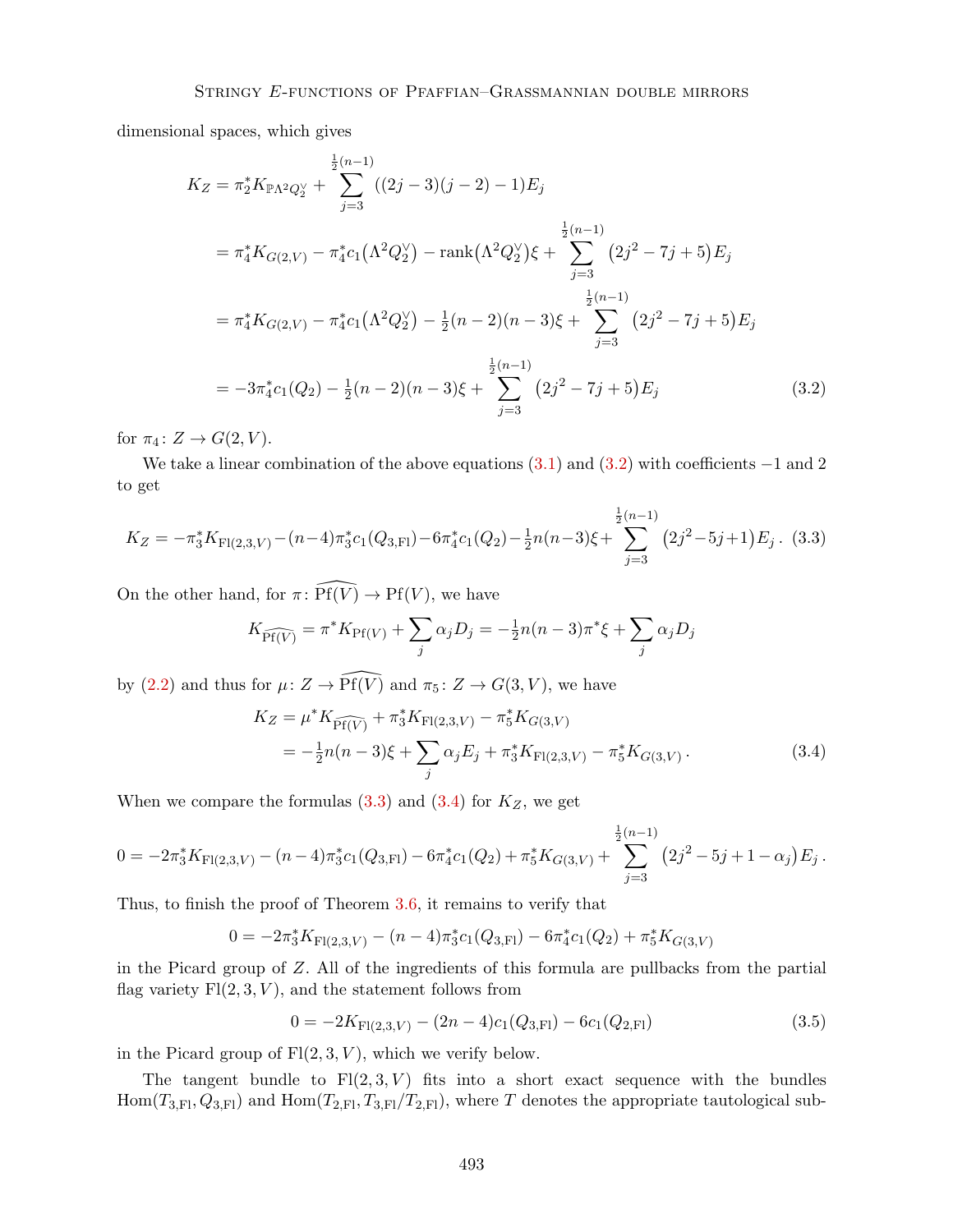bundles. Thus, we have

$$
-K_{\mathrm{Fl}(2,3,V)} = nc_1(Q_{3,\mathrm{Fl}}) + c_1(\mathrm{Hom}(T_{2,\mathrm{Fl}}, T_{3,\mathrm{Fl}})) - c_1(\mathrm{Hom}(T_{2,\mathrm{Fl}}, T_{2,\mathrm{Fl}}))
$$
  
= 
$$
nc_1(Q_{3,\mathrm{Fl}}) - 3c_1(T_{2,\mathrm{Fl}}) + 2c_1(T_{3,\mathrm{Fl}}) = (n-2)c_1(Q_{3,\mathrm{Fl}}) + 3c_1(Q_{2,\mathrm{Fl}}).
$$

 $\Box$ 

This proves (3.5) and finishes the proof of Theorem 3.6.

*Remark* 3.8. We get a log resolution of  $\widehat{Y}_W \to Y_W$  by taking a complete intersection of  $\widehat{Pf(V)}$ by  $\mathbb{P}W \subset \mathbb{P}\Lambda^2V^\vee$ . For the generic choice of W, this resolution has the exceptional divisors  $D_i \cap Y_W$  with the same discrepancies. However, there are considerably fewer of them, since the codimension of the image of  $D_j$  in Pf(*V*) is quadratic in *j*, so most  $D_j$  have an empty intersection with the preimage of P*W*.

# 4. Stringy *E*-functions of Pfaffian varieties

The goal of this section is to calculate the stringy *E*-functions of Pfaffian subvarieties Pf  $(\mathbb{C}^{2r+1}) \subset$  $\mathbb{P}\Lambda^2(\mathbb{C}^{2r+1})$ . We do so by induction on *r*. Our main result is the remarkably simple formula of Theorem 4.6.

We start with some results on the usual *E*-functions of the loci of skew forms of fixed rank.

DEFINITION 4.1. For  $i \geq 1$ , we denote by  $e_{2i} = e_{2i}(u, v)$  the *E*-function of the variety of *nondegenerate* skew forms on  $\mathbb{C}^{2i}$ , up to scaling. For any  $0 \leq k \leq n$ , we denote by  $g_{k,n}(u, v)$  the *E*-functions of the Grassmannian  $G(k, n)$ .

*Remark* 4.2. It is possible to write explicit formulas for  $e_{2i}(u, v)$  and  $g_{k,n}(u, v)$ , but we will not use them in this section. The formula for  $g_{k,n}(u, v)$  will be given and used in the appendix to help deal with the more general Pfaffian double mirror conjecture.

PROPOSITION 4.3. *For*  $0 \leq i \leq r$ *, there holds* 

$$
g_{2i,2r}(u,v) = g_{2i,2r+1}(u,v) \left( \frac{(uv)^{2r-2i+1}-1}{(uv)^{2r+1}-1} \right).
$$

*Proof.* The partial flag variety  $F1(2i, 2r, 2r + 1)$  is a Zariski-locally trivial fibration with fiber  $G(2i, 2r)$  over  $\mathbb{P}^{2r}$ . It is also a Zariski-locally trivial fibration over  $G(2i, 2r+1)$  with fiber  $\mathbb{P}^{2r-2i}$ . It remains to recall that  $E(\mathbb{P}^k) = ((uv)^{k+1} - 1)/(uv - 1)$ .  $\Box$ 

We now observe two relations among  $e_{2i}$  and the *E*-functions of Grassmannians.

PROPOSITION 4.4. The following identities hold for any  $r \geq 1$  as functions of *u* and *v*:

$$
\sum_{i=1}^{r} e_{2i} g_{2i,2r} = \frac{(uv)^{r(2r-1)} - 1}{uv - 1},
$$
\n(4.1)

$$
\sum_{i=1}^{r} e_{2i}g_{2i,2r+1} = \frac{(uv)^{r(2r+1)} - 1}{uv - 1}.
$$
\n(4.2)

*Proof.* To prove the first identity, observe that the space of skew forms  $\mathbb{P}\Lambda^2(\mathbb{C}^{2r})$  is stratified by the rank 2*i* of the form for  $1 \leq i \leq r$ . By considering the kernels of the forms of rank 2*i*, we deduce that the aforementioned *i*th stratum is a fibration over  $G(2r - 2i, 2r)$  with the fiber isomorphic to the space of nondegenerate skew forms on  $\mathbb{C}^{2i}$ . To show that this fibration is Zariski-locally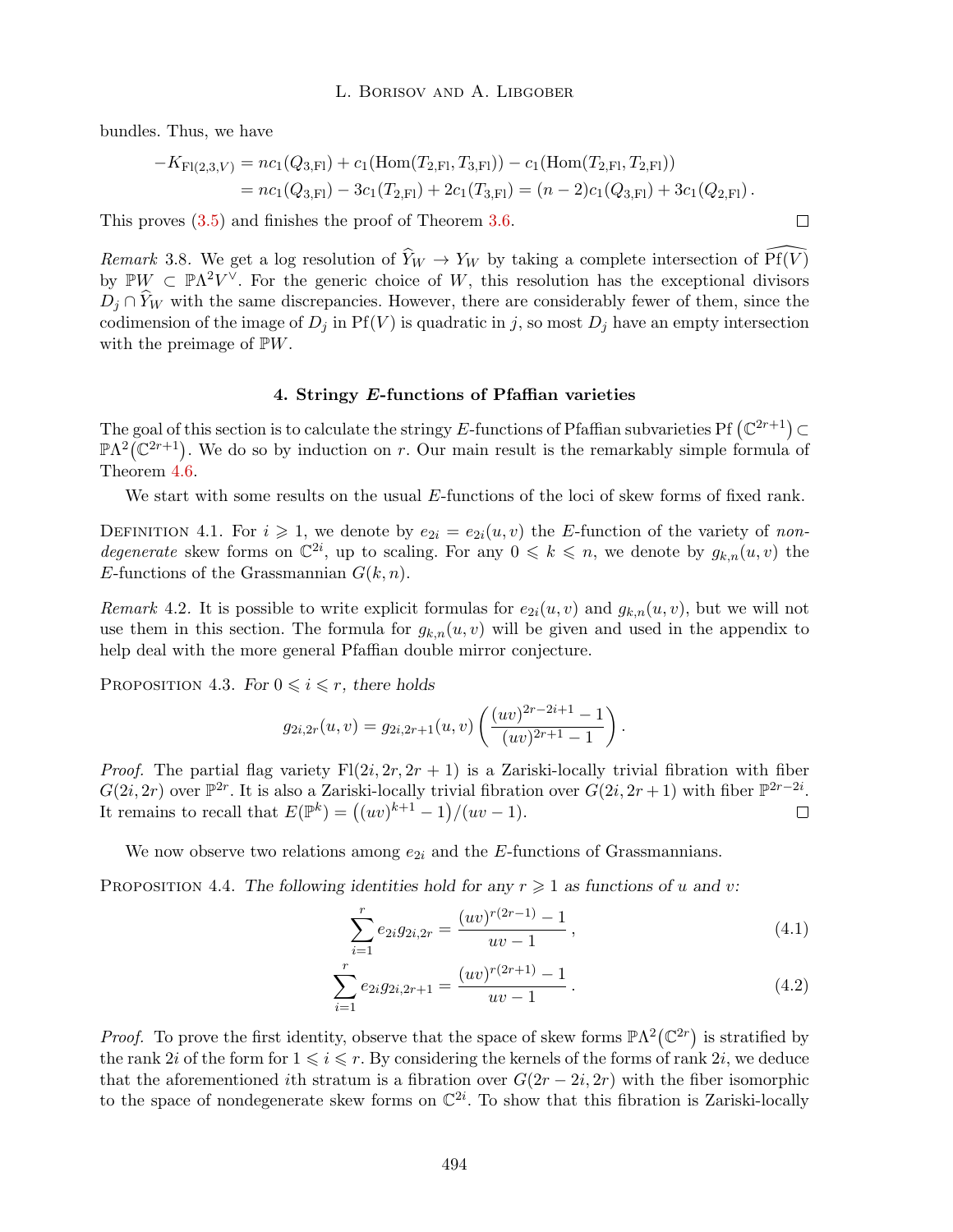trivial, let us view  $G(2i - 2r, \mathbb{C}^{2r})$  as the space of full rank  $(2r - 2i, 2r)$  matrices up to the left action of  $GL(2r-2i,\mathbb{C})$ . Then consider the subgroup of  $\mathbb{P}GL(2r,\mathbb{C})$  of matrices

$$
\begin{pmatrix} I_{2r-2i} & M_{2r-2i,2i} \\ 0 & I_{2i} \end{pmatrix},
$$

whose right action on the subspace of dimension  $2i - 2r$  in  $G(2r - 2i, \mathbb{C}^{2r})$  generated by first  $2i - 2r$  basis vectors identifies it with an open Schubert cell. Thus, we can use the action of this group to trivialize the fibration over this Schubert cell. Then we cover the Grassmannian by translates of this cell and use the conjugate subgroups. Finally, we use  $g_{2r-2i,2r} = g_{2i,2r}$ . The second identity is proved similarly. second identity is proved similarly.

The following observation is key to calculating stringy E-functions of Pfaffian varieties.

PROPOSITION 4.5. *For any*  $r \geq 1$ *, there holds* 

$$
\sum_{i=1}^{r-1} \left( \frac{(uv)^{2r-2i}-1}{(uv)^2-1} \right) e_{2i} g_{2i,2r+1} = \frac{((uv)^{2r}-1)((uv)^{2r^2-r-1}-1)}{((uv)^2-1)(uv-1)}.
$$

*Proof.* We can change the index of summation to  $i = 1, \ldots, r$ , since the  $i = r$  term is identically 0. We combine the results of Propositions 4.3 and 4.4 as follows. By Proposition 4.3, we have

$$
\left(\frac{(uv)^{2r-2i}-1}{(uv)^2-1}\right)g_{2i,2r+1}=\frac{1}{uv((uv)^2-1)}\left(\left((uv)^{2r+1}-1\right)g_{2i,2r}-(uv-1)g_{2i,2r+1}\right).
$$

Then we use  $(4.1)$  and  $(4.2)$  to get

$$
\sum_{i=1}^{r} \left( \frac{(uv)^{2r-2i} - 1}{(uv)^2 - 1} \right) e_{2i} g_{2i,2r+1}
$$
\n
$$
= \frac{1}{uv((uv)^2 - 1)} \left( ((uv)^{2r+1} - 1) \frac{(uv)^{r(2r-1)} - 1}{uv - 1} - (uv - 1) \frac{(uv)^{r(2r+1)} - 1}{uv - 1} \right)
$$
\n
$$
= \frac{((uv)^{2r} - 1)((uv)^{2r^2 - r - 1} - 1)}{((uv)^2 - 1)(uv - 1)}.
$$

The main result of this section is the formula for the stringy E-function of the Pfaffian variety Pf  $(\mathbb{C}^{2r+1})$  of skew forms of rank at most  $2r - 2$  in  $\mathbb{P}\Lambda^2(\mathbb{C}^{2r+1})$ .

THEOREM 4.6. For any  $r \geq 2$ , the stringy E-function of the Pfaffian variety Pf  $(\mathbb{C}^{2r+1})$  is given by

$$
E_{\rm st}(\text{Pf }(\mathbb{C}^{2r+1}); u, v) = \frac{((uv)^{2r} - 1)((uv)^{2r^2 - r - 1} - 1)}{((uv)^2 - 1)(uv - 1)}.
$$

*Proof.* We will argue by induction on *r*. The case  $r = 2$  is straightforward since Pf  $(\mathbb{C}^5)$  is a smooth variety isomorphic to  $G(3,5)$ , whose cohomology is well known.

We now assume the result of this theorem for Pf  $(\mathbb{C}^{2k+1})$  for all  $k < r$  and consider a vector space  $V = \mathbb{C}^{2r+1}$ . Observe that the log resolution  $\widehat{Pf(V)}$  of  $Pf(V) \subset \mathbb{P}\Lambda^2 V^\vee$  considered in Section 3 is naturally stratified by specifying various choices of the subspaces for the partial complete skew forms. Specifically, the strata are in bijections with subsets *I* of the set of odd integers  $\{3,\ldots,2r+1\}$  that include 3 and  $2r+1$ . The contribution of the said stratum to the stringy  $E$ -function of  $Pf(V)$  as defined by Definition 2.6 is the product of the  $E$ -polynomial of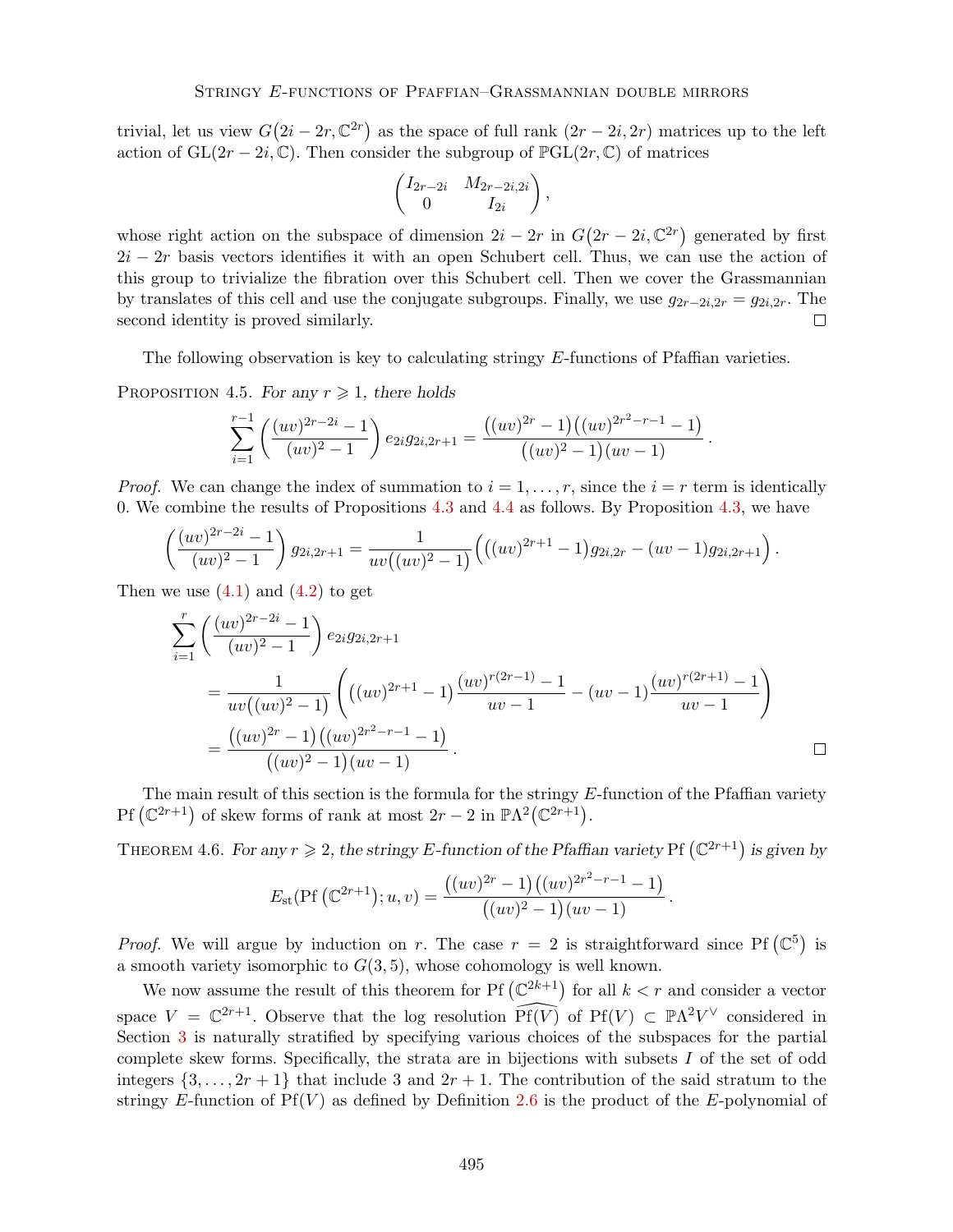the stratum with

$$
\prod_{3\leqslant j\leqslant r,\ 2j-1\in I}\left(\frac{uv-1}{(uv)^{2j^2-5j+2}-1}\right).
$$

Each of these strata is a Zariski-locally trivial fibration over the locus of forms of rank 2*i* on *V* , where 2*i* is the codimension of the largest proper subspace in the flag. Indeed, observe that the preimage of a point  $\mathbb{C}w \in Pf(V)$  of rank 2*i* is naturally isomorphic to the space of partial skew forms on  $Ker(w)$ , so we can locally trivialize the fibration by using the subgroup trick of the proof of Proposition 4.4. Now, notice that this fiber is the log resolution of the lower-dimensional Pfaffian Pf  $(\mathbb{C}^{2r-2i+1})$ . Moreover, we can relate the contributions of the strata of the resolution of Pf  $(\mathbb{C}^{2r-2i+1})$  to that of Pf(*V*) by observing that the strata lie in an additional divisor  $D_j$ with  $j = r - i + 1$  but otherwise lie in the same set of divisors. So there is an additional factor of

$$
\frac{uv-1}{(uv)^{2j^2-5j+2}-1} = \frac{uv-1}{(uv)^{2(r-i)^2-(r-i)-1}-1},
$$

when one compares the contribution to  $Pf(V)$  as opposed to the contribution to  $Pf(C^{2r-2i+1})$ . Thus, the *S*-function in the sense of Definition 2.9 is equal to

$$
S(\mathbb{C}w; u, v) = E_{\text{st}}\left(\text{Pf}\left(\mathbb{C}^{2r-2i+1}\right)\right)\left(\frac{uv-1}{(uv)^{2(r-i)^2-(r-i)-1}-1}\right) = \frac{(uv)^{2(r-i)}-1}{(uv)^2-1}
$$

by the induction assumption.

We now use the formula (2.3) from Section 2. The locus of forms of rank  $2i$  in  $\mathbb{P}\Lambda^2V^{\vee}$  is a Zariski-locally trivial fibration over  $G(2r + 1 - 2i, V)$  with fibers the spaces of nondegenerate skew forms on  $\mathbb{C}^{2i}$  up to scaling. Hence, this locus has *E*-polynomial  $e_{2i}g_{2i,2r+1}$ . Thus, the contribution of the strata in  $\widehat{Pf(V)}$  that lie over the locus of forms of rank 2*i* is equal to

$$
e_{2i}g_{2i,2r+1}\left(\frac{(uv)^{2(r-i)}-1}{(uv)^2-1}\right).
$$

The index *i* runs from 1 to  $r-1$ , but the contribution of the open stratum  $i = r-1$  needs to be considered separately, because  $Pf(\mathbb{C}^3)$  is not defined, and the intermediate formula does not make sense. However, this contribution is easily seen to be  $e_{2r-2}g_{3,2r+1}$ , so the final formula works for  $i = r - 1$  as well. We now have

$$
E_{\rm st}\big(\Pr\big(\mathbb{C}^{2r+1}\big)\big)=\sum_{i=1}^{r-1}e_{2i}g_{2i,2r+1}\left(\frac{(uv)^{2(r-i)}-1}{(uv)^2-1}\right),\,
$$

and it remains to use Proposition 4.5.

## 5. Comparison of stringy *E*-functions

In this section, we prove our main result, Theorem 2.4, that compares the (stringy) *E*-functions of the double mirror Calabi–Yau manifolds *X<sup>W</sup>* and *Y<sup>W</sup>* . The main idea is to reduce the calculation of the *E*-function of  $X_W$  to that of its Cayley hypersurface  $H$ , which we define below. Then we consider the projection of *H* onto  $\mathbb{P}W$  and look at the fibers of that projection over different loci in  $Y_W$ .

Recall that we have a subspace *W* of dimension *n* in  $\Lambda^2 V^{\vee}$ , the Grassmannian complete intersection  $X_W$  in  $G(2, V)$ , and the Pfaffian locus  $Y_W$  in  $\mathbb{P}W$ . Consider the Cayley hypersurface  $H \subset G(2, V) \times \mathbb{P}W$  which consists of the  $(T_2, w)$  with  $w|_{T_2} = 0$ .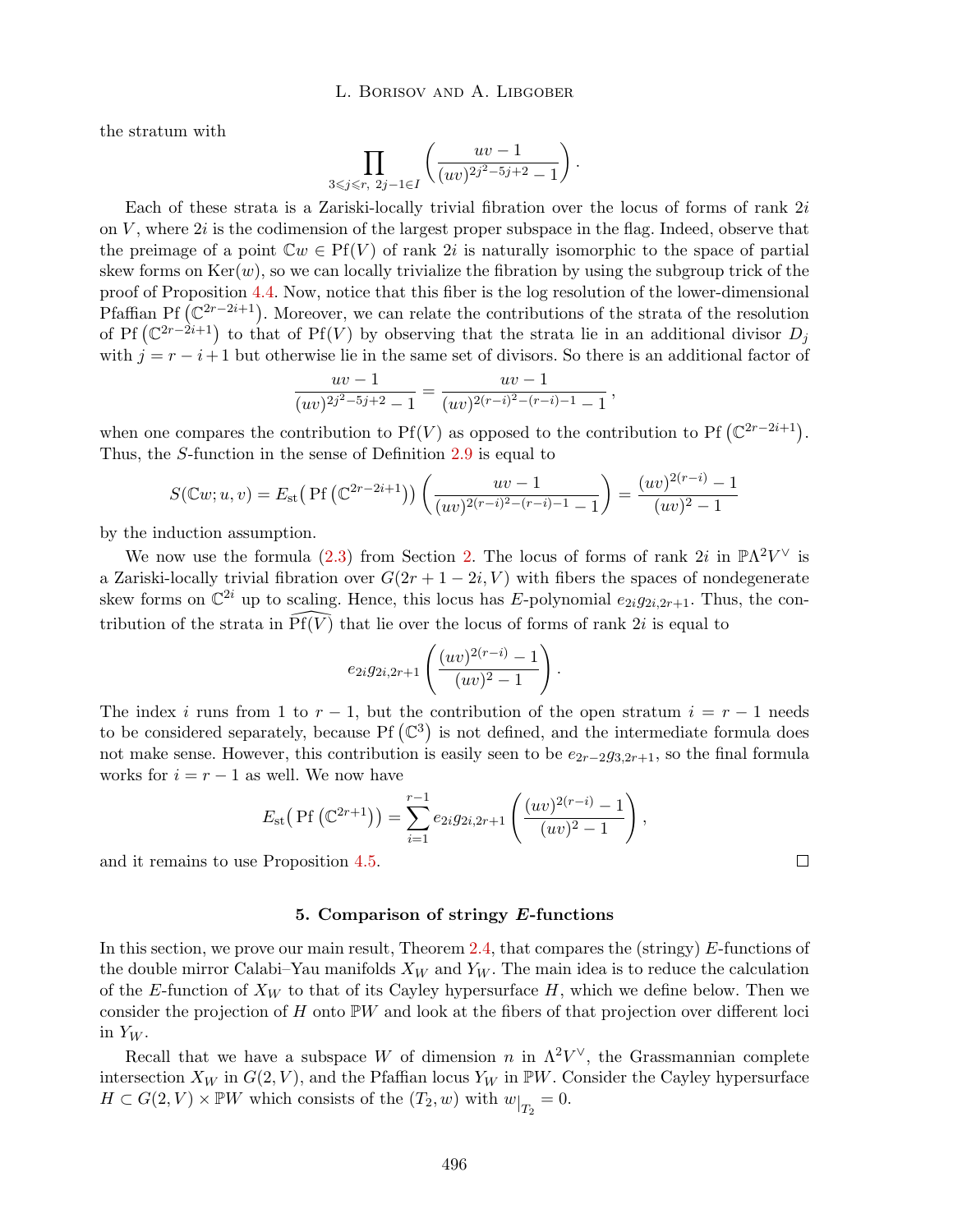We first connect the *E*-function of  $X_W$  with that of *H*. The projection  $H \to G(2, V)$  has fibers  $\mathbb{P}^{n-2}$  over  $T_2 \notin X_W$  and fibers  $\mathbb{P}^{n-1}$  over  $T_2 \in X_W$ . Moreover, on these loci, the fibration is Zariski-locally trivial, since it is a projectivization of a vector bundle. Therefore,

$$
E(H; u, v) = (E(G(2, V)) - E(X_W))E(\mathbb{P}^{n-2}) + E(X_W)E(\mathbb{P}^{n-1})
$$
  
= 
$$
E(G(2, V))\frac{(uv)^{n-1} - 1}{uv - 1} + E(X_W)(uv)^{n-1}.
$$

The *E*-function of  $G(2, V)$  can be calculated by realizing  $G(2, V)$  as the base of the Zariskilocally trivial fibration of the space of ordered pairs of linearly independent vectors in *V*. The fiber is  $GL(2, \mathbb{C})$  with *E*-polynomial  $((uv)^2 - 1)((uv)^2 - uv)$ . The total space has *E*-polynomial  $((uv)^n - 1)((uv)^n - uv)$  (first pick one nonzero vector, then pick a vector not in its span). Thus, we get

$$
E(H; u, v) = E(X_W; u, v)(uv)^{n-1} + \left(\frac{(uv)^{n-1} - 1}{(uv) - 1}\right) \left(\frac{((uv)^n - 1)((uv)^n - uv)}{((uv)^2 - 1)((uv)^2 - uv)}\right).
$$
(5.1)

We now consider the projection of *H* to the second factor  $\mathbb{P}W$ . While we do not know whether this fibration is Zariski-locally trivial over each locus of the forms  $w \in \mathbb{P}W$  with dim Ker $(w)$  $2k + 1$  for  $k = 0, 1, \ldots$ , we will show that the *E*-function is still multiplicative on the fibers. Let us denote these strata of  $\mathbb{P}W$  by  $P_k$ . For example,  $Y_W$  is the closure of  $P_1$ . The fiber of the projection  $H \to W$  over the stratum  $P_k$  is the hypersurface in  $G(2, V)$  given by  $w = 0$  for w with  $\dim \text{Ker}(w)=2k+1.$  Let us calculate the *E*-function of this hypersurface.

LEMMA 5.1. The *E*-function of the fiber  $F_k$  of  $H \to \mathbb{P}W$  over *w* of corank  $2k + 1$  is given by

$$
E(F_k; u, v) = \left(\frac{(uv)^{2k} - 1}{(uv)^2 - 1}\right) (uv)^{n-1} + \frac{1}{uv + 1} \left(\frac{(uv)^{n-1} - 1}{uv - 1}\right)^2.
$$

*Proof.* As in the Grassmannian calculation, we consider the Zariski-locally trivial GL(2*,* C) fibration  $B_k$  over this  $F_k$  given by linearly independent  $(v_1, v_2)$  in *V* with the property  $w(v_1, v_2)=0$ . The part of  $B_k$  with  $v_1 \in \text{Ker}(w)$  is fibered over  $\text{Ker}(w) - \{0\}$  with fiber  $\mathbb{C}^n - \mathbb{C}$ , because  $v_2$  can be picked arbitrarily. If  $v_1 \notin \text{Ker}(w)$ , then the choices for  $v_2$  are  $\mathbb{C}^{n-1} - \mathbb{C}$  (again, the fibration is Zariski-locally trivial). This gives

$$
E(B_k) = ((uv)^{2k+1} - 1)((uv)^n - uv) + ((uv)^n - (uv)^{2k+1})((uv)^{n-1} - uv)
$$
  
=  $(uv)^{2k+n+1} - (uv)^n - (uv)^{2k+2} + uv + (uv)^{2n-1} - (uv)^{n+1} - (uv)^{2k+n} + (uv)^{2k+2}$   
=  $((uv)^{2k} - 1)((uv)^{n+1} - (uv)^n) + uv((uv)^{n-1} - 1)^2$ 

and

$$
E(F_k; u, v) = \frac{E(B_k)}{((uv)^2 - 1)((uv)^2 - uv)}
$$
  
=  $\left(\frac{(uv)^{2k} - 1}{(uv)^2 - 1}\right)(uv)^{n-1} + \frac{1}{uv + 1}\left(\frac{(uv)^{n-1} - 1}{(uv) - 1}\right)^2$ .

LEMMA 5.2. Let  $H_k$  be the preimage in  $H$  of the locus  $P_k$ . Then there holds

$$
E(H_k) = E(P_k)E(F_k).
$$

*Proof.* We consider the frame bundle  $H_k$  over  $H_k$  whose fiber over a point  $(T_2, w) \in H$  is the space of all bases of  $T_2$ . Thus, points in  $H_k$  encode triples  $(v_1, v_2, w)$ , where  $v_1$  and  $v_2$  are linearly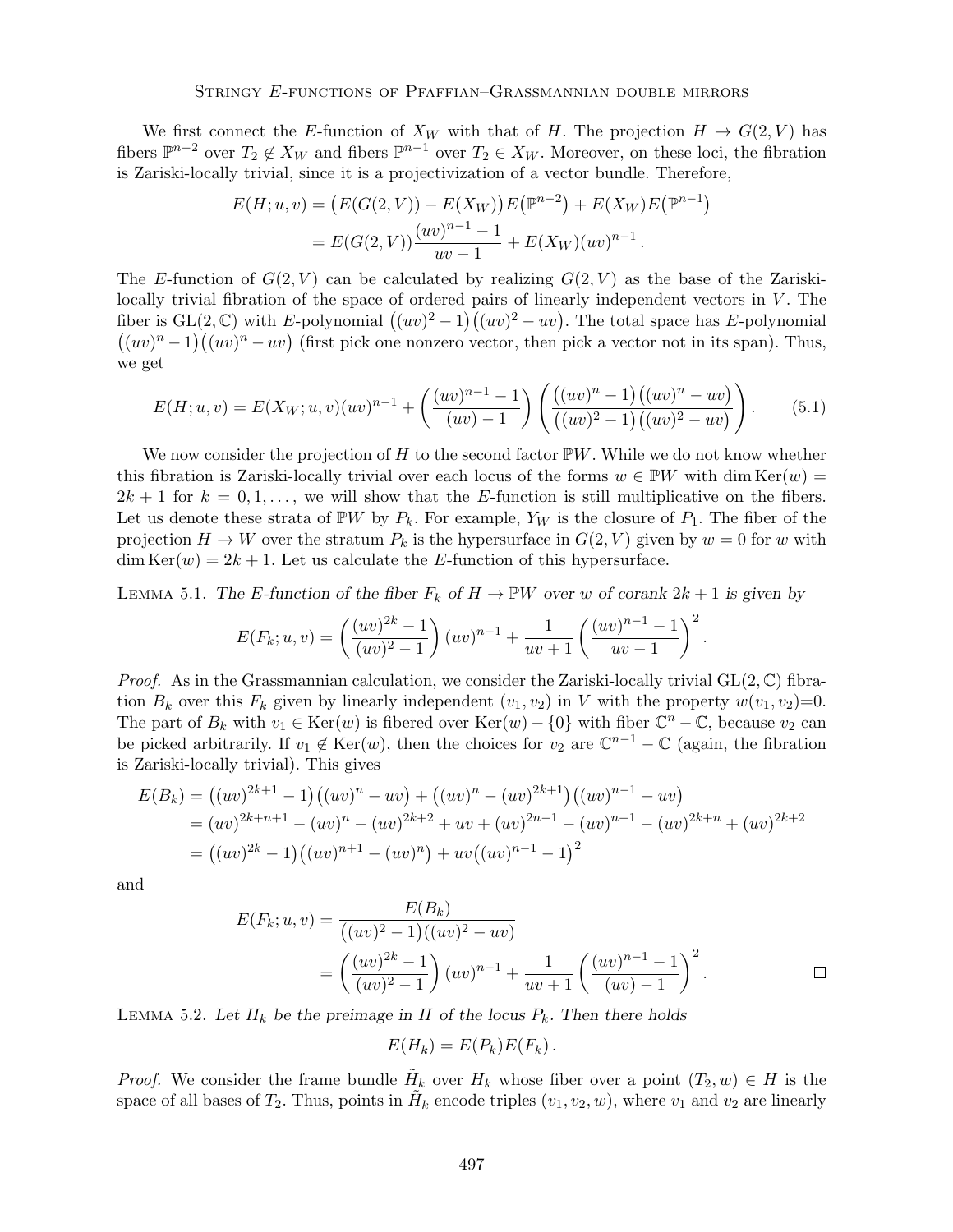independent,  $w \in P_k$ , and  $w(v_1, v_2) = 0$ . The map  $\tilde{H}_k \to P_k$  has fibers isomorphic to  $B_k$ . As in the proof of Lemma 5.1, the space  $H_k$  can be further subdivided into two subsets depending on whether  $v_1 \in \text{Ker}(w)$  or  $v_1 \notin \text{Ker}(w)$ . For each of the subspaces, we get an iterated structure of Zariski-locally trivial fibration over  $P_k$  and therefore  $E(H_k) = E(P_k)E(B_k)$ , which implies the claim of the lemma.  $\overline{\phantom{a}}$ 

We are now able to calculate the *E*-function of *H* using the projection to P*W*:

$$
E(H; u, v) = \sum_{k \geq 0} E(P_k)E(F_k)
$$
  
=  $\sum_{k \geq 0} E(P_k) \left( \frac{(uv)^{2k} - 1}{(uv)^2 - 1} \right) (uv)^{n-1} + \sum_{k \geq 0} E(P_k) \frac{1}{uv + 1} \left( \frac{(uv)^{n-1} - 1}{uv - 1} \right)^2$   
=  $\sum_{k \geq 0} E(P_k) \left( \frac{(uv)^{2k} - 1}{(uv)^2 - 1} \right) (uv)^{n-1} + E(\mathbb{P}W) \frac{1}{uv + 1} \left( \frac{(uv)^{n-1} - 1}{uv - 1} \right)^2$   
=  $\sum_{k \geq 0} E(P_k) \left( \frac{(uv)^{2k} - 1}{(uv)^2 - 1} \right) y^{n-1} + \frac{1}{uv + 1} \left( \frac{(uv)^{n} - 1}{uv - 1} \right) \left( \frac{(uv)^{n-1} - 1}{uv - 1} \right)^2$ .

We compare the above equation with  $(5.1)$  to get a simple formula

$$
E(X_W; u, v) = \sum_{k \ge 0} E(P_k; u, v) \left(\frac{(uv)^{2k} - 1}{(uv)^2 - 1}\right).
$$
 (5.2)

*Remark* 5.3. The contribution of the  $k = 0$  term is 0, so the right-hand side of the above formula involves summation over the loci  $P_k$  for  $k \geq 1$ . For example, for  $n \leq 9$ , we have  $P_{\geq 2} = \emptyset$ , and  $Y_W = P_1$  is smooth, so we immediately get the equality  $E(X_W) = E(Y_W)$ .

*Remark* 5.4*.* The above calculations can be performed in the Grothendieck ring of varieties over  $\mathbb C$ . This idea was explored in [Bor18] to show that the class of the affine line is a zero divisor in the Grothendieck ring.

We are now ready to prove the first major result of this paper, Theorem 2.4.

*Proof of Theorem* 2.4. The statement of the equality of Hodge numbers is equivalent to

$$
E(X_W; u, v) = E_{\rm st}(Y_W; u, v).
$$

Observe that  $Y_W$  is a transversal complete intersection of the Pfaffian variety of degenerate forms on *V*. Therefore, the log resolution of  $Y_W$  can be obtained by taking a complete intersection in  $\widehat{Pf}(\widehat{V})$ . Different strata of the resolution are therefore Zariski-locally trivial fibrations over  $P_k$ for appropriate *k*. As in the proof of Theorem 4.6, we observe that the fibers over  $P_k$  for  $k \geq 2$ are log resolutions of the Pfaffian varieties Pf  $(\mathbb{C}^{2k+1})$  and that the strata are now counted with the extra factor  $(uv-1)/((uv)^{2k^2-k-1}-1)$  due to the additional divisor  $D_{k+1}$ . Thus, the contribution of the stratum  $P_k$  to  $E_{st}(Y_W; u, v)$  is

$$
E(P_k; u, v) E_{\rm st} \left( \Pr \left( \mathbb{C}^{2k+1} \right); u, v \right) \left( \frac{uv - 1}{(uv)^{2k^2 - k - 1} - 1} \right) = E(P_k; u, v) \left( \frac{(uv)^{2k} - 1}{(uv)^2 - 1} \right),
$$

where we used Theorem 4.6 to calculate the stringy E-function of Pf  $(\mathbb{C}^{2k+1})$ . The same formula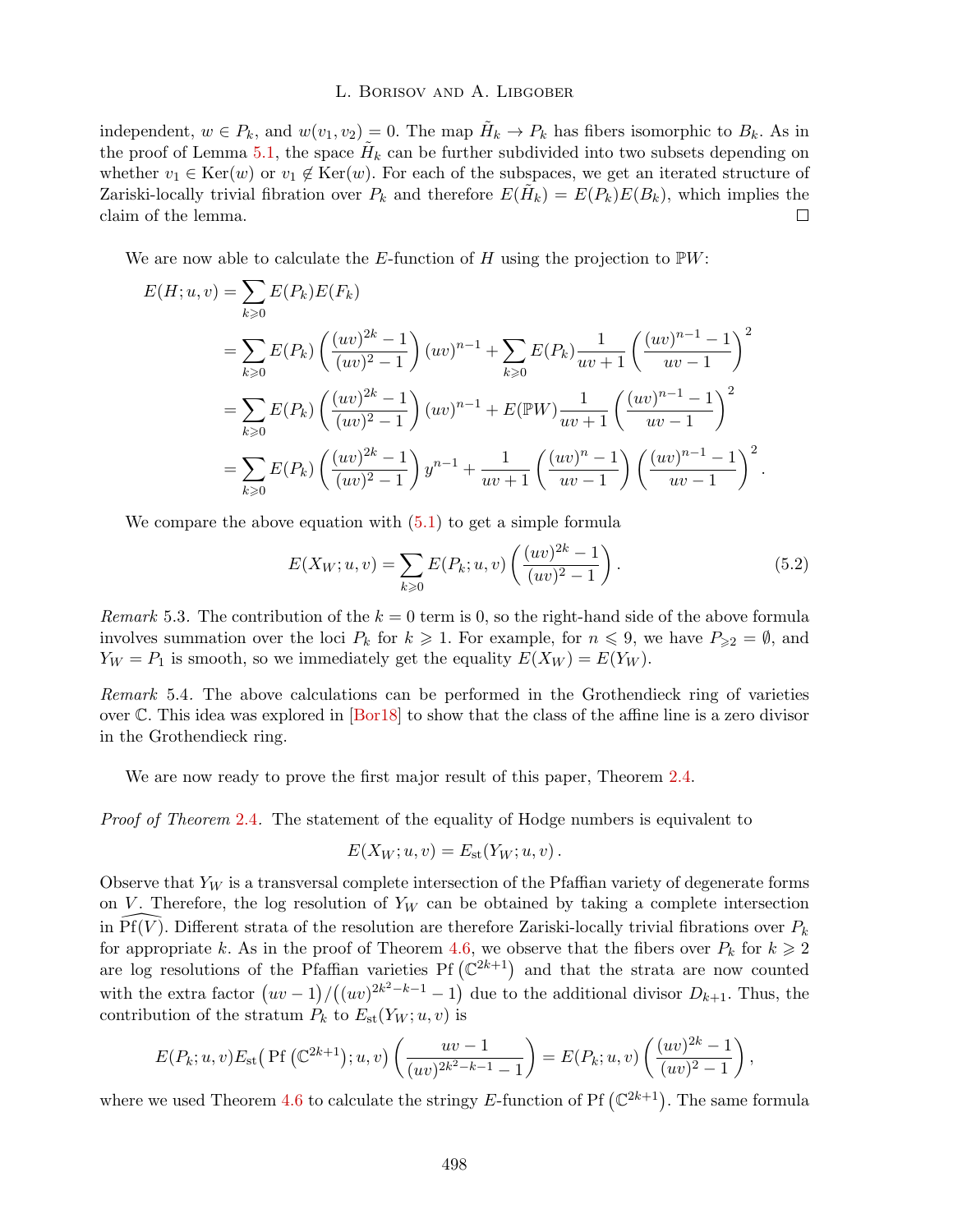applies for  $k = 1$ , because the log resolution is the isomorphism over this locus. Thus, we have

$$
E_{\rm st}(Y_W; u, v) = \sum_{k \geq 1} E(P_k; u, v) \frac{(uv)^{2k} - 1}{(uv)^2 - 1},
$$

which equals  $E(X_W)$  in view of  $(5.2)$ .

# 6. Even-dimensional case

There is a similar, although slightly less appealing, correspondence between complete intersections in the Grassmannian  $G(2, V)$  and a Pfaffian variety in the case of even *n*. The double mirrors in this case are only so in some not particularly clear generalized sense. In particular, they are not of the same dimension, so the relation of the Hodge numbers needs to be corrected. Remarkably, we see that one needs to somehow modify the definition of stringy Hodge numbers in order to get an analog of Theorem 2.4 in the case of even *n*. The goal of this section is to propose in several cases a modification of discrepancies which will restore the double mirror phenomenon.

DEFINITION 6.1. Let  $n \geq 4$  be an even integer. Let V be a vector space of dimension *n*, and let *W* be a generic subspace of dimension *n* in  $\Lambda^2 V^{\vee}$ . We define  $X_W$  and  $Y_W$  as follows:

- $X_W \subset G(2, V)$  is the locus of  $T_2 \subset V$  with  $w|_{T_2} = 0$  for all  $w \in W$ .
- *• Y<sup>W</sup>* is the hypersurface in P*W* of skew forms C*w* of positive corank.

*Remark* 6.2. For  $n \geq 6$ , we see that  $X_W$  is a smooth Calabi–Yau variety of dimension  $n-4$ . It is a union of two points for  $n = 4$ . For any  $n \ge 4$ , the variety  $Y_W$  is a hypersurface of dimension  $n-2$  and degree  $\frac{1}{2}n$  given by the vanishing of a single Pfaffian. It is smooth for  $n \leq 6$  and has Gorenstein singularities for larger *n*.

*Remark* 6.3. We still want to view  $X_W$  and  $Y_W$  as double mirror to each other in some generalized sense. There have been examples of generalized mirror symmetry, for example in the setting of rigid Calabi–Yau varieties, see [BB97, Section 5], but they have not been studied systematically. See also [Kuz14, Conjecture 4.4] and [IM15].

To understand what type of relation between the *E*-functions of *X<sup>W</sup>* and *Y<sup>W</sup>* one might expect, we derive the analog of equation (5.2).

PROPOSITION 6.4. We denote by  $P_k$  the locally closed subvariety of  $\mathbb{P}\Lambda^2V^{\vee}$  of forms of corank  $2k$ . *In particular, the closure of*  $P_1$  *is*  $Pf(V)$ *. For any*  $n \geq 4$ *, there holds* 

$$
(uv)E(X_W; u, v) = \sum_{k \geq 0} \left( \frac{(uv)^{2k} - 1}{(uv)^2 - 1} \right) E(P_k; u, v) - \frac{(uv)^n - 1}{(uv)^2 - 1}.
$$

*Proof.* As before, we have the Cayley hypersurface  $H \subset G(2, V) \times \mathbb{P}W$  whose *E*-function is related to that of *X<sup>W</sup>* by

$$
E(H; u, v) = E(X_W; u, v)(uv)^{n-1} + \left(\frac{(uv)^{n-1} - 1}{(uv) - 1}\right) \left(\frac{((uv)^n - 1)((uv)^n - uv)}{((uv)^2 - 1)((uv)^2 - uv)}\right).
$$

The projection of *H* onto  $\mathbb{P}W$  is a disjoint union of fibrations with fibers  $F_k$  over the loci  $P_k$  of forms of corank 2*k* for  $k \geq 0$ . The *E*-function of the fiber  $F_k$  and the contribution of the locus  $P_k$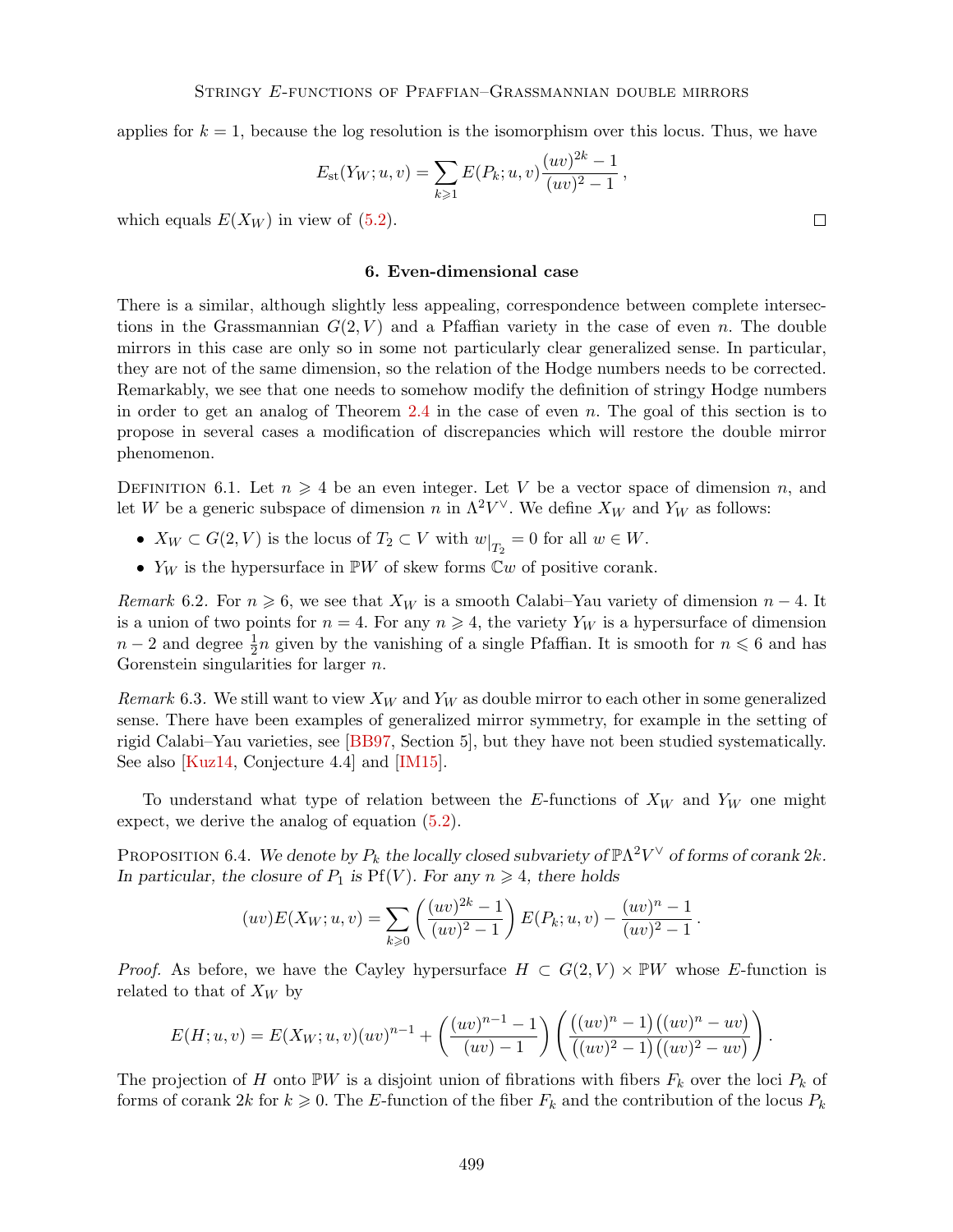are calculated similarly to Lemmas  $5.1$  and  $5.2$  (the notation  $F_k$  has a slightly different meaning now due to a different corank) as

$$
E(F_k; u, v) = \left(\frac{(uv)^{2k} - 1}{(uv)^2 - 1}\right) (uv)^{n-2} + \frac{((uv)^{n-2} - 1)((uv)^n - 1)}{(uv - 1)^2 (uv + 1)}.
$$

Then we have

$$
E(H; u, v) = \sum_{k \ge 0} \left( \frac{(uv)^{2k} - 1}{(uv)^2 - 1} \right) (uv)^{n-2} E(P_k; u, v) + \frac{((uv)^{n-2} - 1)((uv)^n - 1)^2}{(uv - 1)^3 (uv + 1)}
$$

and

$$
(uv)E(X_W; u, v) = \sum_{k \ge 0} \left( \frac{(uv)^{2k} - 1}{(uv)^2 - 1} \right) E(P_k; u, v) - \frac{(uv)^n - 1}{(uv)^2 - 1}.
$$

Thus, it is natural to expect that

$$
(uv)E(X_W; u, v) = E_{\text{st}}(Y_W; u, v) - \frac{(uv)^n - 1}{(uv)^2 - 1},
$$
\n(6.1)

which is equivalent to the statement that the stringy Hodge numbers  $h_{st}^{p,q}(Y_W)$  are well defined and there holds

$$
h^{p,q}_{\rm st}(Y_W) = \begin{cases} h^{p-1,q-1}(X_W) + 1\,, & p = q \text{ and } p \text{ is even,} \\ h^{p-1,q-1}(X_W)\,, & \text{else.} \end{cases}
$$

The formula  $(6.1)$  would follow from Proposition  $6.4$  as long as the local contribution of the singularity of Pf along  $P_k$  is given by  $((uv)^{2k} - 1)/((uv)^2 - 1)$ . This certainly holds for the nonsingular points, that is, for  $k = 1$ . However, it *fails* for the  $k = 2$  locus. Specifically, we have the following.

Proposition 6.5. *The singularities of Y<sup>W</sup> along the locus P*<sup>2</sup> *have a Zariski-locally trivial resolution with the fibers isomorphic to G*(2*,* 4)*. The discrepancy is* 3*. The local contribution of the singularity is given by*

$$
\frac{(uv)^2 + uv + 1}{uv + 1}
$$

*and* is not *a polynomial.*

*Proof.* Since the calculation depends only on the singularity, we may also consider the locus of forms of rank 2 in  $\mathbb{P}\Lambda^2 V$  for dim  $V = 6$ . When we blow it up, we get a resolution of singularities  $\pi: \hat{P}f \to Pf(V)$  isomorphic to the bundle  $\mathbb{P}\Lambda^2 Q_2^{\vee}$  over the Grassmannian  $G(2, V)$ . The map to  $Pf(V)$  is given by interpreting a form on  $Q_2$  as a form on *V*. The exceptional divisor *D* is the locus of forms of rank 2 on *Q*2.

We have

$$
K_{\widehat{P}f} = \pi^* K_{Pf} + \alpha D = -12\pi^* \xi + \alpha D,
$$

where we use the fact that  $Pf(V)$  is a hypersurface of degree 3 in  $\mathbb{P}^{14}$  and denote by  $\xi$  the hyperplane class. For the map  $\mu$ :  $\widehat{Pf} \simeq \mathbb{P}\Lambda^2 Q_2^{\vee} \to G(2, V)$ , we have

$$
K_{\widehat{Pf}} = -6c_1(\mathfrak{O}(1)) + \mu^* c_1(\Lambda^2 Q_2).
$$

We now observe that  $c_1(\mathcal{O}(1)) = \pi^* \xi$  to get

$$
\alpha D = 6c_1(\mathcal{O}(1)) + \mu^* c_1(\Lambda^2 Q_2).
$$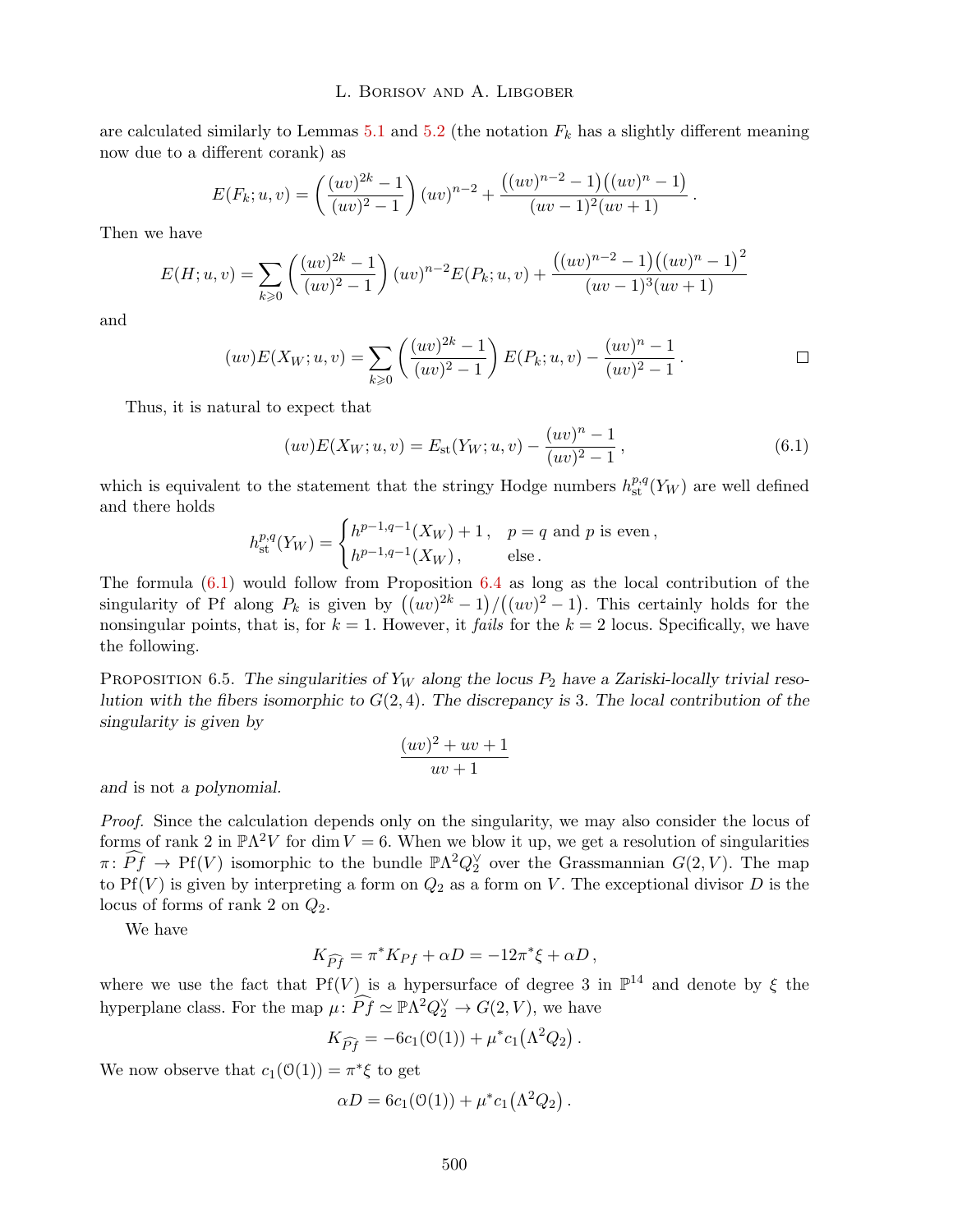The divisor *D* is a degree 2 hypersurface in the fibers of  $\mu$ , namely a  $G(2,4) \subset \mathbb{P}^5$ . Thus, its intersection number with the line in the fiber is 2, and we get  $2\alpha = 6$ , thus  $\alpha = 3$ .

The rest of the statement of the proposition follows from Definition 2.9 of the local contribution and the standard formula  $E(G(2,4); u, v) = (uv)^4 + (uv)^3 + 2(uv)^2 + uv + 1$ .  $\Box$ 

*Remark* 6.6. As a consequence of the above calculation, the equation (6.1) fails for  $n = 8$ , since the contribution of  $P_2$  is different from the one that is needed, and the  $P_{\geq 3}$  are empty.

*Remark* 6.7. The desired contribution  $((uv)^{2k} - 1)/((uv)^{2} - 1)$  of the singularity of  $P_k$  would be achieved if the definition of the stringy Hodge numbers were given with different discrepancies. For example, in the  $k = 2$  case, the discrepancy 2 would result in the local contribution

$$
E(G(2,4);u,v)\left(\frac{uv-1}{(uv)^3-1}\right) = (uv)^2 + 1,
$$

as desired. More generally, one can construct a resolution of  $Pf(V)$  as a proper preimage of the Pfaffian divisor in the space of complete skew forms on  $V$ . The corresponding exceptional divisors  $D_k$  correspond to forms of corank 2k. We would have the desired equality of the  $E$ functions if the discrepancies of  $D_k$  were  $2k^2 - 3k$ . However, a calculation similar to the one in Section 3 shows that the discrepancies are  $2k^2 - 2k - 1$ . Thus, it appears that in order to understand the generalized double mirror phenomenon for varieties of different dimensions, one needs to adjust the definition of stringy Hodge numbers. We hope to explore this observation in the future, but at the moment, it remains a puzzling phenomenon.

## 7. General Pfaffian double mirror correspondence

In this section, we adapt the techniques of Sections 4 and 5 to the case of double mirror complete intersections in general Pfaffian varieties of forms on the spaces of odd dimension.

DEFINITION 7.1. Let *V* be a complex vector space of odd dimension  $n \geq 5$ . For any  $k \in$  $\{1,\ldots,\frac{1}{2}(n-1)\}\,$ , we define the variety Pf(2k, V) to be the subvariety of the space  $\mathbb{P}\Lambda^2V^\vee$  of nontrivial skew forms on *V* up to scaling defined by the condition that the rank of the form does not exceed 2k. We define  $Pf^{\circ}(2k, V)$  to be the locally closed subset of forms of rank exactly 2k. If the dependence on *V* is not important, we will simply use  $Pf(2k, n)$  and  $Pf^{\circ}(2k, n)$ .

DEFINITION 7.2. Assume  $k \neq \frac{1}{2}(n-1)$ . Let  $W \subset \Lambda^2 V^{\vee}$  be a generic subspace of dimension *nk*. Then we can define two varieties  $X_W$  and  $Y_W$  as follows:

- $X_W$  is the set of forms  $y \in \text{Pf } (2k, V^{\vee})$  such that  $\langle y, w \rangle = 0$  for all  $w \in W$ . Here we use the natural nondegenerate pairing between  $\Lambda^2 V$  and  $\Lambda^2 V^{\vee}$ .
- *Y<sub>W</sub>* is the complete intersection of  $\mathbb{P}W$  and  $Pf(n-1-2k, V)$  in  $\mathbb{P}(\Lambda^2 V^{\vee})$ .

*Remark* 7.3. Definition 7.2 contains the definition of Section 2 as the special case  $k = 1$ . We can also observe that interchanging  $(V, k, W)$  and  $(V^{\vee}, \frac{1}{2}(n-1) - k, \text{Ann}(W))$  switches  $X_W$  and  $Y_W$ .

The following result is well known to the experts, but we could not find a suitable reference.

PROPOSITION 7.4. For positive integers k and n with  $2k \leq n$ , the variety Pf  $(2k, V^{\vee})$  is Goren*stein, with anticanonical class given by*  $kn\xi$ *, where*  $\xi$  *is the pullback of the hyperplane class of*  $\mathbb{P}\Lambda^2 V$ *.*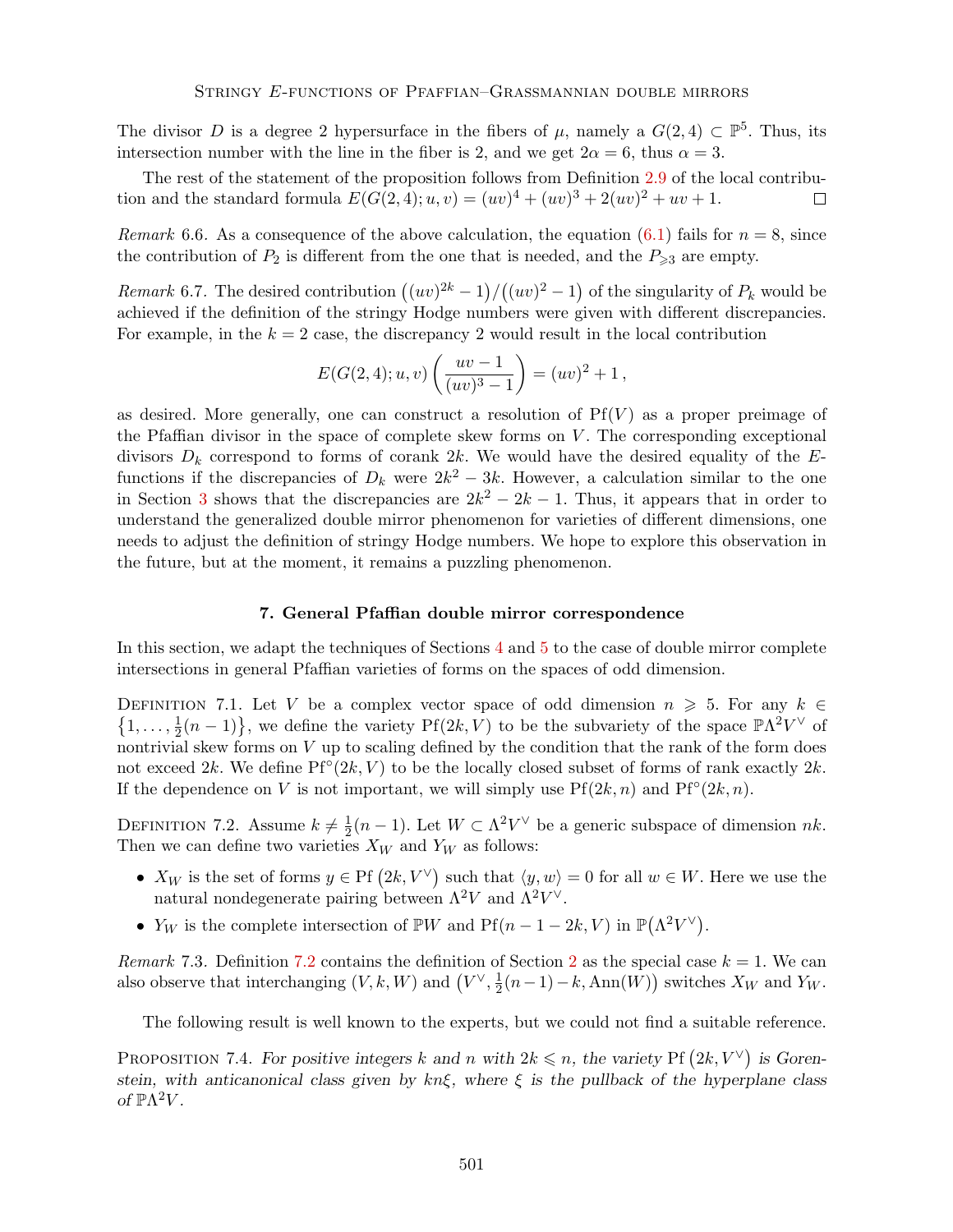*Proof.* Consider the non-log resolution  $\pi: \mathbb{P}\Lambda^2 Q^\vee \to \mathrm{Pf}(2k, V^\vee)$  given by the space of pairs  $(V_1, w)$ , where  $V_1$  is an  $(n-2k)$ -dimensional subspace of  $V^\vee$  in the kernel of  $w \in \mathrm{Pf}(2k, V^\vee)$ . Here  $\mathbb{P}\Lambda^2 Q^\vee$  is the projective bundle over the Grassmannian  $G(n-2k, V^\vee)$ . We denote this map by  $\mu$ .

By a standard calculation, we get

$$
K_{\mathbb{P}\Lambda^2 Q^{\vee}} = -(n+1-2k)\mu^* c_1(Q) - k(2k-1)\xi,
$$

where  $\xi = c_1(\mathcal{O}(1))$ . The exceptional divisor *E* of  $\pi$  is the locus of degenerate forms in  $\mathbb{P}\Lambda^2 Q^{\vee}$ , which is the locus where the *k*th power of the natural map  $\mu^*\Lambda^2 Q \to O(1)$  is 0. This *k*th power is a map  $\mu^*\Lambda^{2k}Q \to \mathcal{O}(k)$ , which means that  $c_1(E) = k\xi - \mu^*c_1(Q)$ .

Since Pf  $(2k, V^{\vee})$  is Gorenstein (see [JPW81]), we have

$$
\pi^* K_{\text{Pf}(2k,V)} = K_{\mathbb{P}\Lambda^2 Q^\vee} - \alpha c_1(E)
$$

for some  $\alpha$ . In view of the above calculations, this is equivalent to

 $\pi^* K_{\text{Pf}(2k,V)} + nk\xi = (n+1-2k-\alpha)c_1(E)$ .

Since E is the exceptional divisor and the left-hand side is a pullback from Pf  $(2k, V^{\vee})$ , both sides are 0.  $\Box$ 

COROLLARY 7.5. The varieties  $X_W$  and  $Y_W$  are Gorenstein with trivial canonical class of dimen*sion*  $nk - 2k^2 - k - 1$ .

*Proof.* We have already observed this in the cases  $k = 1$  and  $k = \frac{1}{2}(n-3)$ . In general, Proposition 7.4 implies the statement for  $X_W$  by the adjunction formula. The statement for  $Y_W$  then follows from Remark 7.3.  $\Box$ 

We would like to state the following meta-mathematical conjecture for a vector space *V* of odd dimension *n*, a number  $k \in \{1, \ldots, \frac{1}{2}(n-3)\}\$ , and a generic subspace  $W \subset \Lambda^2 V^\vee$  of dimension *nk*:

*The varieties*  $X_W$  *and*  $Y_W$  *are double mirror to each other.* 

*Remark* 7.6*.* The above conjecture can be viewed as a natural generalization of Rødland's work. Also note that Kuznetsov has stated the analogous conjecture for the derived categories [Kuz14, Conjecture 4.9]. The best evidence in favor of this conjecture is provided by the Theorem 7.7 below, which is one of the expected consequences of the double mirror property. It generalizes our Theorem 2.4.

Theorem 7.7. *The varieties X<sup>W</sup> and Y<sup>W</sup> have well-defined stringy Hodge numbers. Moreover, there holds*  $h_{\text{st}}^{p,q}(X_W) = h_{\text{st}}^{p,q}(Y_W)$ *.* 

We delay the proof of Theorem 7.7 until later. First, we need to extend the results of Sections 2, 3, and 4 to this more general setting. We begin with the discussion of log resolutions of Pfaffian varieties  $Pf(2k, n)$ .

DEFINITION 7.8. Let 2*k* and *n* be positive integers with  $2k \leq n$ , where we no longer assume that *n* is odd. Let *V* be a vector space of dimension *n*. We define the space  $Pf(2k, V)$  of *complete skew forms of rank at most*  $2k$  as the proper preimage of  $Pf(2k, V)$  under the consecutive blowups in  $\mathbb{P}\Lambda^2V^{\vee}$  of Pf(2*, V*), of the proper preimage of Pf(4*, V*), and so on, up to Pf(2*k* – 2*, V*).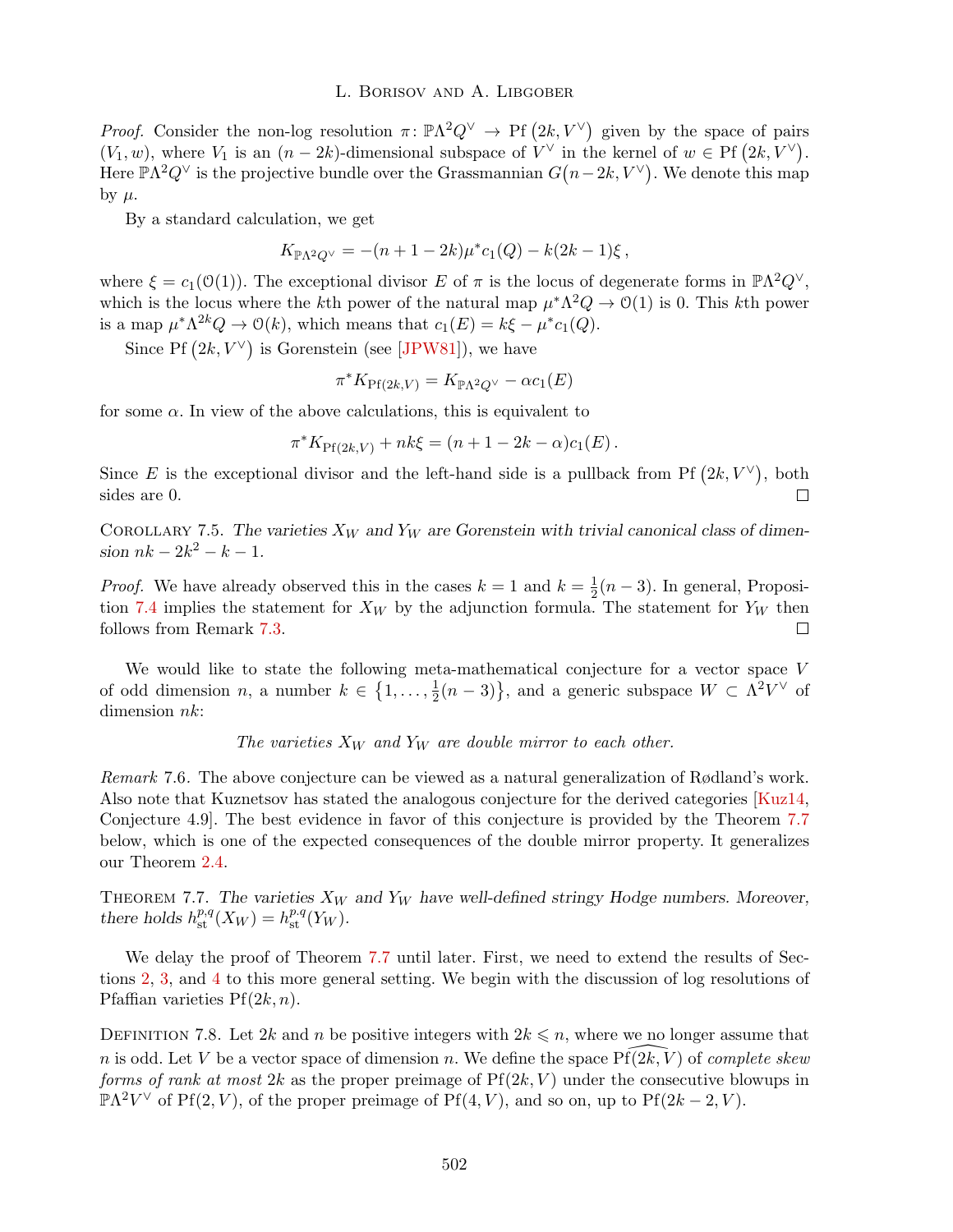PROPOSITION 7.9. The space  $\widehat{Pf(2k,V)}$  is smooth. Its points are in one-to-one correspondence *with flags*

$$
0 \subseteq F^0 \subset \cdots \subset F^l = V
$$

with  $F^0$  of dimension  $n-2k$ , together with nondegenerate forms  $\mathbb{C}w_i \in \mathbb{P}\Lambda^2(F^{i+1}/F^i)$ . The  $map \ Pf(2k, V) \to Pf(2k, V) \subset \mathbb{P}\Lambda^2 V^\vee$  *is given by interpreting a skew form on*  $F^l/F^{l-1}$  *as a skew form on*  $F^l = V$ .

*Proof.* This follows from [Ber97].

PROPOSITION 7.10. Let *V* be a space of odd dimension *n*, and let  $k < \frac{1}{2}(n-1)$  be a positive *integer. The map*  $\text{Pf}(2k, V) \rightarrow \text{Pf}(2k, V)$  *gives a log resolution of*  $\text{Pf}(2k, V)$ *. The exceptional divisors*  $D_j$  *correspond to loci of complete forms with a subspace of dimension*  $2j - 1$  *present in* the flag. The index *j* satisfies  $\frac{1}{2}(n+3-2k) \leq \frac{1}{2}(n-1)$ . The discrepancy of the divisor  $D_j$ *is given by*

$$
\alpha_j = \frac{1}{2}(2j + 2k - n - 1)(2j - 1) - 1.
$$

*Proof.* The proof is completely analogous to that of Theorem 3.6. We consider the projective bundle  $Z \to \widehat{Pf(2k, V)}$  by looking at  $F^{-1} \subset F^0$  of codimension 1, that is,

$$
Z = \widehat{\text{Pf}(2k,V)} \times_{G(r,n)} \text{Fl}(r-1,r,n),
$$

where we use  $r = n - 2k$  to denote the dimension of  $F<sup>0</sup>$ . We have the commutative diagram

$$
\begin{array}{ccccccc}\n& & & & \mathrm{Pf}(2k,\bar{V}) & \longleftarrow & & Z & & \\
& & \downarrow & & \downarrow & & \searrow & \\
& & \downarrow & & \downarrow & & \searrow & \\
& & \mathbb{P}\Lambda^2 Q_r^{\vee} & \longleftarrow & & \mathbb{P}\Lambda^2 Q_{r,\mathrm{Fl}}^{\vee} & \longrightarrow & \mathbb{P}\Lambda^2 Q_{r-1}^{\vee} \\
& & \downarrow & & \downarrow & & \downarrow & \\
& G(r,V) & \longleftarrow & \mathrm{Fl}(r-1,r,V) & \longrightarrow & G(r-1,V).\n\end{array}
$$

The preimages of the  $D_j$  in *Z* are denoted by  $E_j$ . We have the following three equalities in the Picard group of *Z* (where we drop the pullbacks from the notation to simplify it). We also use  $r = n - 2k$  and denote by  $\xi$  the hyperplane class on  $\mathbb{P}\Lambda^2 V^\vee$ :

$$
K_Z = K_{\text{Pf}(2k,V)} + \sum_{j} \alpha_j E_j + K_{\text{FI}} - K_{G(r,n)},
$$
\n(7.1)

$$
K_Z = K_{\rm Fl} - k(2k - 1)\xi + (2k - 1)c_1(Q_r) + \sum_j \left(\frac{1}{2}(2j - r - 1)(2j - r - 2) - 1\right)E_j, \tag{7.2}
$$

$$
K_Z = K_{G(r-1,n)} - k(2k+1)\xi + 2kc_1(Q_{r-1}) + \sum_j \left(\frac{1}{2}(2j-r)(2j-r-1) - 1\right)E_j.
$$
 (7.3)

We take a linear combination of the equations  $(7.1)$ ,  $(7.2)$ , and  $(7.3)$  with coefficients 2,  $(r-1)$ , and  $(-r - 1)$ , respectively. This implies the desired equality

$$
\alpha_j = \frac{1}{2}(2j - r - 1)(2j - 1) - 1
$$

provided that

$$
0 = 2K_{\text{Fl}} - 2K_{G(r,n)} + (r-1)K_{\text{Fl}} + (r-1)(2k-1)c_1(Q_r) - (r+1)K_{G(r-1,n)} - 2k(r+1)c_1(Q_{r-1}),
$$
  
which is equivalent to a formula for the canonical class of the partial flag variety  $\text{Fl}(r-1,r,n)$ ,

$$
K_{\rm Fl} = -rc_1(Q_{r-1}) - (2k+1)c_1(Q_r),
$$

which is proved analogously to the  $r = 3$  case of Theorem 3.6.

 $\Box$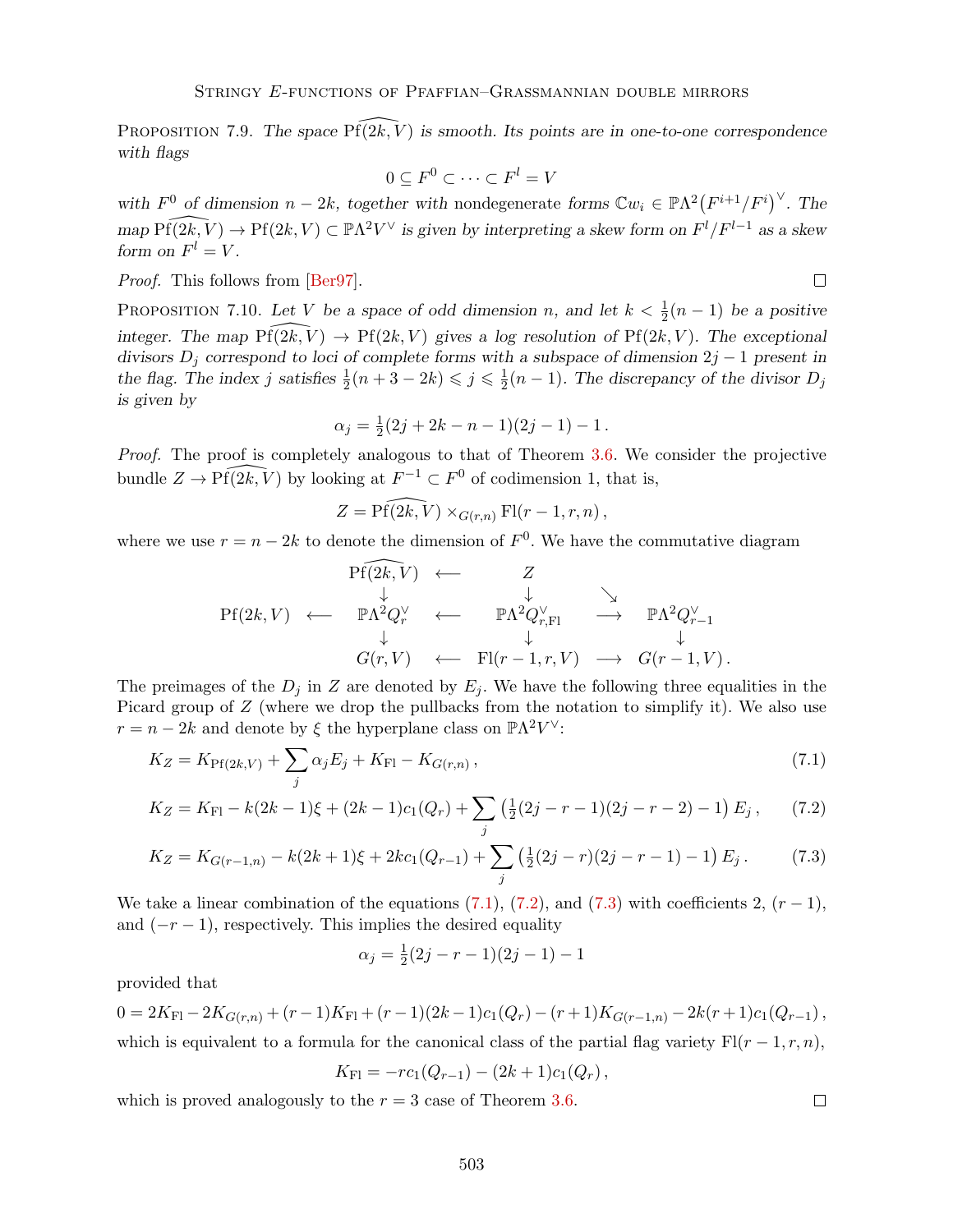We now proceed to generalize the results of Section 4. Recall that  $e_{2i} = e_{2i}(u, v)$  is the *E*function of the space of nondegenerate forms on a 2*i*-dimensional space, up to scaling, and *gk,n* is the *E*-function of the Grassmannian  $G(k, n)$ . Our main technical result is the following proposition.

PROPOSITION 7.11. *For an odd integer n* and any  $1 \le k \le \frac{1}{2}(n-3)$ , there holds

$$
\sum_{1 \leqslant i \leqslant \frac{1}{2}(n-1)} e_{2i}g_{n-2i,n} \prod_{j=k-i+1}^{\frac{1}{2}(n-1)-i} \frac{(uv)^{2j}-1}{(uv)^{2j-2k+2i}-1} = \frac{(uv)^{nk}-1}{uv-1} \prod_{j=k+1}^{\frac{1}{2}(n-1)} \frac{(uv)^{2j}-1}{(uv)^{2j-2k}-1}.
$$

*Proof.* We will prove this result by induction on  $n + k$ . The base case is easy to establish by direct calculation, which we leave to the reader.

Suppose that the result of the proposition is proved for all smaller values of  $n+k$ . Specifically, we will use these formulas for  $(k-1, n)$  and  $(k, n-2)$ . We need to be careful in the situation when these pairs are not in the acceptable range of  $(k, n)$ . This happens when  $k = 1$  or  $k = \frac{1}{2}(n-3)$ . Note that only *i* in the range  $1 \leq i \leq k$  contribute to the left-hand side, so the  $k = 1$  case follows from the formula

$$
g_{n-2,n} = \frac{((uv)^n - 1)((uv)^{n-1} - 1)}{((uv)^2 - 1)((uv) - 1)}.
$$

In the  $k = \frac{1}{2}(n-3)$  case, the product on the left-hand side only has  $j = \frac{1}{2}(n-1) - i$ , and we get

$$
\sum_{1 \leq i \leq \frac{1}{2}(n-1)} e_{2i}g_{n-2i,n} \frac{(uv)^{n-2i-1}-1}{(uv)^2-1},
$$

which allows us to use Proposition 4.5 to settle this case.

In the general case  $1 < k < \frac{1}{2}(n-3)$ , we may now assume the equations

$$
\sum_{1 \leq i \leq \frac{1}{2}(n-1)} e_{2i} g_{n-2i,n} \prod_{j=k-i}^{\frac{1}{2}(n-1)-i} \frac{(uv)^{2j}-1}{(uv)^{2j-2k+2+2i}-1} = \frac{(uv)^{n(k-1)}-1}{uv-1} \prod_{j=k}^{\frac{1}{2}(n-1)} \frac{(uv)^{2j}-1}{(uv)^{2j-2k+2}-1}
$$

and

$$
\sum_{1 \leq i \leq \frac{1}{2}(n-3)} e_{2i}g_{n-2i-2,n-2} \prod_{j=k-i+1}^{\frac{1}{2}(n-3)-i} \frac{(uv)^{2j}-1}{(uv)^{2j-2k+2i}-1} = \frac{(uv)^{(n-2)k}-1}{uv-1} \prod_{j=k+1}^{\frac{1}{2}(n-1)} \frac{(uv)^{2j}-1}{(uv)^{2j-2k}-1}.
$$

We use the relation

$$
g_{n-2i-2,n-2} = g_{n-2i,n} \frac{((uv)^{n-2i}-1)((uv)^{n-2i-1}-1)}{((uv)^{n}-1)((uv)^{n-1}-1)}
$$

to rewrite the above two equations as

$$
\left(\frac{(uv)^{2k-2i}-1}{(uv)^{n+1-2k}-1}\right) \sum_{1 \le i \le \frac{1}{2}(n-1)} e_{2i}g_{n-2i,n} \prod_{j=k-i+1}^{\frac{1}{2}(n-1)-i} \frac{(uv)^{2j}-1}{(uv)^{2j-2k+2i}-1}
$$
\n
$$
= \frac{(uv)^{nk-n}-1}{uv-1} \prod_{j=k}^{\frac{1}{2}(n-1)} \frac{(uv)^{2j}-1}{(uv)^{2j-2k+2}-1} \tag{7.4}
$$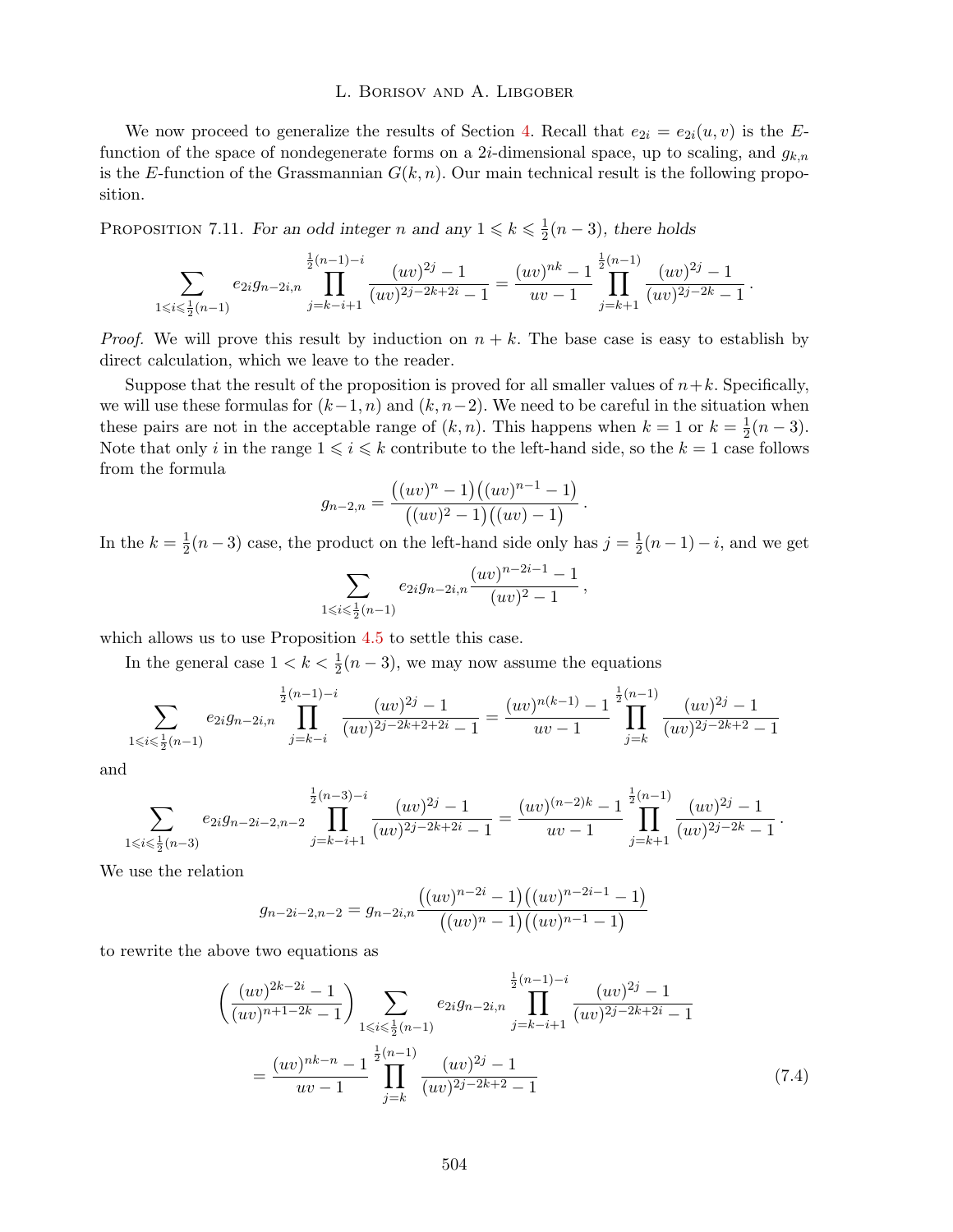and

$$
\left(\frac{\left((uv)^{n-2i}-1\right)\left((uv)^{n-1-2k}-1\right)}{\left((uv)^{n}-1\right)\left((uv)^{n-1}-1\right)}\right) \sum_{1 \leq i \leq \frac{1}{2}(n-1)} e_{2i}g_{n-2i,n} \prod_{j=k-i+1}^{\frac{1}{2}(n-1)-i} \frac{(uv)^{2j}-1}{(uv)^{2j-2k+2i}-1}
$$
\n
$$
= \frac{(uv)^{nk-2k}-1}{uv-1} \prod_{j=k+1}^{\frac{1}{2}(n-3)} \frac{(uv)^{2j}-1}{(uv)^{2j-2k}-1}.
$$
\n(7.5)

The desired equality then follows from taking the linear combination of the equations (7.4) and  $(7.5)$  with coefficients

$$
(uv)^n((uv)^{n+1-2k}-1)
$$
 and  $-\frac{(uv)^{2k}((uv)^n-1)((uv)^{n-1}-1)}{((uv)^{n-1-2k}-1)}$ .

 $\Box$ 

The details are left to the reader.

We are now able to prove a formula for the stringy E-functions of the Pfaffian varieties  $Pf(2k, n)$ .

THEOREM 7.12. *For a vector space V of odd dimension n* and any  $1 \le k \le \frac{1}{2}(n-1)$ *, there holds* 

$$
E_{\rm st}(\Pr(2k,V)) = \frac{(uv)^{nk} - 1}{uv - 1} \prod_{j=k+1}^{\frac{1}{2}(n-1)} \frac{(uv)^{2j} - 1}{(uv)^{2j - 2k} - 1}.
$$

*Proof.* We remark that the case  $k = 1$  is straightforward, since  $Pf(2k, V) = G(2, V^{\vee})$ . Otherwise, for a fixed  $n - 2k$ , we perform induction on *n* with the base case described above.

To prove the induction step, consider the log resolution of singularities  $P\{X,\tilde{V}\}\to P\{X,K\}$ . For each  $i < k$ , the strata of  $Pf(2k, V)$  over the space  $Pf^{\circ}(2i, V)$  of forms of rank exactly 2*i* form Zariski-locally trivial fibrations. The preimage of a point  $\mathbb{C}w \in Pf^{\circ}(2i, V)$  is isomorphic to the log resolution of  $Pf(2k - 2i, \text{Ker}(w))$ . The contribution of  $Pf^{\circ}(2i, V)$  is then seen to equal

$$
E\big(\text{Pf}^{\circ}(2i,V)\big)E_{\text{st}}\big(\text{Pf}\left(2k-2i,\text{Ker}(w)\right)\big)\frac{uv-1}{(uv)^{\alpha_j+1}-1},\tag{7.6}
$$

where  $\alpha_j$  is the discrepancy calculated in Proposition 7.10 to be

$$
\frac{1}{2}(2j + 2k - n - 1)(2j - 1) - 1 = (k - i)(n - 2i),
$$

since  $2j - 1 = n - 2i$ . By the induction assumption, the contribution (7.6) is equal to

$$
E(\mathrm{Pf}^{\circ}(2i,V))\prod_{j=k-i+1}^{\frac{1}{2}(n-1)-i}\frac{(uv)^{2j}-1}{(uv)^{2j-2k+2i}-1}.
$$

Thus, we have

$$
E_{\text{st}}(\text{Pf}(2k, V)) = E(\text{Pf}^{\circ}(2k, V)) + \sum_{1 \le i < k} E(\text{Pf}^{\circ}(2i, V)) \prod_{j=k-i+1}^{\frac{1}{2}(n-1)-i} \frac{(uv)^{2j} - 1}{(uv)^{2j-2k+2i} - 1}
$$
\n
$$
= \sum_{1 \le i \le k} E(\text{Pf}^{\circ}(2i, V)) \prod_{j=k-i+1}^{\frac{1}{2}(n-1)-i} \frac{(uv)^{2j} - 1}{(uv)^{2j-2k+2i} - 1}
$$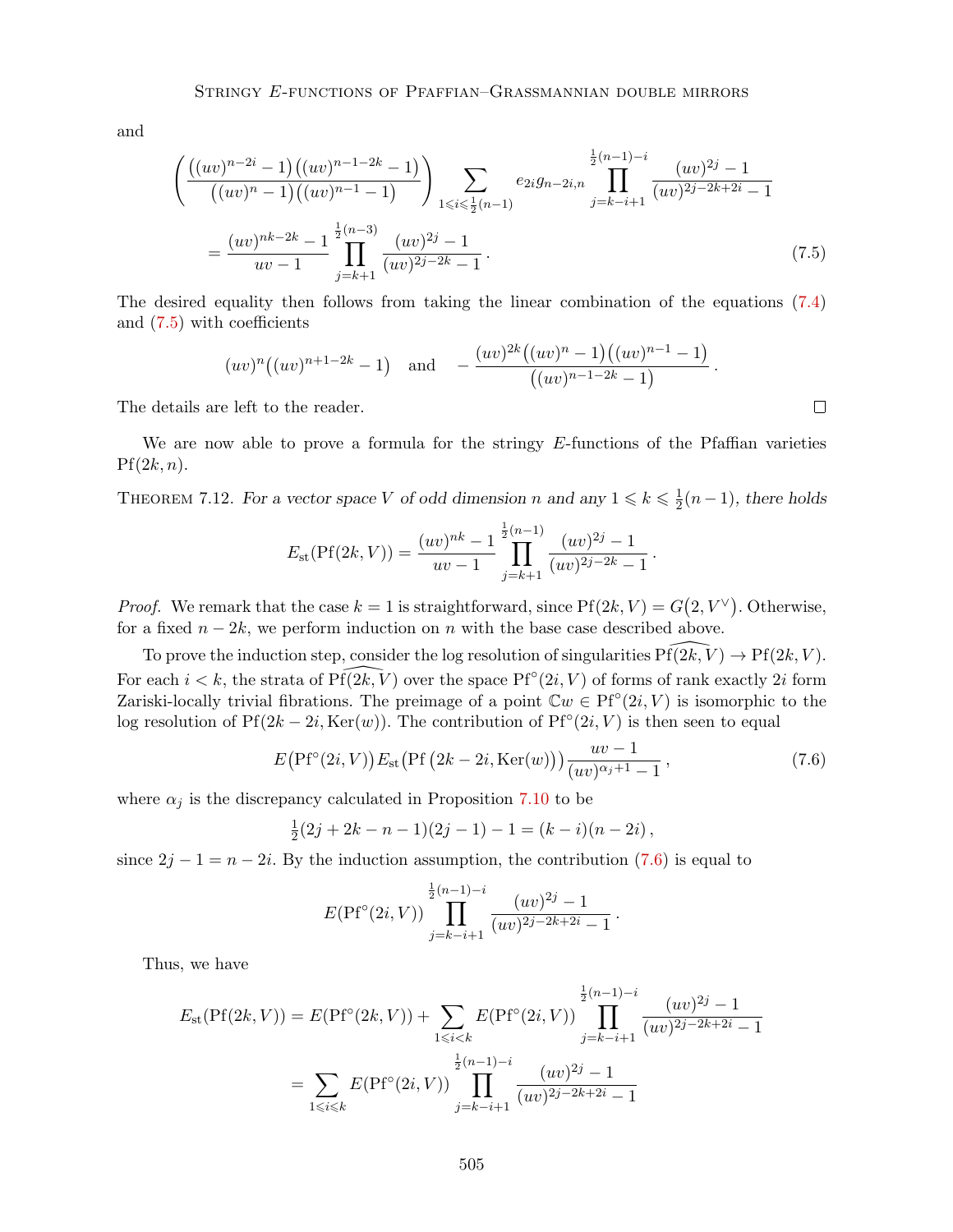$$
= \sum_{1 \leq i \leq k} e_{2i} g_{n-2i,n} \prod_{j=k-i+1}^{\frac{1}{2}(n-1)-i} \frac{(uv)^{2j}-1}{(uv)^{2j-2k+2i}-1}.
$$

We can change the index of summation to  $1 \leqslant i \leqslant \frac{1}{2}(n-1)$  since the subsequent terms will have a zero factor in the product. Then Proposition 7.11 finishes the proof.

*Remark* 7.13. It is worth mentioning that  $E_{st}(Pf(2k, V))$  is a polynomial in *uv*. Indeed, it is a product of the *E*-function of a projective space with a Gaussian binomial coefficient in  $(uv)^2$ . See the appendix for more information on the latter.

# 8. Proof of the equality of *E*-functions: General case

In this section, we prove our main result, Theorem 7.7, by using some of the more technical statements collected in the appendix.

Recall that we are given an odd integer  $n \ge 5$ , a positive integer  $k < \frac{1}{2}(n-1)$ , a vector space *V* of dimension *n*, and a generic subspace of  $\Lambda^2 V^{\vee}$  of dimension *nk*. This allows us to define two varieties  $X_W$  and  $Y_W$  which are Calabi–Yau complete intersections in Pf  $(2k, V^{\vee})$  and Pf(2*k, V* ), respectively.

PROPOSITION 8.1. The stringy Hodge numbers of  $X_W$  and  $Y_W$  are well defined.

*Proof.* Consider the log resolution  $\text{Pf} \left(2k, V^{\vee}\right) \to \text{Pf} \left(2k, V^{\vee}\right)$  given by the complete skew forms on  $V^{\vee}$  of rank at most 2k. The restriction of this resolution to the preimage of  $X_W$  is a complete intersection of Pf  $\widehat{(2k, V^{\vee})}$  with P Ann $(W)$ . It gives a log resolution of  $X_W$  since W is  $\gamma$  generic. Moreover,  $\mathrm{Pf}\left(2k, V^{\vee}\right) \to \mathrm{Pf}\left(2k, V^{\vee}\right)$ , and therefore its restriction to the preimage of  $X_W$ are Zariski-locally trivial. It remains to observe that the contributions of singular points along  $Pf(2p, V^{\vee}) \cap X_W$  in the sense of Definition 2.9 are calculated in the proof of Theorem 7.12 as

$$
S(p,k,n;u,v) = \prod_{j=k+1-p}^{\frac{1}{2}(n-1)-p} \frac{(uv)^{2j} - 1}{(uv)^{2j-2k+2p} - 1}
$$
(8.1)

and are polynomials in *uv*. Thus, the stringy *E*-function of *X<sup>W</sup>* is a linear combination of products of polynomials and is a polynomial. The statement also applies to  $Y_W$  by Remark 7.3.  $\Box$ 

We are now ready to prove our main result, up to a technical statement on weighted *E*functions of hyperplane cuts of the Pfaffian varieties, which is relegated to the appendix.

*Proof of Theorem* 7.7. Consider the Cayley hypersurfaces  $H \subset \mathrm{Pf} (2k, V^{\vee}) \times \mathbb{P}W$  of the forms  $w \in \Lambda^2 V^\vee$  of rank at most 2*k* and forms  $\alpha \in \mathbb{P}W$  with the property  $\langle w, \alpha \rangle = 0$ , where we use the natural pairing between  $\Lambda^2 V$  and  $\Lambda^2 V^{\vee}$ . The projection of  $H \to \mathrm{Pf}(2k, V^{\vee})$  can be viewed as a disjoint union of two Zariski-locally trivial fibrations over *X<sup>W</sup>* and its complement. The fibration over  $X_W$  has fibers  $\mathbb{P}W = \mathbb{P}^{nk-1}$ , whereas the fibration over the complement of  $X_W$  has fibers  $\mathbb{P}^{nk-2}$ . Note that the same statements apply to the preimage  $\widehat{H}$  of *H* in Pf  $\widehat{(2k, V^{\vee})} \times \mathbb{P}W$ .

We consider the stratification of  $H$  into loci of different ranks

$$
H=\bigsqcup_{1\leqslant p\leqslant k}H_p\,,
$$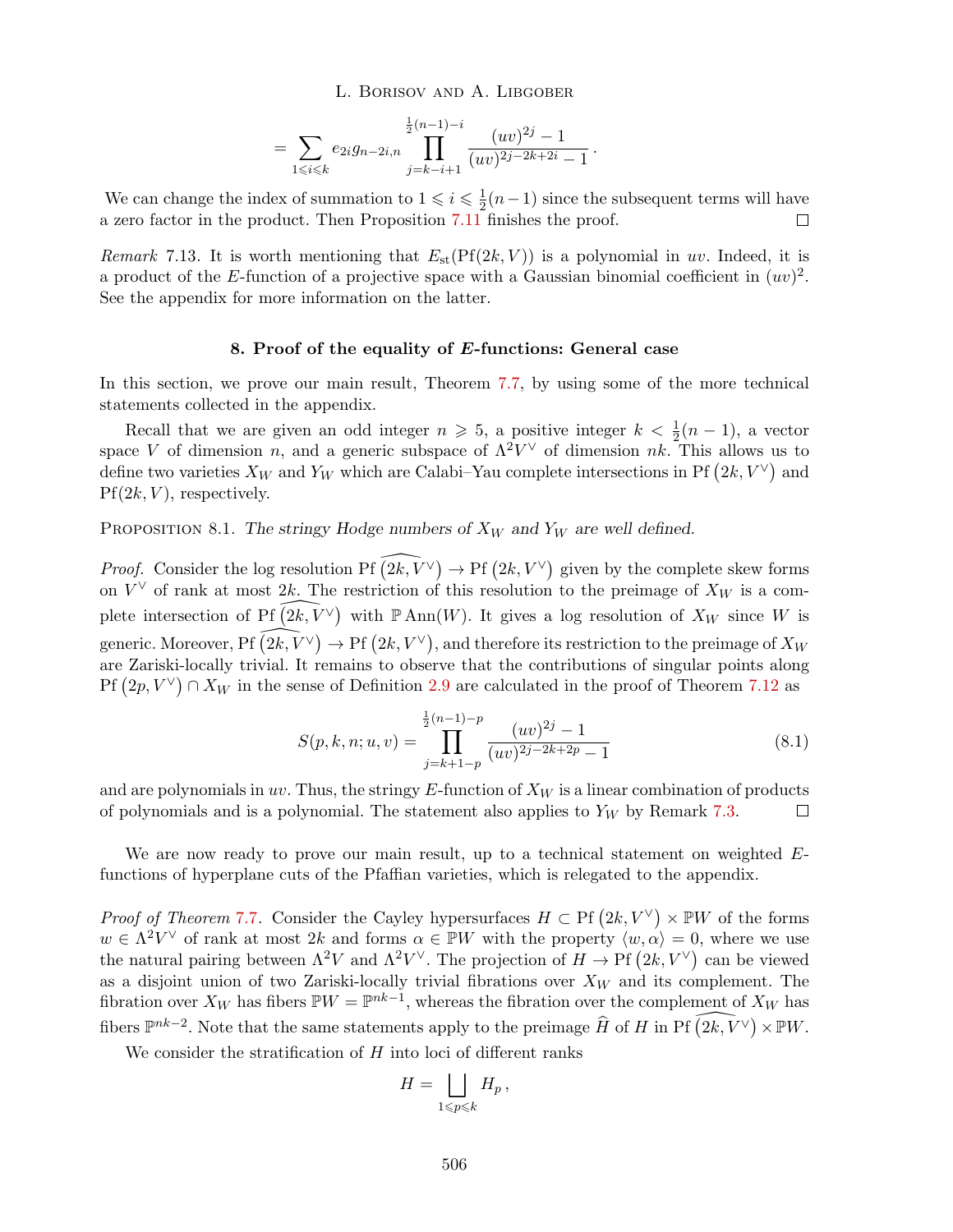where  $H_p$  has forms *w* of rank 2*p*. We then consider the weighted sum of the *E*-polynomials of  $H_p$ 

$$
\tilde{E}(H; u, v) = \sum_{p=1}^{k} S(p, k, n; u, v) E(H_p; u, v)
$$
\n(8.2)

with  $S(p, k, n; u, v)$  the local contribution as in  $(8.1)$ . The usual arguments now imply

$$
\tilde{E}(H; u, v) = E_{\text{st}}(\text{Pf}(2k, V)) \frac{(uv)^{nk-1} - 1}{uv - 1} + E_{\text{st}}(X_W)(uv)^{nk-1}
$$

and

$$
\tilde{E}(H;u,v) = \frac{((uv)^{nk-1} - 1)(uv)^{nk} - 1}{(uv - 1)^2} \prod_{j=k+1}^{\frac{1}{2}(n-1)} \frac{(uv)^{2j-1} - 1}{(uv)^{2j-2k} - 1} + E_{\text{st}}(X_W)(uv)^{nk-1}
$$
(8.3)

by Theorem 7.12.

As in Section 5, we now consider the projection of *H* to PW. For each *i*, there is a locus  $Y_{W,i}$ of forms of rank 2*i* in P*W*. We have

$$
Y_W = \overline{Y_{W,n-1-2k}} = \bigsqcup_{1 \le i \le \frac{1}{2}(n-1)-k} Y_{W,i} \, .
$$

We observe that the fibers of the projection of *H* onto  $Y_{W_i}$  are isomorphic to the loci of skew forms of rank at most  $2k$  on  $V^{\vee}$  which are orthogonal to a specific skew form of rank  $2i$  on V. While we do not claim that these fibrations are Zariski-locally trivial, we nonetheless observe that the *E*-function is multiplicative on them. Moreover, the same applies to the restrictions of the fibrations to  $H_p \subseteq H$ . Indeed, by passing to the symplectic frame bundles as in Section 5, we get a disjoint union of iterates of Zariski-locally trivial fibrations. Specifically, the statement holds for the symplectic frame bundle over the universal Cayley hypersurface in Pf<sup>o</sup>  $(2p, V^{\vee}) \times P f^{\circ}(2i, V)$ of  $(v_1, \ldots, v_{2p}) \in V^{2p}$  with  $\mathbb{C}w = \mathbb{C}(v_1 \wedge v_2 + \cdots + w_{2p-1} \wedge v_{2p})$ . We add elements  $v_i$  one by one and separate the loci of different dimensions of  $\text{Ker}(\alpha) \cap \text{Span}(v_1, \ldots, v_{p_1})$ , different orthogonality conditions between the  $v_i$  and spans of  $v_{\leq i}$ , and whether  $\sum_{i=1}^{p_1} \alpha(v_{2i-1} \wedge v_{2i})$  is 0 or not for various  $p_1 \leqslant p$ .

Thus, we have

$$
\tilde{E}(H;u,v) = \sum_{i=1}^{\frac{1}{2}(n-1)} \tilde{E}(\text{Pf}(2k,n) \cap \langle \cdot, \alpha_i \rangle = 0) E(Y_{W,i}), \qquad (8.4)
$$

where  $E(\text{Pf}(2k, n) \cap \langle \cdot, \alpha_i \rangle = 0)$  is defined as in (8.2) as the sum of the *E*-functions of the loci of rank 2*p* in the hypersurface in  $Pf(2k, n)$  cut out by a form  $\alpha_i$  of rank 2*i*. We now use the result of Proposition A.9 that  $E(\text{Pf}(2k, n) \cap \langle \cdot, \alpha_i \rangle = 0)$  is given by

$$
\frac{(uv)^{nk-1}-1}{uv-1}\prod_{j=k+1}^{\frac{1}{2}(n-1)}\frac{(uv)^{2j}-1}{(uv)^{2j-2k}-1}+(uv)^{nk-1}S\left(i,\frac{1}{2}(n-1)-k,n\right),
$$

where

$$
S(i, \frac{1}{2}(n-1) - k, n) = \prod_{j=\frac{1}{2}(n-1)-k-i+1}^{\frac{1}{2}(n-1)-i} \frac{(uv)^{2j} - 1}{(uv)^{2j-n+1+2k+2i} - 1}
$$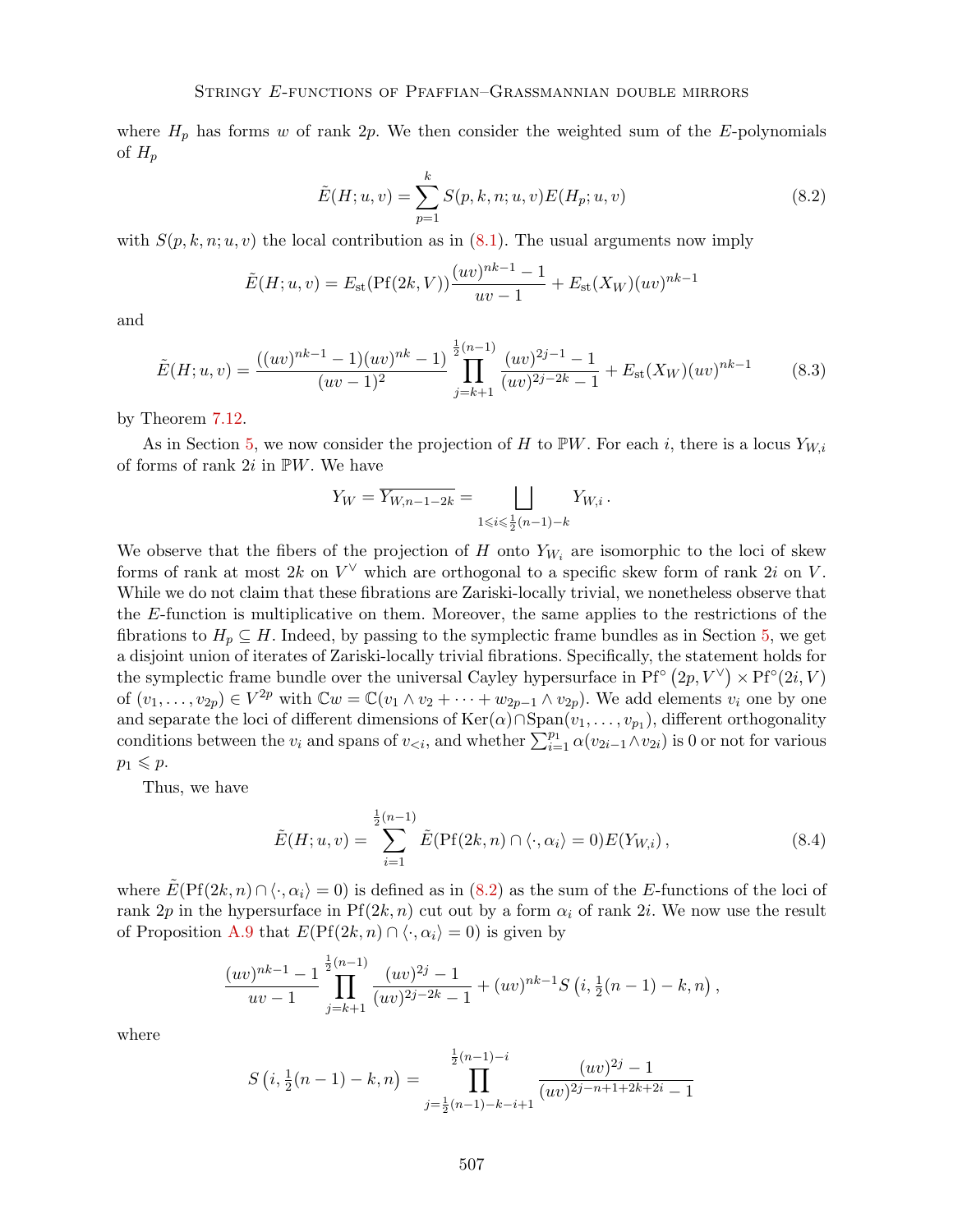is the contribution of the locus  $Y_{W,i}$  to  $E_{st}(Y_W)$ . Observe that  $S(i, \frac{1}{2}(n-1) - k, n)$  is 0 for  $i > \frac{1}{2}(n-1) - k$  since there is a term  $((uv)^0 - 1)$  in the product. Thus, equation  $(8.4)$  implies

$$
\tilde{E}(H; u, v) = \frac{(uv)^{nk-1} - 1}{uv - 1} \prod_{j=k+1}^{\frac{1}{2}(n-1)} \frac{(uv)^{2j} - 1}{(uv)^{2j-2k} - 1} \sum_{i=1}^{\frac{1}{2}(n-1)} E(Y_{W,i})
$$
\n
$$
+ (uv)^{nk-1} \sum_{i=1}^{\frac{1}{2}(n-1)-k} S(i, \frac{1}{2}(n-1) - k, n) E(Y_{W,i})
$$
\n
$$
= E(\mathbb{P}W) \frac{(uv)^{nk-1} - 1}{uv - 1} \prod_{j=k+1}^{\frac{1}{2}(n-1)} \frac{(uv)^{2j} - 1}{(uv)^{2j-2k} - 1} + (uv)^{nk-1} E_{\text{st}}(Y_W).
$$

Together with the equation (8.3), this finishes the proof of Theorem 7.7.

 $\Box$ 

# 9. Comments

In this section, we collect several open questions raised by the construction in this paper that we hope to address in the future.

*Remark* 9.1*.* Theorems 2.4 and 7.7 show the equality of the (stringy) Hodge numbers of *X<sup>W</sup>* and  $Y_W$  but do not provide explicit formulas for them. In the Grassmannian case, the Lefschetz hyperplane theorem on the  $X_W$  side implies that these numbers  $h^{p,q}$  are 0 unless  $p = q$  or  $p + q = n - 4$ , with the former coming from the restriction of the cohomology of  $G(2, V)$ . As a result, the Hodge numbers *hp,q* are computable by a Riemann–Roch calculation for the exterior powers of the cotangent bundle on *X<sup>W</sup>* . However, we are not aware of an explicit formula. In the general Pfaan setting, we do not even have a ready algorithm for computing the stringy Hodge numbers of  $X_W$  and  $Y_W$ .

*Remark* 9.2*.* It would be very interesting to lift the equality of numbers of Theorem 2.4 to a statement about vector spaces. Heuristically, one expects a family of spaces, with a connection, that interpolates from the somehow-defined stringy cohomology of  $X_W$  to that of  $Y_W$ . The first step in constructing such family is likely a construction of a stringy cohomology vector space (or spaces) of the Pfaffian variety.

*Remark* 9.3*.* It is natural to conjecture that for odd *n*, the appropriately defined elliptic genera of  $X_W$  and  $Y_W$  coincide. We conjecture that  $Ell(X_W; y, q) = Ell(Y_W; y, q)$ , where the elliptic genus of the singular varieties is defined in [BL03]. Similarly, we would like to have a vector space version of this identity, which would amount to a construction of the family of vertex algebras that interpolates between the cohomology of the chiral de Rham complexes of *X<sup>W</sup>* and of *Y<sup>W</sup>* . In the case of one or both of these spaces being singular, one would need to somehow extend the definition of the chiral de Rham complex. At present, such a construction is not known even for  $n = 7$ .

*Remark* 9.4*.* It is natural to try to understand a higher-dimensional analog of the mirror construction of [Rød00]. We would also want to relate it to the work of Batyrev, Ciocan-Fontanine, Kim, and Van Straten [BCFKvS00]. While it is straightforward to write a conjectural 1-dimensional subfamily of  $Y_W$  that generalizes the one from  $\lceil R \phi d00 \rceil$  to higher dimensions, we do not yet understand the structure of its singularities. This prevents us from calculating the stringy Hodge numbers of the cyclic quotient, which is required in order to establish the mirror duality of stringy Hodge numbers.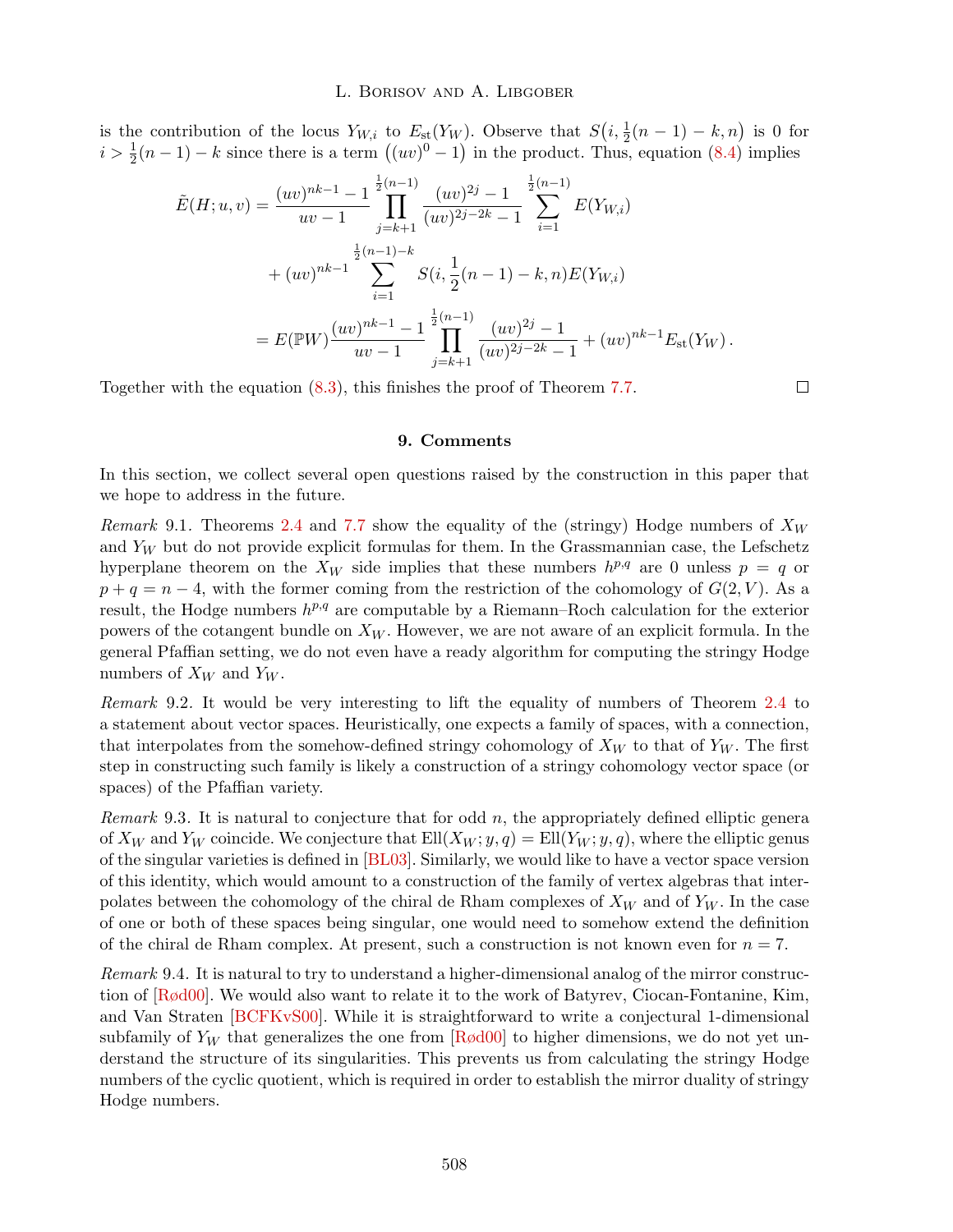*Remark* 9.5*.* The double mirror phenomenon predicts the equivalence of appropriately defined derived categories of *X<sup>W</sup>* and *Y<sup>W</sup>* . These should be strongly crepant categorical resolutions of singularities in the sense of [Kuz08].

*Remark* 9.6*.* Most of the calculations of the paper, including those in the appendix, have analogs in the case of even *n*. As explained in Section 6, one would need to redefine the stringy Hodge numbers to give them a proper geometric meaning.

# Appendix

The main goal of this appendix is to prove the technical statement on the weighted *E*-function of the hyperplane cut out of the Pfaffian variety  $Pf(2k, n)$  by a Plücker hyperplane  $\alpha$  of rank 2*i*. Our argument uses various identities of basic hypergeometric functions, including Jain's identity [Jai81].

Throughout the section, we will use the notation  $q = uv$  since all of the *E*-functions in question will depend on *uv* only. We will also use the *q*-Pochhammer symbols and *q*-binomial symbols (also known as Gaussian binomial coefficients)

$$
(a;q)_k = \prod_{j=0}^{k-1} \left(1 - aq^k\right), \quad \binom{m}{r}_q = \begin{cases} \frac{\prod_{i=0}^{r-1} \left(1 - q^{m-i}\right)}{\prod_{i=0}^{r-1} \left(1 - q^{i+1}\right)}, & 0 \leqslant r \leqslant m, \\ 0, & \text{else} \end{cases}
$$

as well as the basic (also called *q*-)hypergeometric functions

$$
{}_r\phi_s\begin{pmatrix}a_1,\ldots,a_r\\b_1,\ldots,b_s\end{pmatrix}=\sum_{n\geqslant 0}\frac{(a_1;q)_n\cdots(a_r;q)_n}{(q;q)_n(b_1;q)_n\cdots(b_s;q)_n}((-1)^nq^{\frac{1}{2}n(n-1)})^{1+s-r}z^n.
$$

Our main reference is the book of Gasper and Rahman [GR04].

*Remark* A.1. The terms of the series  $\sum_{n\geqslant0}c_n$  used to define a basic hypergeometric function have the property that the ratio of consecutive terms  $c_{n+1}/c_n$  is a rational function of  $q^n$ . Specifically, one has (see also [GR04, (1.2.26)])

$$
\frac{c_{n+1}}{c_n} = \frac{(1 - a_1 q^n) \cdots (1 - a_r q^n)}{(1 - q^{n+1})(1 - b_1 q^n) \cdots (1 - b_s q^n)} (-q^n)^{1+s-r} z.
$$

Vice versa, any series with such a recursive relation can be written as the product of  $c_0$  with a hypergeometric function that encodes the inverse roots of the aforementioned rational function.

*Remark* A.2*.* All of the basic hypergeometric functions in this paper are terminating, which means that the terms of the series are eventually 0. Thus, convergence is never an issue.

We start the discussion of this section by introducing notation for *E*-polynomials of various spaces of interest.

DEFINITION A.3. We define the following polynomials, for the appropriate ranges of the indices:

- $gr_{k,n}(q)$ : the *E*-polynomial of the Grassmannian of dimension *k* subspaces of  $\mathbb{C}^n$ ,
- $l_{k,i,n}$ : the *E*-polynomial of the variety of isotropic subspaces of dimension 2*k* for a form of rank 2*i* on a dimension *n* space *V* ,
- $f_{k,i,n}^{\circ}(q)$ : the *E*-polynomial of the intersection of the locus of skew forms of rank 2*k* on  $V^{\vee}$ by the hyperplane  $\alpha = 0$  for a skew form  $\alpha$  on *V* of rank 2*i*, for a vector space *V* of odd dimension *n*,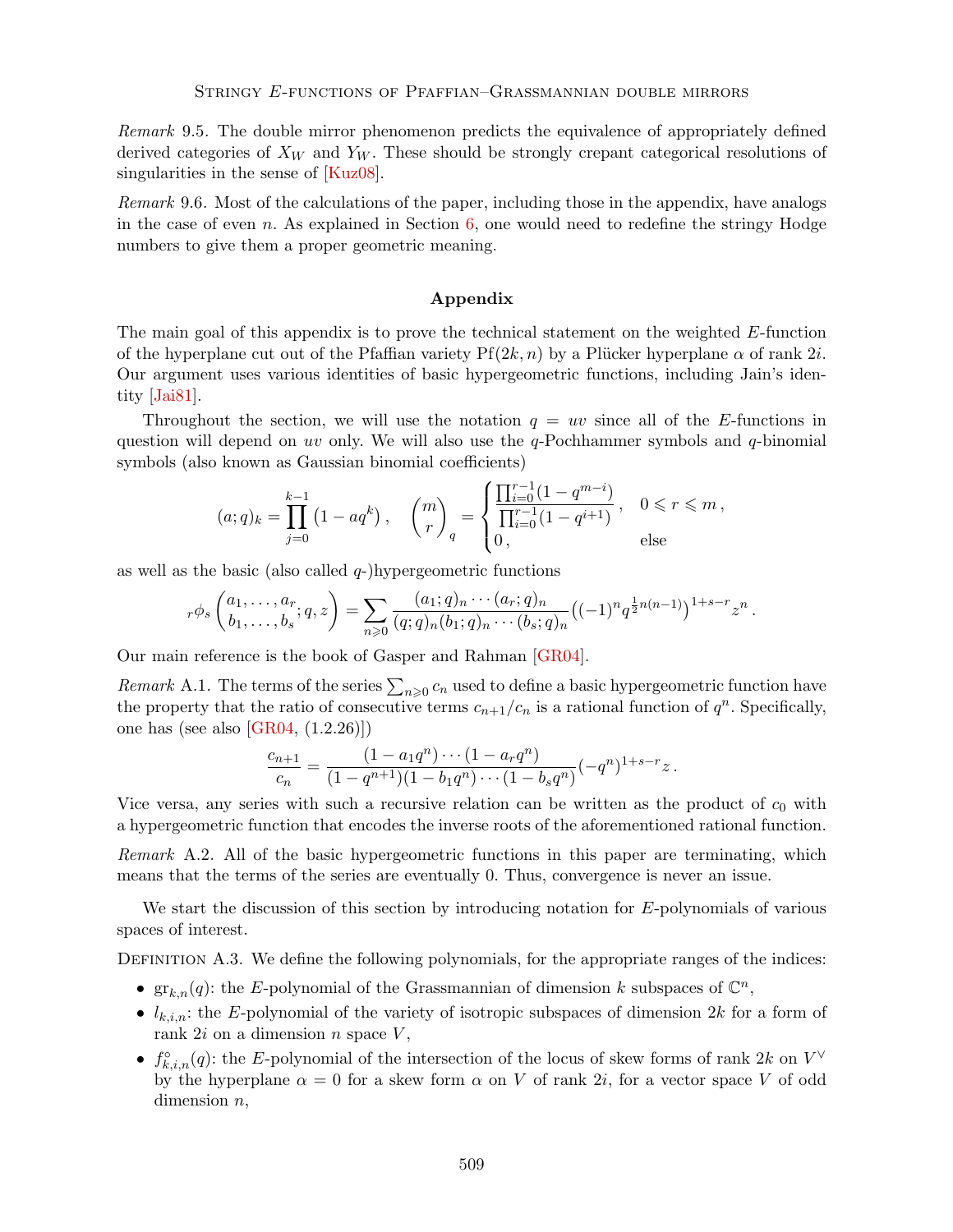•  $f_{k,i,n}(q)$ : the weighted *E*-function of the intersection of the locus of skew forms of rank at most 2*k* on  $V^{\vee}$  by the hyperplane  $\alpha = 0$  for a skew form  $\alpha$  on *V* of rank 2*i*; specifically,

$$
f_{k,i,n} = \sum_{1 \le p \le k} f_{p,i,n}^{\circ} \prod_{j=k+1-p}^{\frac{1}{2}(n-1)-p} \frac{q^{2j}-1}{q^{2j-2p}-1} = \sum_{1 \le p \le k} f_{p,i,n}^{\circ} \left(\frac{\frac{1}{2}(n-1)-p}{k-p}\right)_{q^2}.
$$
 (A.1)

*.*

We start by calculating some of these polynomials.

PROPOSITION A.4. *For*  $1 \leq k \leq n$ *, there holds* 

$$
\mathrm{gr}_{k,n} = \prod_{j=1}^k \frac{q^{n-j+1} - 1}{q^{k-j+1} - 1} = \binom{n}{k}_q
$$

*Proof.* Left to the reader.

Proposition A.5. *For all positive integers k, i, n, there holds*

$$
l_{k,i,n} = \sum_{0 \leq r \leq 2k} \operatorname{gr}_{r,n-2i} q^{(2k-r)(n-2i-r)} \frac{\prod_{j=i+r+1-2k}^{i} (1 - q^{2j})}{\prod_{j=1}^{2k-r} (1 - q^{j})}.
$$

*Proof.* Let *w* be the form of rank 2*i* on an *n*-dimensional space *V* . Let *N* be the kernel of *w*. Isotropic spaces *V*<sup>1</sup> of dimension 2*k* for *w* are first separated into a disjoint union of loci with  $\dim(N \cap V_1) = r$  for  $0 \le r \le 2k$ . A choice of  $V_2 = N \cap V_1$  amounts to a Zariski-locally trivial fibration with fiber  $G(r, n-2i)$ , so to prove the statement of the proposition, we need to show that the space of isotropic subspaces  $V_1$  that contain a fixed  $V_2$  has E-polynomial given by

$$
q^{(2k-r)(n-2i-r)} \frac{\prod_{j=i+r+1-2k}^{i} (q^{2j} - 1)}{\prod_{j=1}^{2k-r} (q^{j} - 1)}.
$$

With every choice of  $V_1$ , we associate the corresponding space  $V_3 = V_1/V_2$ , which is an isotropic subspace of dimension  $2k - r$  for the nondegenerate form *w* on  $V/N$ . This is a Zariski-locally trivial fibration with fibers  $\mathbb{C}^{(2k-r)(n-2i-r)}$ . Indeed, for a given *V*<sub>3</sub>, different lifts of  $2k - r$  basis elements to *V* can be (independently) changed by an element of  $N/V_1$ . Therefore, to prove the statement of the proposition, we need to show that the space of dimension  $k - 2r$  isotropic subspaces  $V_3$  of  $V/N = \mathbb{C}^{2i}$  equipped with a nondegenerate skew form has *E*-polynomial

$$
\frac{\prod_{j=i+r+1-2k}^{i} (q^{2j} - 1)}{\prod_{j=1}^{2k-r} (q^{j} - 1)}.
$$

As usual, we consider the ordered bases of *V*3. The first vector can be chosen arbitrarily. The second vector is perpendicular to the first one but is linearly independent of it, and so on. This gives

$$
(q^{2i}-1)(q^{2i-1}-q)\cdots(q^{2i-(2k-r-1)}-q^{2k-r-1})=q^{\frac{1}{2}j(j-1)}\prod_{j=1}^{i+r-1-2k}(q^{2j}-1),
$$

which then needs to be divided by the *E*-polynomial of  $GL(2k - r, \mathbb{C})$  to finish the proof.  $\Box$ 

The calculation of  $f_{k,i,n}$  is more complicated. We start by reversing the formula  $(A.1)$ . Lemma A.6. *There holds*

$$
f_{k,i,n}^{\circ} = \sum_{1 \leq j \leq k} f_{j,i,n}(-1)^{k-j} q^{(k-j)(k-j-1)} \left( \frac{\frac{1}{2}(n-1)-j}{k-j} \right)_{q^2}.
$$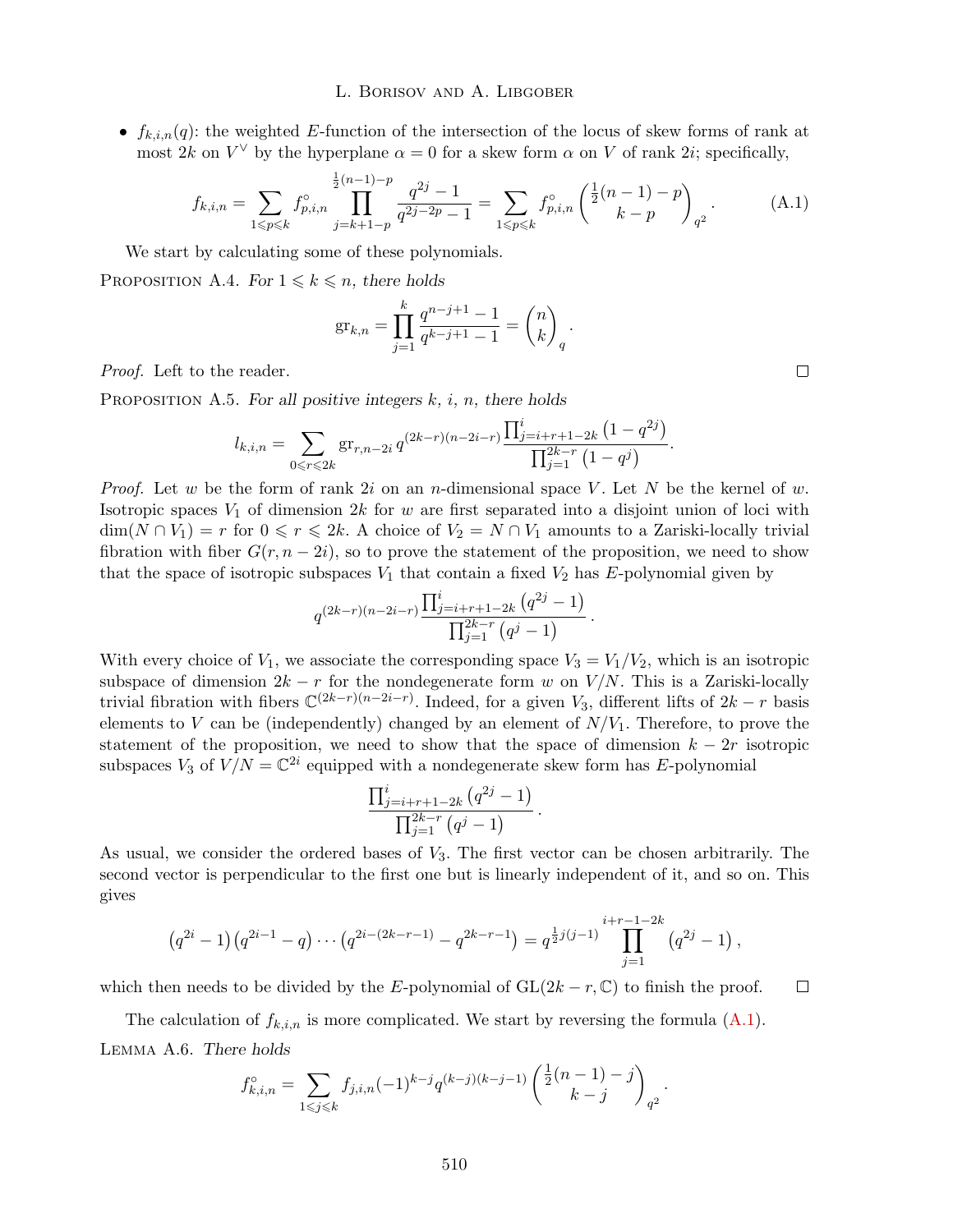*Proof.* This follows from  $(A.1)$  and the standard summation formula for Gaussian binomial coefficients known as the  $q$ -binomial theorem. Specifically, by  $(A.1)$  we have

$$
\sum_{1 \leqslant j \leqslant k} f_{j,i,n}(-1)^{k-j} q^{(k-j)(k-j-1)} \begin{pmatrix} \frac{1}{2}(n-1) - j \ k - j \end{pmatrix}_{q^2}
$$
\n
$$
= \sum_{1 \leqslant j \leqslant k} \sum_{1 \leqslant p \leqslant j} f_{p,i,n}^{\circ}(-1)^{k-j} q^{(k-j)(k-j-1)} \begin{pmatrix} \frac{1}{2}(n-1) - j \ k - j \end{pmatrix}_{q^2} \begin{pmatrix} \frac{1}{2}(n-1) - p \ j - p \end{pmatrix}_{q^2}
$$
\n
$$
= \sum_{1 \leqslant p \leqslant k} f_{p,i,n}^{\circ} \sum_{s=0}^{k-p} (-1)^s q^{s(s-1)} \begin{pmatrix} \frac{1}{2}(n-1) - k + s \ s \end{pmatrix}_{q^2} \begin{pmatrix} \frac{1}{2}(n-1) - p \ k - p - s \end{pmatrix}_{q^2}
$$
\n
$$
= \sum_{1 \leqslant p \leqslant k} f_{p,i,n}^{\circ} \begin{pmatrix} \frac{1}{2}(n-1) - p \ k - p \end{pmatrix}_{q^2} \sum_{s=0}^{k-p} (-1)^s q^{s(s-1)} \begin{pmatrix} k-p \ s \end{pmatrix}_{q^2}
$$
\n
$$
= \sum_{1 \leqslant p \leqslant k} f_{p,i,n}^{\circ} \begin{pmatrix} \frac{1}{2}(n-1) - p \ k - p \end{pmatrix}_{q^2} (1; q^2)_{k-p} = f_{k,i,n}^{\circ}.
$$

At the end of the calculation, we used [GR04, Exercise 1.2(vi)] and the equality  $(1; q^2)_{k-p} = \delta_k^p$ *k* for  $k \geqslant p$ .

The following proposition contains the key geometric idea behind the calculation of this section.

PROPOSITION A.7. *For each triple of positive integers*  $(k, i, n)$  *with n odd and*  $k, i \leq \frac{1}{2}(n-1)$ *, there holds*

$$
\sum_{p=1}^{k} \operatorname{gr}_{n-2k,n-2p} f_{p,i,n}^{\circ} = \frac{q^{2k^2-k-1}-1}{q-1} \operatorname{gr}_{2k,n} + q^{2k^2-k-1} l_{k,i,n}.
$$

*Proof.* Let  $\alpha$  be a skew form of rank 2*i* on *V*. Consider the space of pairs  $(w, V_1)$ , where *w* is a form of rank at most 2k on  $V^{\vee}$  and  $V_1$  is an  $(n-2k)$ -dimensional subspace in the kernel of *w*. This is the projective bundle  $\mathbb{P}\Lambda^2 Q^{\vee}$  over  $G(n-2k, V^{\vee})$  of relative skew forms on the universal quotient bundle of  $G(n-2k, V^{\vee})$ . This is a (non-log) resolution of Pf  $(2k, V^{\vee})$  with the map defined by forgetting the space *V*<sub>1</sub>. Consider the hypersurface  $H_{\alpha} \in \mathbb{P}\Lambda^2 Q^{\vee}$  defined by  $\langle w, \alpha \rangle = 0$ . We can calculate the *E*-function of  $H_{\alpha}$  in two ways, which will lead to the statement of the proposition.

On the one hand, consider the projection of  $H_{\alpha}$  to the Pfaffian Pf  $(2k, V^{\vee})$ . The fiber over the locus Pf<sup>°</sup>  $(2p, V^{\vee})$  is given by  $G(n - 2k, n - 2p)$ . It is a Zariski-locally trivial fibration over the locus of forms in  $\text{Pf}^{\circ}(2p, V^{\vee})$  that are orthogonal to  $\alpha$ . Thus, we get

$$
E(H_{\alpha}) = \sum_{p=1}^{k} \text{gr}_{n-2k, n-2p} f_{p,i,n}^{\circ}.
$$

On the other hand, consider the projection of  $H_{\alpha}$  to the Grassmannian  $G(n-2k,n)$ . The fiber over a point  $V_1$  is either the projective space  $\mathbb{P}^{2k^2-k-1}$  or a hyperplane in it, depending on whether or not  $\text{Ann}(V_1)$  is an isotropic space for  $\alpha$ . Thus, we get

$$
E(H_{\alpha}) = (gr_{n-2k,n} - l_{k,i,n})E(\mathbb{P}^{2k^2 - k - 2}) + l_{k,i,n}E(\mathbb{P}^{2k^2 - k - 1}),
$$

which equals the right-hand side of the equation of the proposition.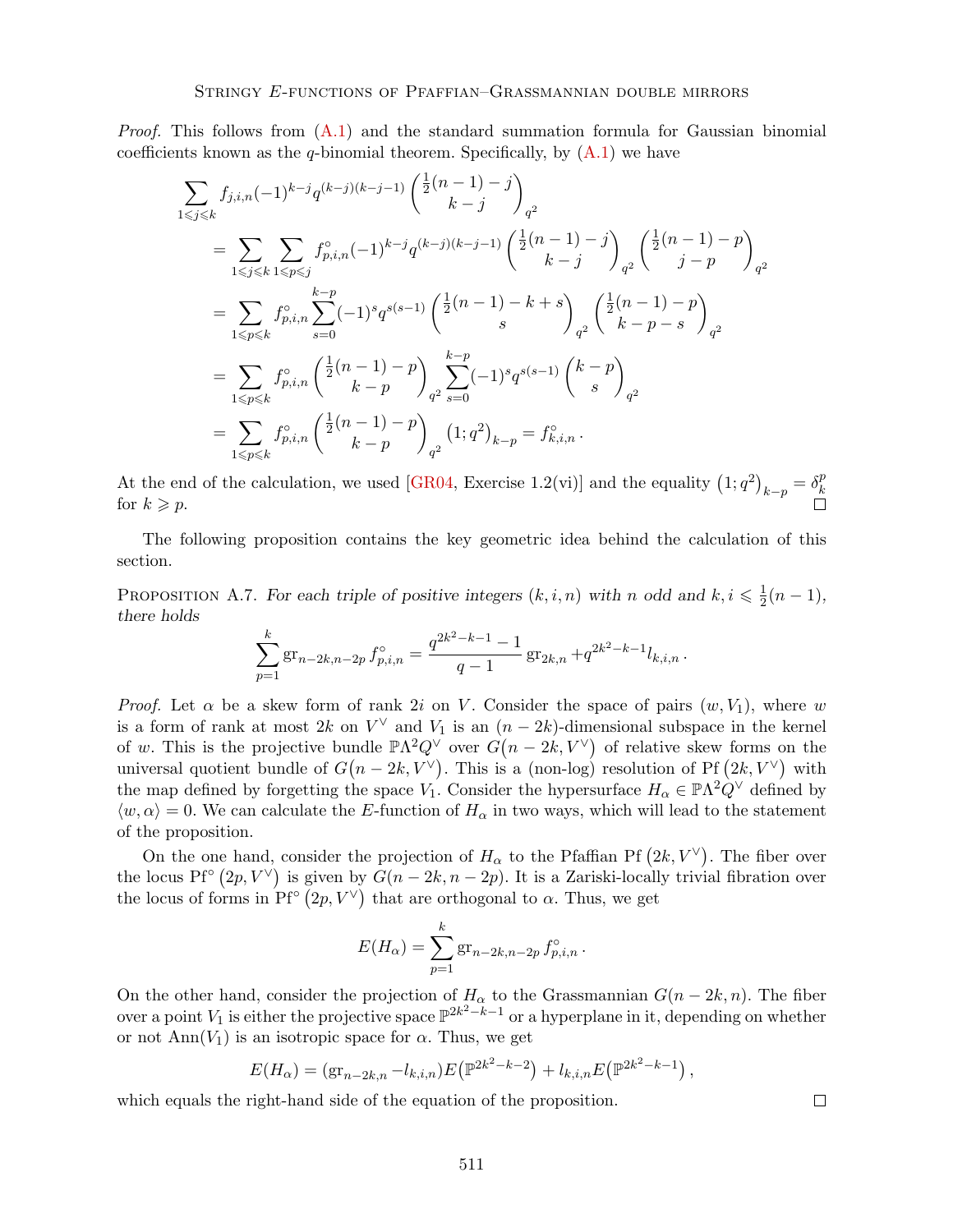We are now able to exhibit a recursive formula for  $f_{k,i,n}$ .

PROPOSITION A.8. *For every triple of positive integers*  $(k, i, n)$  *with odd n and*  $k, i \leq \frac{1}{2}(n-1)$ *, there holds*

$$
\sum_{j=1}^{k} f_{j,i,n} q^{2(k-j)^2 - (k-j)} \frac{(1 - q^{n+1-2k})}{(1 - q^{n+1-2j})} \frac{(q^{n+3-4k+2j}; q^2)_{2k-2j}}{(q;q)_{2k-2j}}
$$

$$
= \frac{q^{2k^2 - k - 1} - 1}{q - 1} \operatorname{gr}_{2k,n} + q^{2k^2 - k - 1} l_{k,i,n}.
$$

*This equation determines fk,i,n uniquely.*

*Proof.* We combine Proposition A.7 and Lemma A.6 to get

$$
\sum_{j=1}^{k} f_{j,i,n} \left( \sum_{j \le p \le k} (-1)^{p-j} q^{(p-j)(p-j-1)} \binom{n-2p}{n-2k}_q \binom{\frac{1}{2}(n-1)-j}{p-j}_{q^2} \right)
$$
  
= 
$$
\frac{q^{2k^2-k-1}-1}{q-1} \operatorname{gr}_{2k,n} + q^{2k^2-k-1} l_{k,i,n} .
$$

Then the equation of the proposition follows from

$$
\sum_{s=0}^{a} (-1)^s q^{s^2-s} \binom{2b+1-2s}{2a-2s}_{q} \binom{b}{s}_{q^2} = q^{2a^2-a} \frac{\left(1-q^{2b-2a+2}\right)}{\left(1-q^{2b+2}\right)} \frac{\left(q^{2b-4a+4}; q^2\right)_{2a}}{(q;q)_{2a}} \tag{A.2}
$$

for  $a = k - j$  and  $b = \frac{1}{2}(n - 1) - j$ . The formula (A.2) is proved by rewriting the left-hand side as the basic hypergeometric function along the lines of Remark A.1 by observing that the ratio of consecutive terms can be written in the form

$$
\frac{c_{s+1}}{c_s} = q^{4a-2b-2} \frac{\left(1-q^{2s-2a}\right)\left(1-q^{2s-2a+1}\right)}{\left(1-q^{2s+2}\right)\left(1-q^{2s-2b-1}\right)}.
$$

Thus, we can simplify the left-hand side of  $(A.2)$  to

$$
\begin{pmatrix} 2b+1 \ 2a \end{pmatrix}_q 2\phi_1 \begin{pmatrix} q^{-2a}, q^{-2a+1} \ q^{-2b-1} \end{pmatrix}_q.
$$

We then employ [GR04, (1.5.2)], which is a particular case of Heine's analog of Gauss' summation formula. We thank Hjalmar Rosengren for pointing out this simplification.

The uniqueness follows from the fact that the coefficient by  $f_{k,i,n}$  is one, so the equations allow us to solve for  $f_{1,i,n}$ , then  $f_{2,i,n}$ , and so on.  $\Box$ 

The most important result of this section is the formula for  $f_{k,i,n}$  used in the proof of Theorem 7.7. We thank Hjalmar Rosengren, who observed that the identity we needed to prove follows from the Jain identity with a particular choice of parameters.

Proposition A.9. *There holds*

$$
f_{k,i,n} = \frac{q^{nk-1}-1}{q-1} \prod_{j=k+1}^{\frac{1}{2}(n-1)} \frac{q^{2j}-1}{q^{2j-2k}-1} + q^{nk-1} \prod_{j=\frac{1}{2}(n-1)-k-i+1}^{\frac{1}{2}(n-1)-i} \frac{q^{2j}-1}{q^{2j-n+1+2k+2i}-1}.
$$

*Proof.* In view of Proposition A.8, it is enough to show that the above formula for  $f_{k,i,n}$  fits into the equation of the proposition. In view of Propositions  $A.4$  and  $A.5$ , this amounts to a certain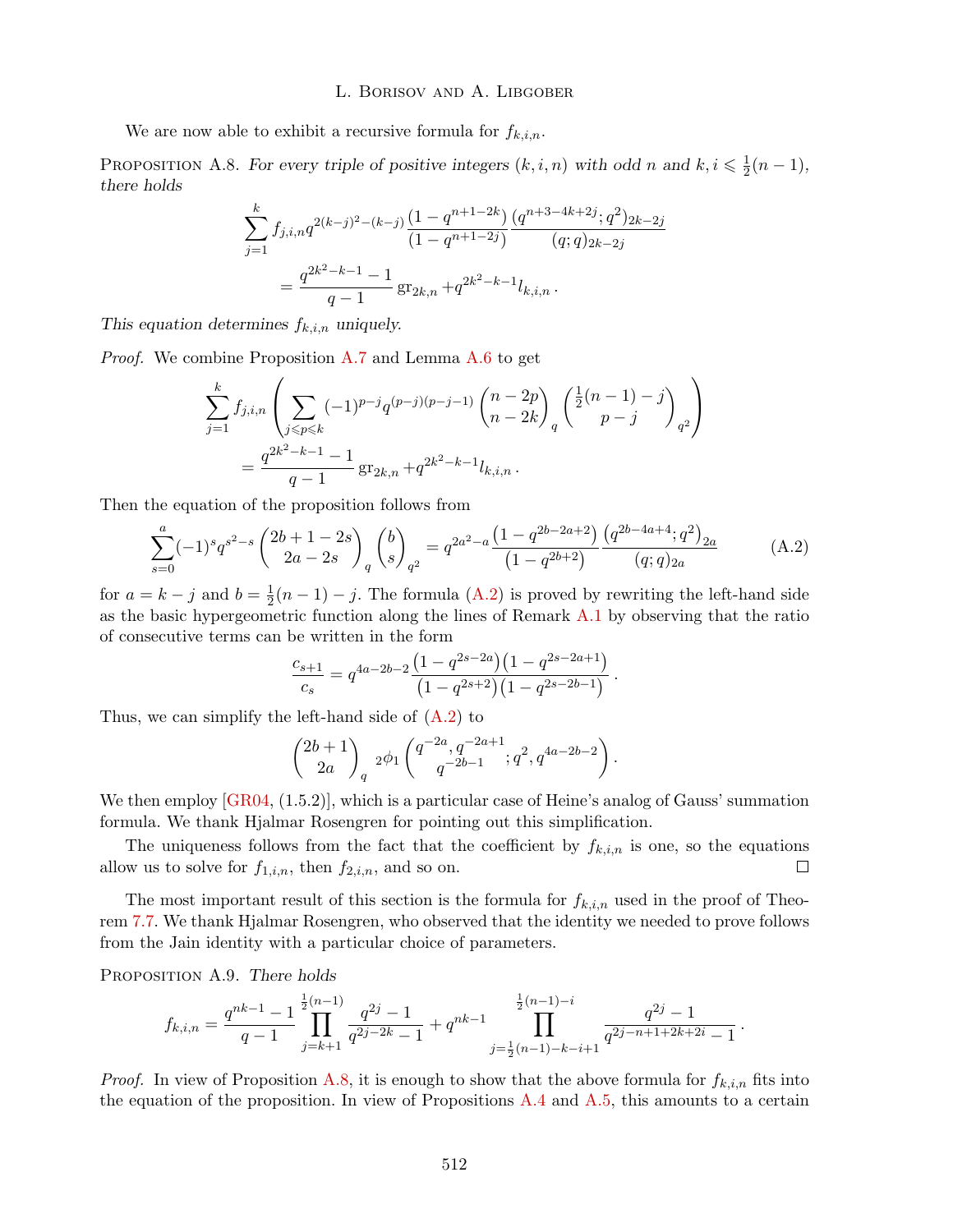*q*-hypergeometric identity. We observe that the above formula for  $f_{k,i,n}$  can be extended to  $f_{0,i,n}$ to give 0. Then the identity of Proposition A.8 is

$$
A_{k,n} + B_{k,i,n} = C_{k,n} + D_{k,i,n},
$$

where

$$
A_{k,n} = \sum_{j=0}^{k} \frac{q^{nj-1} - 1}{q - 1} \left(\frac{1}{2}(n - 1)\right)_{q^2} q^{2(k-j)^2 - (k-j)} \frac{\left(1 - q^{n+1-2k}\right)}{\left(1 - q^{n+1-2j}\right)} \frac{\left(q^{n+3-4k+2j}; q^2\right)_{2k-2j}}{(q;q)_{2k-2j}},
$$
  
\n
$$
B_{k,i,n} = \sum_{j=0}^{k} \left(\frac{1}{2}(n - 1) - i\right)_{q^2} q^{2(k-j)^2 - (k-j) + nj - 1} \frac{\left(1 - q^{n+1-2k}\right)}{\left(1 - q^{n+1-2j}\right)} \frac{\left(q^{n+3-4k+2j}; q^2\right)_{2k-2j}}{(q;q)_{2k-2j}},
$$
  
\n
$$
C_{k,n} = \frac{q^{2k^2 - k - 1} - 1}{q - 1} \left(\frac{n}{2k}\right)_q,
$$
  
\n
$$
D_{k,i,n} = q^{2k^2 - k - 1} \sum_{0 \le r \le 2k} {n - 2i \choose r}_q q^{(2k-r)(n-2i-r)} \frac{1}{2k-r} \frac{\prod_{j=1}^{i} (1 - q^{2j})}{\prod_{j=1}^{2k-r} (1 - q^j)}.
$$

We claim that

$$
A_{k,n} = C_{k,n}, \quad B_{k,i,n} = D_{k,i,n}.
$$

To prove the first identity, we switch to the summation over  $s = k - j$  in  $A_{k,n}$  and put it into *q*-hypergeometric form with base  $q^2$ , along the lines of Remark A.1, to get

$$
(1-q)A_{k,n} = \binom{\frac{1}{2}(n-1)}{k}_{q^2} \left( 2\phi_1 \binom{q^{-2k}, q^{-n-1+2k}}{q}; q^2, q^{n+2} \right) - q^{nk-1} 2\phi_1 \binom{q^{-2k}, q^{-n-1+2k}}{q}; q^2, q^2 \right)
$$

$$
= (1-q^{2k^2-k-1}) \left( \frac{\frac{1}{2}(n-1)}{k} \right)_{q^2} \frac{\left( q^{n+2-2k}; q^2 \right)_k}{\left( q; q^2 \right)_k}
$$

by using Heine's formulas [GR04, (1.5.2) and (1.5.3)]. This then implies  $A_{k,n} = C_{k,n}$  by a straightforward calculation, which we leave to the reader.

Since  $B_{k,i,n}$  and  $D_{k,i,n}$  are rational functions of  $q^n$ , it suffices to verify that they are equal for all sufficiently large  $n$  for fixed  $k$  and  $i$ . We have

$$
B_{k,i,n} = q^{2k^2 - k - 1} \frac{\left(1 - q^{n+1-2k}\right) \left(q^{n+3-4k}; q^2\right)_{2k}}{\left(1 - q^{n+1}\right) (q;q)_{2k}} \; 3\phi_2 \left(\begin{matrix} q^{-2k}, q^{1-n+2i}, q^{1-2k}, q^{n+2-2i} \\ q^{1-n}, q^{n+3-4k}; q^2, q^{n+2-2i} \end{matrix}\right).
$$

Again, the easiest way to prove this is by comparing the ratio of the terms for  $j + 1$  and  $j$ to the corresponding ratio of the *q*-hypergeometric series in Remark A.1. We then use the transformation formula for  $_3\phi_2$  [GR04, Appendix, (III.13)] with parameters  $(b, c, d, e, n, q)$  =  $(q^{-n+1+2i}, q^{1-2k}, q^{1-n}, q^{n+3-4k}, k, q^2)$  to rewrite  $B_{k,i,n}$  as

$$
B_{k,i,n} = q^{2k^2 - k - 1} \frac{\left(1 - q^{n+1-2k}\right) \left(q^{n+3-4k}; q^2\right)_{2k}}{\left(1 - q^{n+1}\right) (q;q)_{2k}} \frac{\left(q^{n+2-2k}; q^2\right)_k}{\left(q^{n+3-4k}; q^2\right)_k} \; 3\phi_2 \left(\begin{matrix}q^{-2k}, q^{1-2k}, q^{-2i} \\ q^{1-n}, q^{-n} \end{matrix}; q^2, q^2\right).
$$

Similarly, for large enough *n*, we have (by switching from *r* to  $(2k - r)$  in the summation)

$$
D_{k,i,n} = q^{2k^2 - k - 1} {n - 2i \choose 2k}_{q} \; 3\phi_1 \left( \frac{q^{-2k}, q^{-i}, q^{-i}}{q^{n+1} - 2i - 2k}; q, -q^{n+1} \right).
$$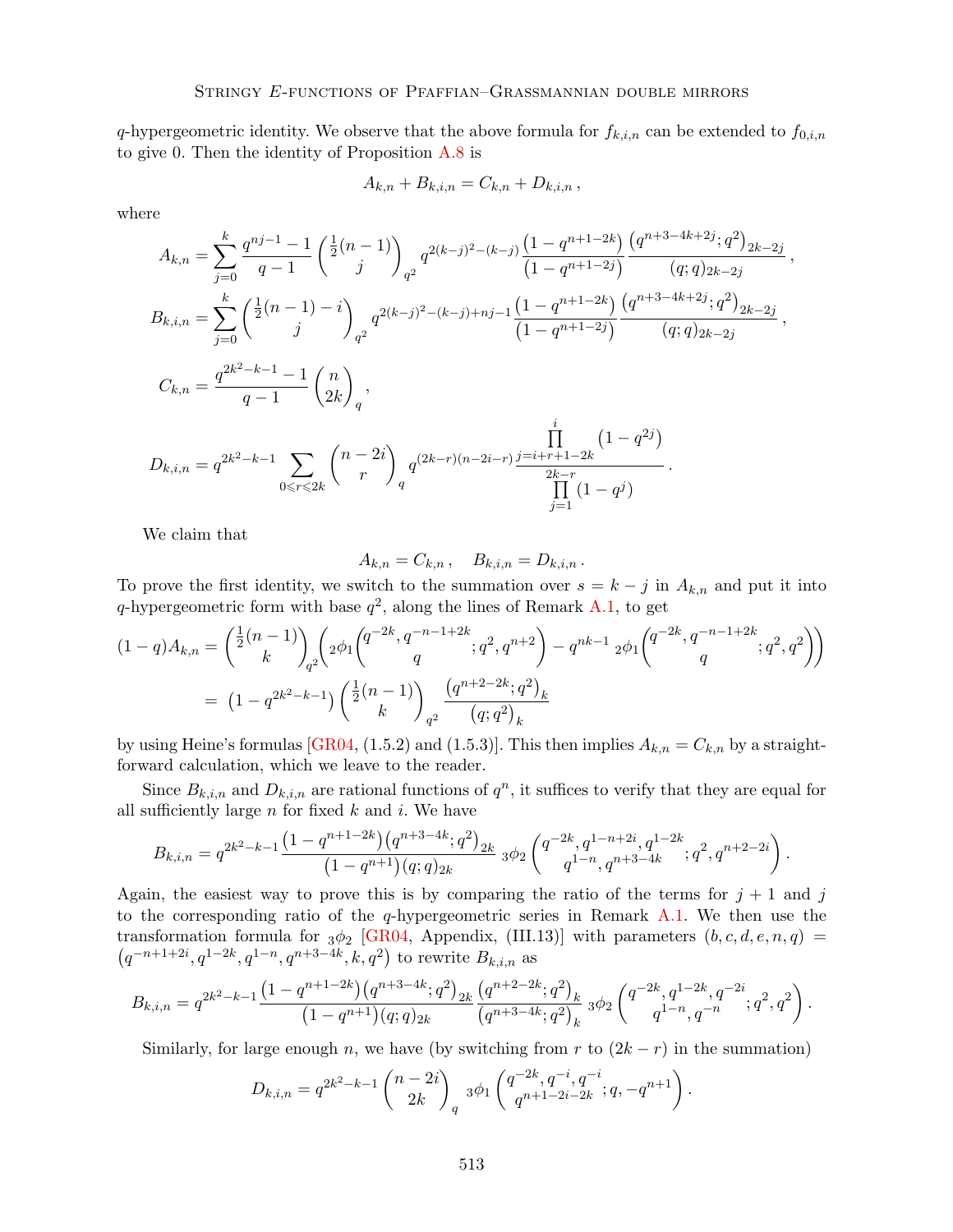We use Jain's equation [Jai81], [GR04, Exercise 3.4] with the parameters  $(a, b, d, n, q) = (q^{-2i},$  $q^{-i}, q^{-n}, 2k, q$  to rewrite

$$
D_{k,i,n} = q^{2k^2 - k - 1} {n - 2i \choose 2k} \frac{\left(q^{-n}; q\right)_{2k}}{\left(q^{-n+2i}; q\right)_{2k}} q^{4ki} \, 3\phi_2 \left(\begin{matrix}q^{-2k}, q^{1-2k}, q^{-2i} \\ q^{-n}, q^{1-n} \end{matrix}; q^2, q^2\right)
$$

$$
= q^{2k^2 - k - 1} {n \choose 2k}_q \, 3\phi_2 \left(\begin{matrix}q^{-2k}, q^{1-2k}, q^{-2i} \\ q^{-n}, q^{1-n} \end{matrix}; q^2, q^2\right).
$$

Thus, it remains to verify that

$$
\frac{\left(1-q^{n+1-2k}\right)\left(q^{n+3-4k};q^2\right)_{2k}\left(q^{n+2-2k};q^2\right)_k}{\left(1-q^{n+1}\right)\left(q;q\right)_{2k}}\frac{\left(q^{n+2-2k};q^2\right)_k}{\left(q^{n+3-4k};q^2\right)_k}=\binom{n}{2k}_q,
$$

which is a straightforward calculation left to the reader.

 $\Box$ 

# Acknowledgements

The first author would like to thank Emanuel Diaconescu for stimulating conversations and interest in the project. We thank Alexander Kuznetsov for multiple helpful comments on the first version of the paper. We also thank Doron Zeilberger for encouragement and Hjalmar Rosengren for generous help with the *q*-hypergeometric identities of the appendix. Our interactions with Hjalmar Rosengren were greatly facilitated by the website MathOverflow. We used the software packages Maple and PARI/GP to formulate conjectures, although our proofs do not rely on a computer calculation.

# **REFERENCES**

- ADM16 N. Addington, W. Donovan, and C. Meachan, *Moduli spaces of torsion sheaves on K3 surfaces and derived equivalences*, J. Lond. Math. Soc. 93 (2016), no. 3, 846–865; doi:10.1112/ jlms/jdw022.
- AKMW02 D. Abramovich, K. Karu, K. Matsuki, and J. Wlodarczyk, *Torification and factorization of birational maps*, J. Amer. Math. Soc. 15 (2002), no. 3, 531–572; doi:10.1090/S0894-0347- 02-00396-X.
- Bat98 V. V. Batyrev, *Stringy Hodge numbers of varieties with Gorenstein canonical singularities*, Integrable Systems and Algebraic Geometry (Kobe/Kyoto, 1997) (World Sci. Publ., River Edge, NJ, 1998), 1–32.
- BB97 V. V. Batyrev and L. A. Borisov, *Dual cones and mirror symmetry for generalized Calabi– Yau manifolds*, Mirror Symmetry, II, AMS/IP Stud. Adv. Math., vol. 1 (Amer. Math. Soc., Providence, RI, 1997), 71–86.
- BC09 L. A. Borisov and A. Căldăraru, *The Pfaffian–Grassmannian derived equivalence*, J. Algebraic Geom. 18 (2009), no. 2, 201–222; doi:10.1090/S1056-3911-08-00496-7.
- BCFKvS00 V. V. Batyrev, I. Ciocan-Fontanine, B. Kim, and D. van Straten, *Mirror symmetry and toric degenerations of partial flag manifolds*, Acta Math. 184 (2000), no. 1, 1–39; doi:10.1007/ BF02392780.
- BE77 D. A. Buchsbaum and D. Eisenbud, *Algebra structures for finite free resolutions, and some structure theorems for ideals of codimension* 3, Amer. J. Math. 99 (1977), no. 3, 447–485; doi:10.2307/2373926.
- Ber97 A. Bertram, *An application of a log version of the Kodaira vanishing theorem to embedded projective varieties*, 1997, arXiv:alg-geom/9707001.